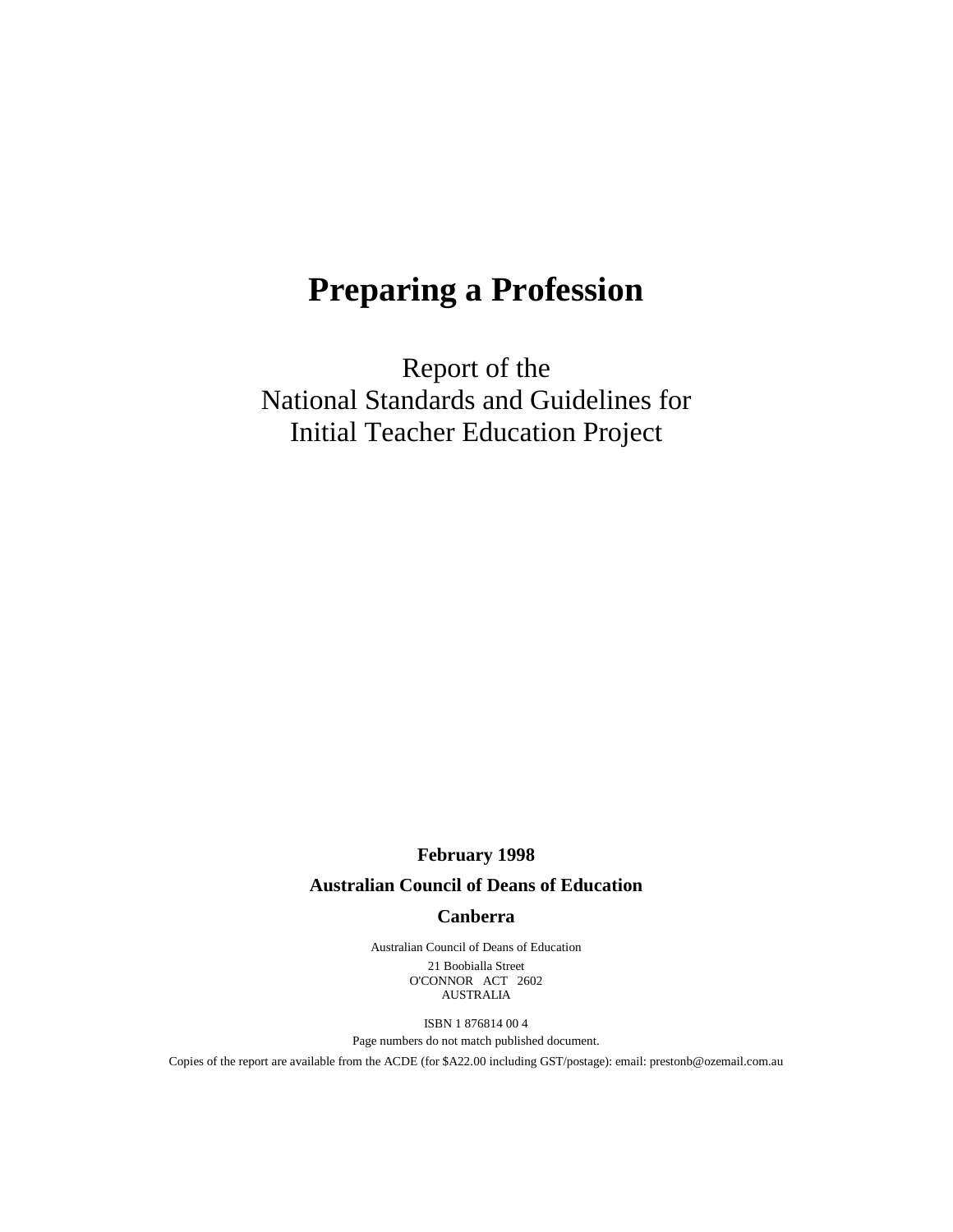*Chair:* **Professor Kym Adey** Australian Council of Deans of Education University of South Australia UNDERDALE SA 5032 Phone: (08) 8302 7010 Fax: (08) 8302 7015 kym.adey@unisa.edu.au

> *Executive Officer:* **Ms Barbara Preston** 21 Boobialla Street O'CONNOR ACT 2602 Phone: (02) 6247 8919 Fax: (02) 6247 8779 prestonb@ozemail.com.au

*Advisory Committee:* **Ms Sharan Burrow** Australian Education Union Phone: (03) 9254 1800 Fax: (03) 9254 1805 aeu@edunions.labor.net.au

#### **Professor Christine Deer**

Australian Council of Deans of Education Phone: (02) 9514 5473 Fax: (02) 9514 5620 CE.Deer@uts.edu.au

#### **Assoc Prof Elizabeth Hatton**

Australian Teacher Education Association Phone: (02) 6338 4410 Fax: (02) 6338 4417 ehatton@csu.edu.au

#### **Dr Marie Jansen**

Queensland Board of Teacher Registration Phone: (07) 3377 4777 Fax: (07) 3870 5006

#### **Ms Dianne Reardon**

National Catholic Education Commission Phone: (07) 3224 3333 Fax: (07) 3229 0907 qcedcomm@peg.apc.org

#### **Ms Lynne Rolley**

Independent Education Union Phone: (03) 9254 1830 Fax: (06) 9254 1835 lrolley@eu.vic.edu.au

#### **Ms Angela Scarino**

National Education Forum Phone: (08) 8302 4775 Fax: (08) 8302 4774 angela.scarino@unisa.edu.au

#### **Ms Gillian Shadwick**

Conference of Education System CEOs Phone: (02) 4924 9910 Fax: (02) 4924 9837

#### **Dr Roger Hunter**

Nat. Council of Independent Schools' Assocs Phone: (07) 3875 5785 Fax: (07) 3875 5965 R.Hunter@edn.gu.edu.au

> **Mr Brian Pearson** DEETYA Phone: (02) 6240 7029 Fax: (02) 6240 7100

# **National Standards & Guidelines** for Initial Teacher Education

\_\_\_\_\_\_\_\_\_\_\_\_\_\_\_\_\_\_\_\_\_\_\_\_\_\_\_\_\_\_\_\_\_\_\_\_\_\_\_\_\_\_\_\_\_\_\_\_\_\_\_\_\_\_\_\_\_\_\_\_\_\_\_\_\_\_\_\_\_\_\_\_\_\_\_\_\_\_\_\_\_\_\_

**\_\_\_\_\_\_\_\_\_\_\_\_\_\_\_\_\_\_\_\_\_\_\_\_\_\_\_\_\_\_\_\_\_\_\_\_\_\_\_\_\_\_\_\_\_\_\_\_\_\_\_\_\_\_\_\_\_\_\_\_\_\_\_\_\_\_\_\_\_\_\_\_\_\_\_\_\_\_\_\_\_\_\_**

\_\_\_\_\_\_\_\_\_\_\_\_\_\_\_\_\_\_\_\_\_\_\_\_\_\_\_\_\_\_\_\_\_\_\_\_\_\_\_\_\_\_\_\_\_\_\_\_\_\_\_\_\_\_\_\_\_\_\_\_\_\_\_\_\_\_\_\_\_\_\_\_\_\_\_\_\_\_\_\_\_\_\_

*A collaborative project funded by the Commonwealth Department of Employment, Education, Training and Youth Affairs*

2 December 1997

The Hon. Dr David Kemp Minister for Employment, Education, Training and Youth Affairs Parliament House CANBERRA ACT 2602

#### Dear Minister

In July 1996 funding was approved, under the Projects of National Significance Program, for a project to develop national standards and guidelines for initial teacher education. It was agreed that the Australian Council of Deans of Education would manage the project and that I would chair an Advisory Committee representative of the major stakeholders in initial school teacher education.

It is my pleasure to submit the report of the project which carries the endorsement of the Advisory Committee. I believe it is a significant statement which reflects best practice in Australia, sets the scene for future development, and, by implication, acknowledges the significance of a high quality teaching force to the health and wealth of this nation.

I commend the report to you.

Yours sincerely

Professor Kym L Adey Chair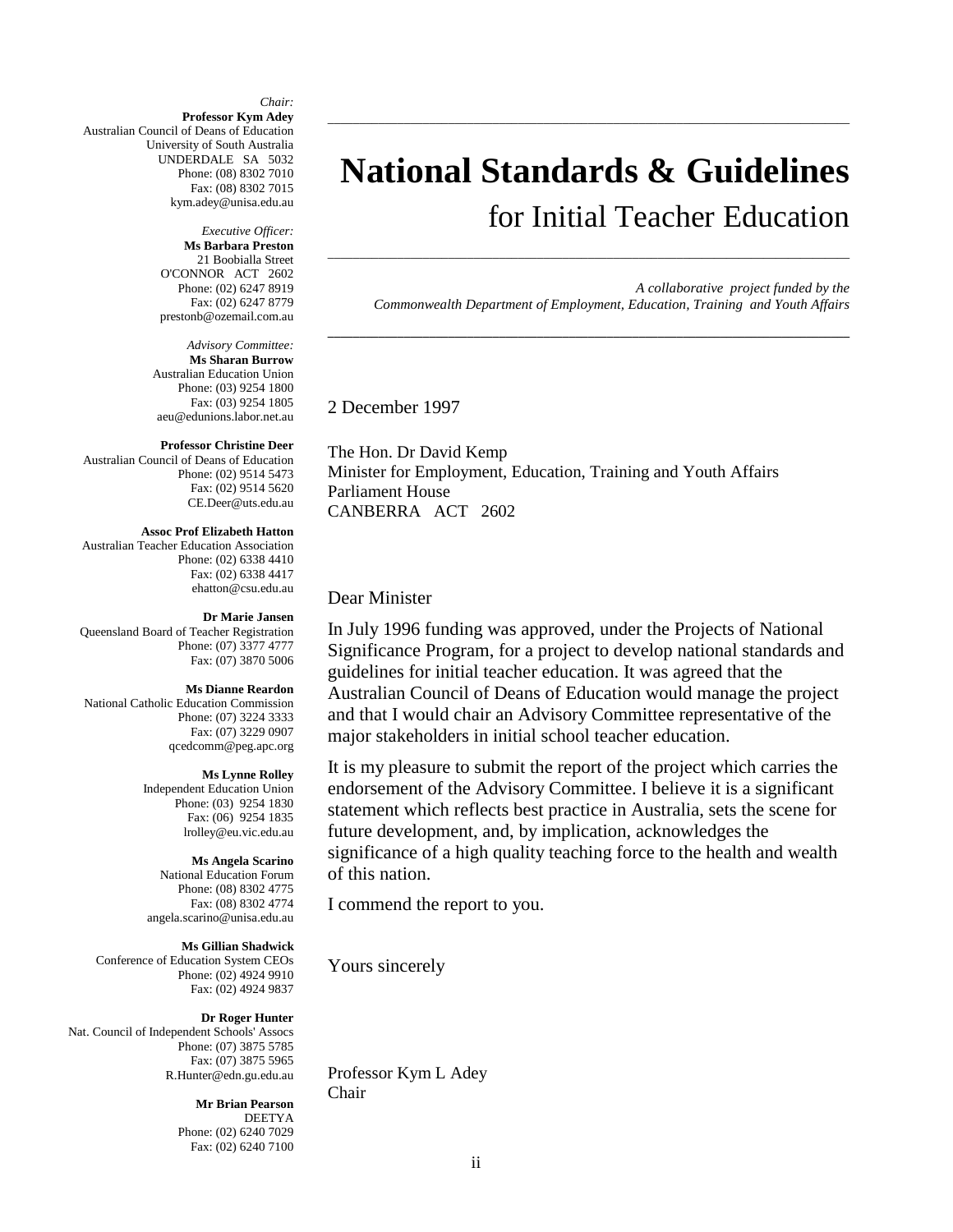# **Terms of reference**

To develop standards and guidelines for initial teacher education (based on work already undertaken, and informed by the National Competency Framework for Beginning Teaching and other comparable frameworks)

To consider the roles of such guidelines in underpinning high standards of teacher education and entry into teaching across Australia

To identify appropriate means of fostering partnerships to enhance initial teacher education

# **Advisory Committee**

Professor Kym Adey - Australian Council of Deans of Education (Chair) Ms Sharan Burrow - Australian Education Union Professor Christine E. Deer - Australian Council of Deans of Education Associate Professor Elizabeth Hatton - Australian Teacher Education Association Dr Roger Hunter - National Council of Independent Schools' Associations (replaced Mr Fergus Thomson in April 1997) Dr Marie Jansen - Queensland Board of Teacher Registration Mr Brian Pearson - DEETYA (replaced Dr Peter Whitney in March 1997) Ms Dianne Reardon - National Catholic Education Commission Ms Lynne Rolley - Independent Education Union Ms Angela Scarino - National Education Forum Ms Gillian Shadwick - Conference of Education Systems Chief Executive Officers Ms Barbara Preston (Executive Officer)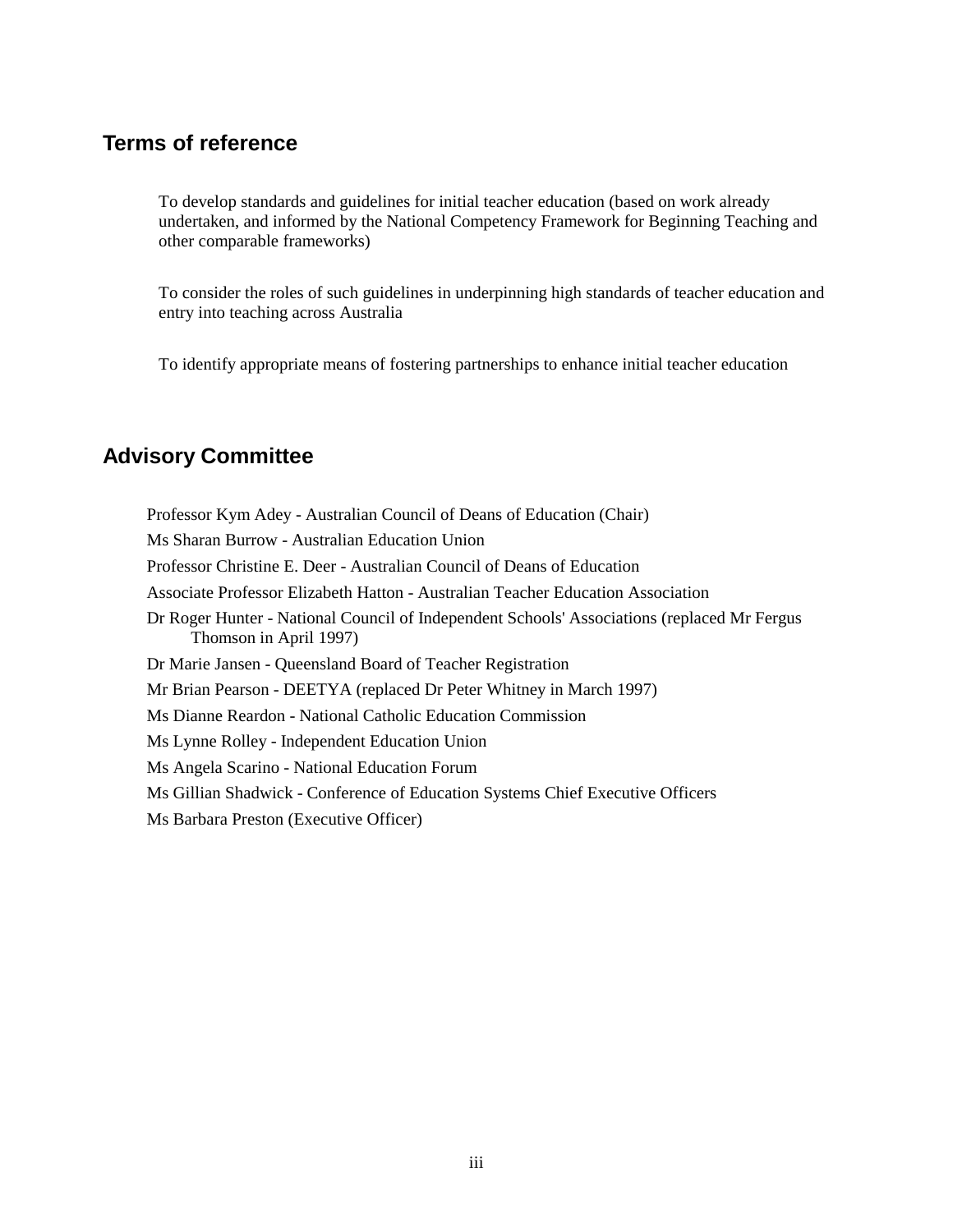# **Recommendations**

## **Recommendation 1**

That the National Standards and Guidelines for Initial Teacher Education be endorsed by MCEETYA as the council of ministers responsible for schools and higher education throughout Australia.

# **Recommendation 2**

That the National Standards and Guidelines for Initial Teacher Education be used as criteria for the external accreditation or approval of initial teacher education programs in a way which is complementary to existing procedures.

#### **Recommendation 3:**

That the application of the National Standards and Guidelines for Initial Teacher Education to the external accreditation or approval of initial teacher education programs be according to the principles set out in Chapter 3.

#### **Recommendation 4:**

That decisions about implementation be made in consultation with the major stakeholders following the release of the report.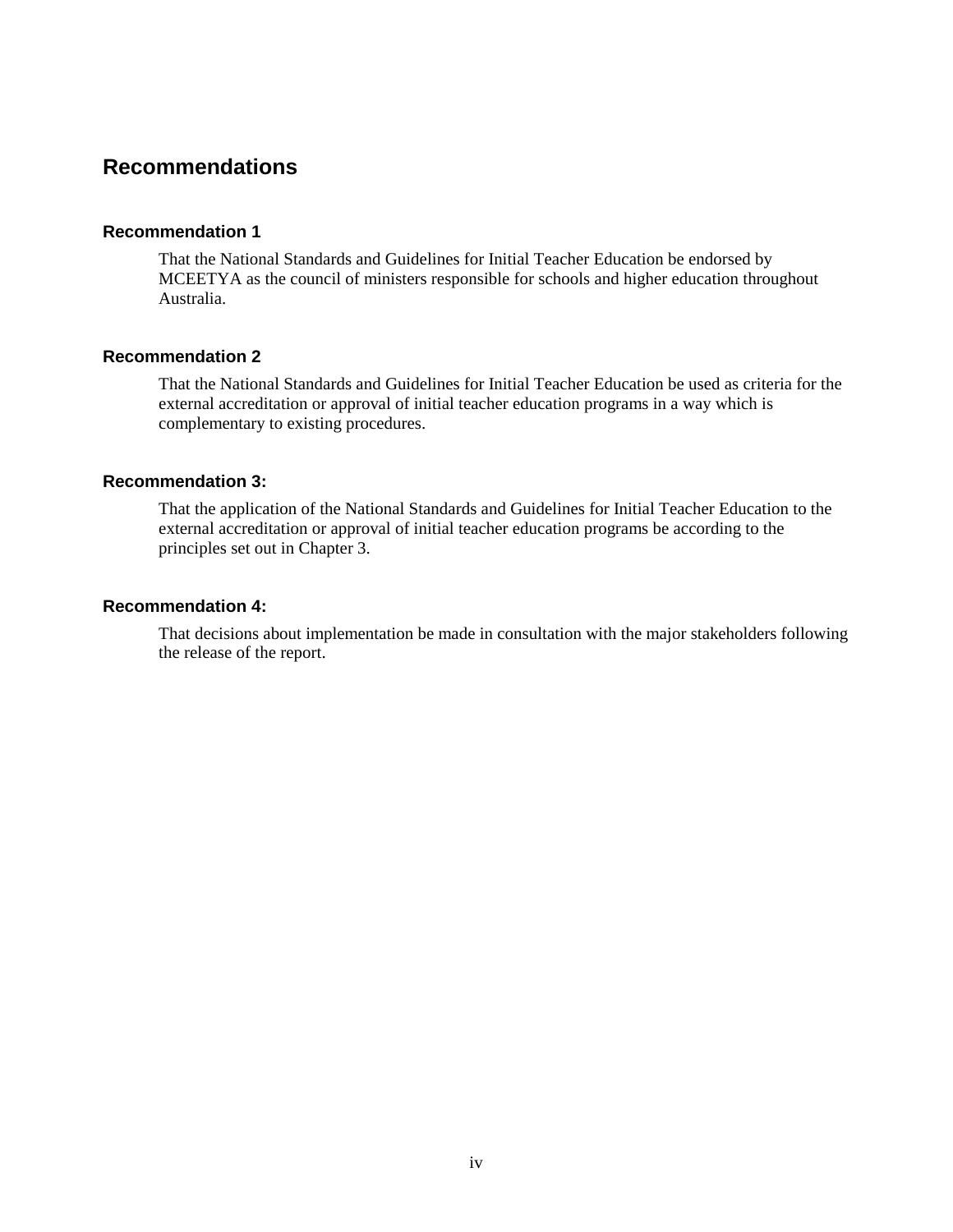# **Contents**

| Letter of transmittal                                                                                                                     | $\ddot{\rm n}$  |
|-------------------------------------------------------------------------------------------------------------------------------------------|-----------------|
| Terms of reference                                                                                                                        | $\cdots$<br>111 |
| <b>Advisory Committee</b>                                                                                                                 | 111             |
| <b>Recommendations</b>                                                                                                                    | iv              |
| Preface                                                                                                                                   | 1               |
| Introduction                                                                                                                              | 3               |
| <b>PART ONE: National Standards and Guidelines for Initial Teacher Education</b>                                                          | 5               |
| <b>PART TWO:</b> Development and Implementation                                                                                           | 23              |
| Development of the National Standards and Guidelines for Initial Teacher Education                                                        | 24              |
| Implementation of the National Standards and Guidelines for Initial Teacher Education                                                     | 29              |
| References                                                                                                                                | 41              |
| <b>PART THREE: Appendices</b>                                                                                                             | 42              |
| Appendix 1: Organisations and individuals making written submissions                                                                      | 43              |
| Appendix 2: Organisations and individuals consulted                                                                                       | 46              |
| Appendix 3: Organisations which responded to the exposure draft of the National<br>Standards and Guidelines for Initial Teacher Education | 49              |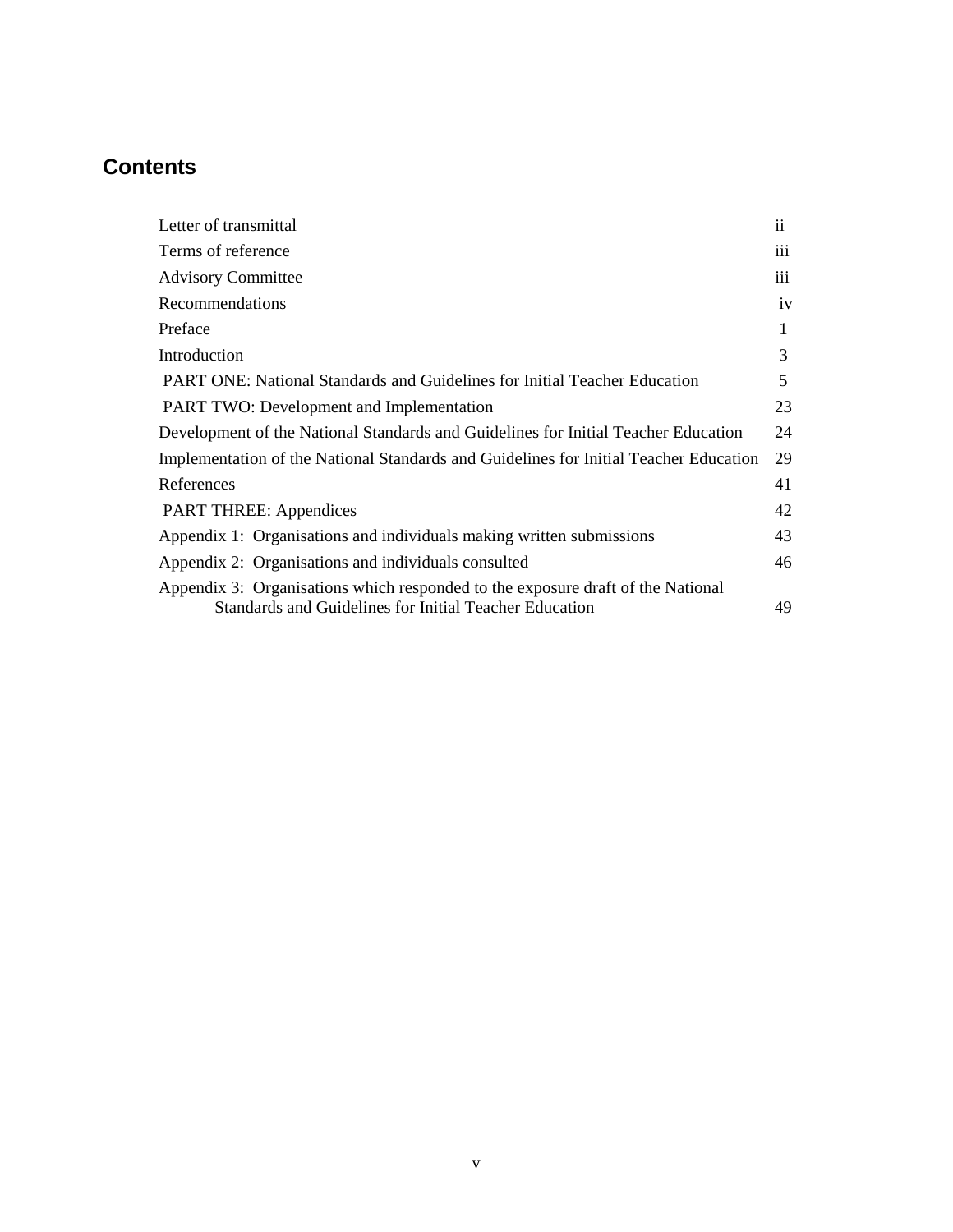# **Preface**

In July 1996 funding was provided under the Projects of National Significance Program of the Schools Division of the Commonwealth Department of Employment, Education Training and Youth Affairs, for the Australian Council of Deans of Education to manage a collaborative project aimed at the development of national standards and guidelines for initial school teacher education. The project was also required to consider the roles of such guidelines in underpinning high standards of teacher education and entry into teaching across Australia, and the identification of appropriate means of fostering partnerships to enhance initial teacher education.

This report represents the outcome of the wide-ranging discussions that have been conducted across Australia in accordance with the project brief. The full text of the National Standards and Guidelines for Initial Teacher Education, which was developed through the project in response to the first of the terms of reference, is included in this report. A consideration of the possible uses of the document in the external review of initial teacher education programs includes a discussion of six principles which the Advisory Committee believes should inform such use, followed by an outline of the nature, strengths and weaknesses of three options for external review. This meets the second of the terms of reference.

The third term of reference is incorporated in the substance of the National Standards and Guidelines for Initial Teacher Education, and in the discussion of the uses of the document. Fostering partnerships is a complex and wide-ranging issue, concerning which much practical and theoretical work is being done by many individuals and stakeholders in initial teacher education. Within the resources of this project, and mindful of our primary focus on the National Standards and Guidelines for Initial Teacher Education, we could only deal with certain aspects of the topic.

In establishing the Advisory Committee for the project, care was taken to ensure that the categories of membership reflected key stakeholder groups in the field of initial school teacher education. It was heartening to note that, without exception, all groups nominated very senior representatives. From the outset this added to the professional credibility of the project, and increased the potential for acceptance of its determinations. The membership of the Advisory Committee is listed separately.

Late in 1996, and again in early 1997, public advertisements were placed seeking expressions of interest in receiving the briefing material of the project. There were more than eighty responses to the advertisements. In addition, all significant stakeholders were sent the briefing material and invited to make submissions to the project. Those organisations and individuals who made written or verbal contributions to the project are listed in the appendices.

The Advisory Committee undertook an extensive program of hearings in all states and the ACT. Many groups attending these hearings indicated their appreciation of the opportunity to discuss matters of professional significance to initial teacher education. The outcomes of these discussions, as well as the written contributions, proved most useful in the crafting of the report.

It must be emphasised that the Advisory Committee found significant evidence of exemplary practice in initial teacher education in all states and territories. It is apparent that there is an increasing emphasis on an Australian research base to underpin the development of course content and design. There can be no doubt that, properly resourced, and with reference to the outcomes of this report, Australian universities can, without exception, deliver initial teacher education of the highest international standard.

In October 1997 the Advisory Committee released an exposure draft of the National Standards and Guidelines for Initial Teacher Education to major stakeholder groups throughout Australia. It has been significant that, without exception, the responses to the draft have included substantial levels of endorsement. In many cases this was unqualified. Where refinement was suggested attempts have been made to take this into account. As is to be expected, there remain some areas where there are differences of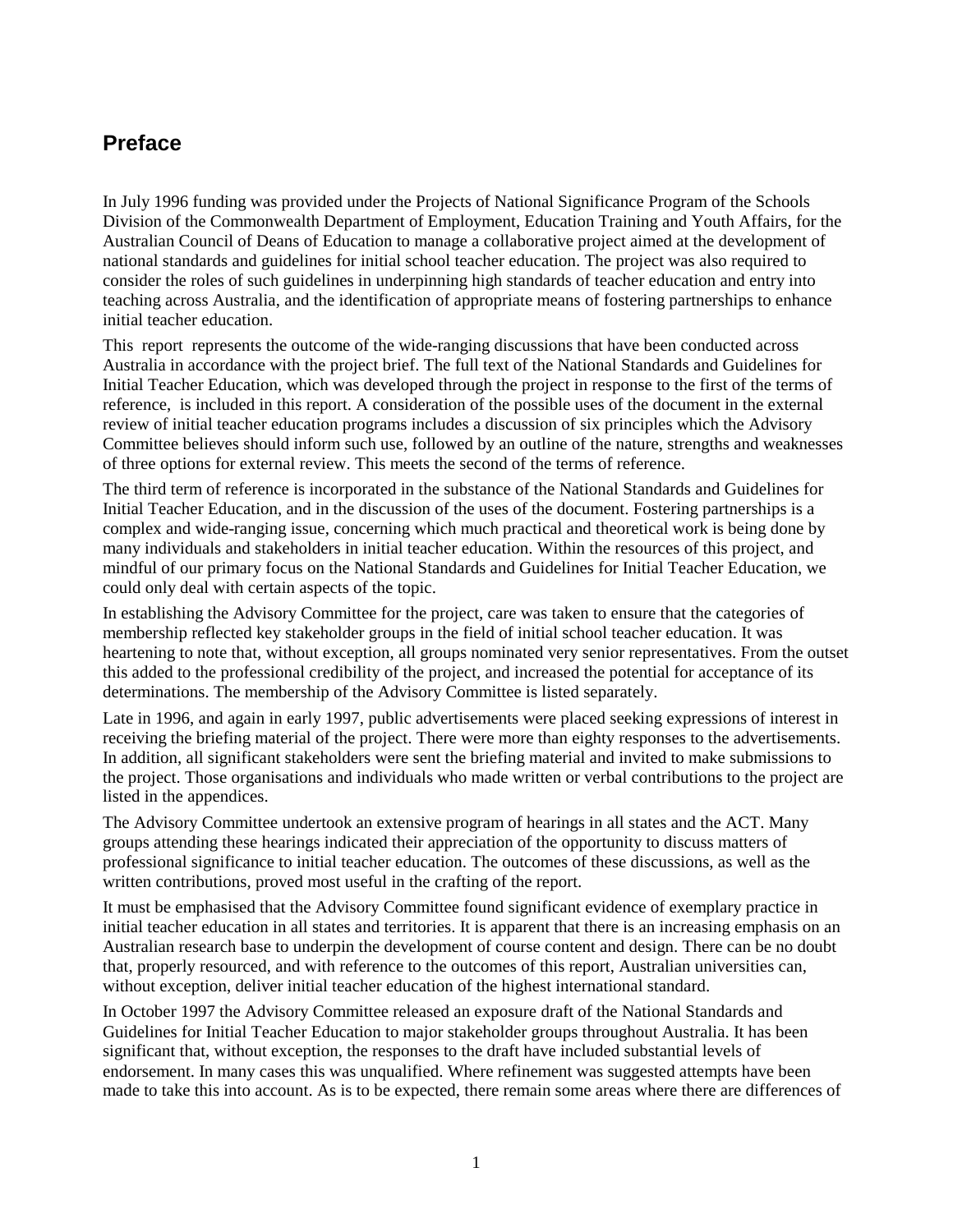opinion, the most significant of which are discussed in the text of this report. However, they do not detract from the overwhelming level of support for the National Standards and Guidelines for Initial Teacher Education evident in responses.

Thanks are due to all who presented at hearings or prepared written submissions and responses. Appreciation is also extended to those organisations that facilitated State or Territory consultations. The Advisory Committee set itself an exhausting program of consultations. The success of these was due in no small way to the support it received throughout its deliberations.

I would like to extend my sincere thanks to the members of the Advisory Committee for their commitment to the project and for the spirit of collaboration that was maintained throughout. Particular thanks are due to the executive officer, Barbara Preston, without whose skills of synthesis, editing and patience this report could not have been written.

I extend my gratitude to the Minister, the Hon. Dr David Kemp, who provided the opportunity for those with a professional commitment to initial teacher education to give expression to their practice and their expectations.

This report provides a framework for securing high quality teacher education in Australia. Properly used it will help maintain a teaching force of the highest international standard.

## **Professor Kym L Adey**

Chair National Standards and Guidelines for Initial Teacher Education Project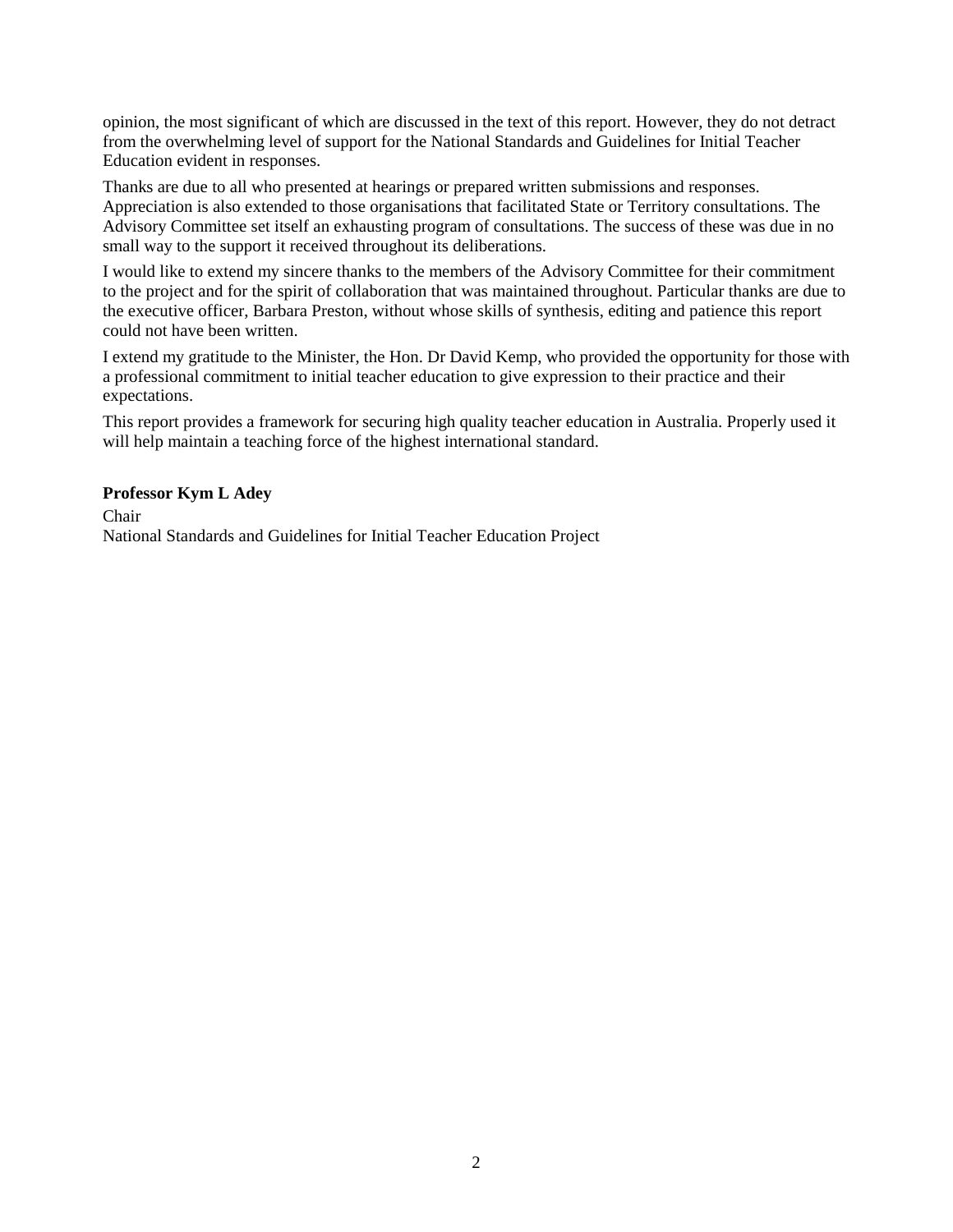# **Introduction**

The principal objective of this project has been the drafting of 'Standards and Guidelines' that can be used as the basis of a national, professionally driven framework for initial teacher education. This was always going to be a complex exercise needing to acknowledge the rich diversity of existing programs, university autonomy, and the varying interests and perspectives of stakeholders.

The *National Standards and Guidelines for Initial Teacher Education* are a serious attempt to provide a clear statement which ensures rigour while still allowing scope for innovation. Their preparation has provided an opportunity for those with a professional commitment to initial teacher education to clarify their expectations. It is most likely that some of the public uncertainty surrounding the initial professional education of teachers has its genesis in the lack of knowledge of the content, development, and demands associated with contemporary courses. The document aims to provide a window to, and facilitate, best practice. Other fields of study, such as medicine, engineering, and pharmacy, have long had national standards for initial preparation of those seeking to enter the associated professions. Thus the focus of this report has significant precedent. Nevertheless, the scale and complexity of initial teacher education makes the task both demanding and unique.

We hope that the outcomes of this project will give expression and formality to the significant professional research and interaction that has influenced the design and delivery of initial teacher education courses in recent years. This project also offers the prospect of professional standards and guidelines which will underwrite the quality of Australia's emerging teaching force as we face the diversity and challenges of future schooling.

The *National Standards and Guidelines for Initial Teacher Education* identify a comprehensive array of qualities expected of new graduates of initial teacher education programs. These qualities are held to be fundamental for any beginning teacher in this country. There are also program and organisational standards and guidelines which cover the features of initial teacher education providers and the programs they offer which are considered necessary to achieve the specified graduate outcomes, and which provide necessary accountability to relevant stakeholders as well as meeting some other requirements. The statements relating to duration of courses and components of courses are clear, and at this time some programs would have difficulty meeting them. They have been determined by taking due account of national trends, the literature, the submissions and the associated hearings. It has been essential to recommend a framework that makes possible substantive attention to the critical components of initial teacher education. Within that framework, there is substantial scope for variation, allowing for both undergraduate and graduate entry course designs.

In general the *National Standards and Guidelines for Initial Teacher Education* focus on areas to be covered in course designs without prescribing how this should be done. We believe that this is an essential provision if diversity is to be both sustained and promoted. All initial teacher education courses require substantial infrastructure and support services. The National Standards and Guidelines for Initial Teacher Education give particular emphasis to this dimension with a view to ensuring that the institutional context for course design and delivery is of the highest quality. This is held to be an essential aspect of any responsibly constructed professional framework for standards and guidelines. It is especially important in the context of increasing diversification of providers in higher education. It specifically seeks to interrogate the capacity of providers to actually deliver the substance of the National Standards and Guidelines for Initial Teacher Education. The challenge for any provider must be to demonstrate how their programs result in the graduate outcomes being attained. We maintain that this would be best assessed through a rigorous accreditation process. The report outlines several options for doing this.

This report represents the end product of extensive review of current research and practice. While it is reasonable to assert that it should achieve broad-based professional support, it is acknowledged that the field is fluid in nature. The changing requirements of our schools and our teachers demand that initial teacher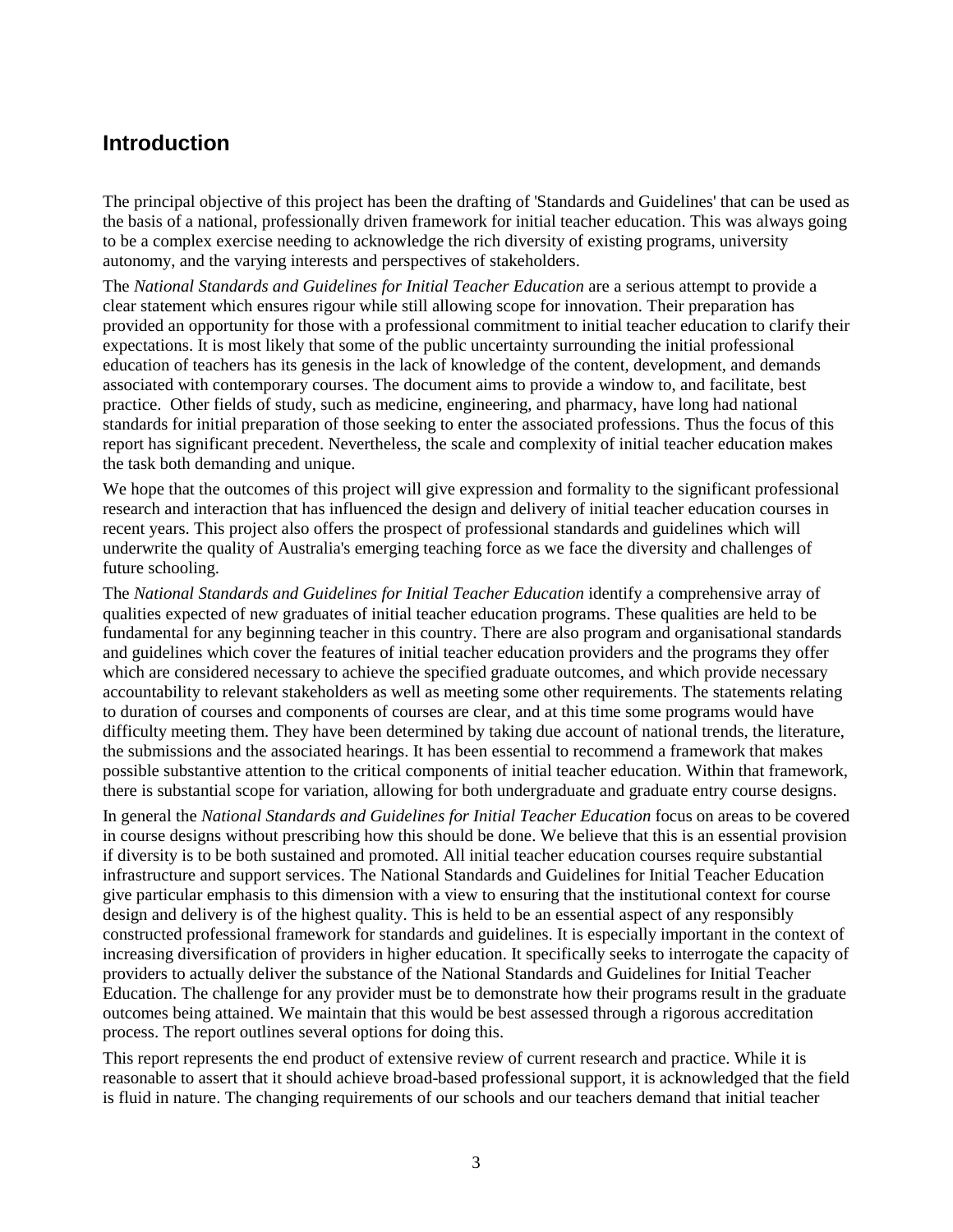education course design and delivery should be subject to ongoing re-evaluation. This requires that the standards and guidelines in the document are open to review. At this stage there is no mechanism for this other than through periodic commissioned reports. If there is to be a serious commitment to the quality and standing of Australia's teaching force, more attention must be given to the development and maintenance of a strong, professionally-based planning framework and structure. The report offers a basis for this.

There has been a concern during the development of the report that its outcomes might be overshadowed by the complexities of State and Commonwealth interests in schooling. Whatever these, or other, concerns might be at any given time, they should not suppress the advent of the first serious attempt to articulate a comprehensive national planning statement aimed at ensuring the quality of our new teachers and the learning they facilitate. Teachers have never been subject to more scrutiny than they are today. While there is nothing wrong with informed public interest in the quality of schools and teaching, it is essential that, as a society, we have a systematic and professionally informed approach to the maintenance of high quality. This report offers a foundation for an effective response. It is a platform for promoting the status of teachers and for ensuring that initial teacher education is sustained with due regard given to professionally endorsed best practice. The quality of our schools and of student learning demands nothing less. It should be remembered that what is being proposed is no more than already exists for numerous other professions in Australia. The centrality of the quality of teaching and learning to the intellectual health and wealth of our nation offers clear justification for the direction of this report.

This report focuses on initial teacher education. This is the first phase in the ongoing development and support for teachers. Initial preparation cannot provide all the knowledge, skills, and understandings required throughout their careers. The need for continuing education for teachers is essential if they are to keep abreast of the significant changes to information, access to it, and the means for its analysis. In addition, teachers are increasingly expected to assume more diverse roles associated with the social and emotional welfare of students. These changes need systematic attention if schools are to be at the cutting edge of new requirements and developments. They should also be manifest in subsequent iterations of the *National Standards and Guidelines for Initial Teacher Education*.

The application of the *National Standards and Guidelines for Initial Teacher Education* offers the prospect of increased interaction between stakeholders in initial teacher education. More particularly, it would facilitate the dissemination of innovation and best practice, and help secure the quality of our teaching force and its professional standing. It is an important step in the development of the teaching profession and in the public image of the rigour, breadth, and relevance of initial preparation. This report is both a reflection of the genuine progress that has been made in initial teacher education, and a platform for future development.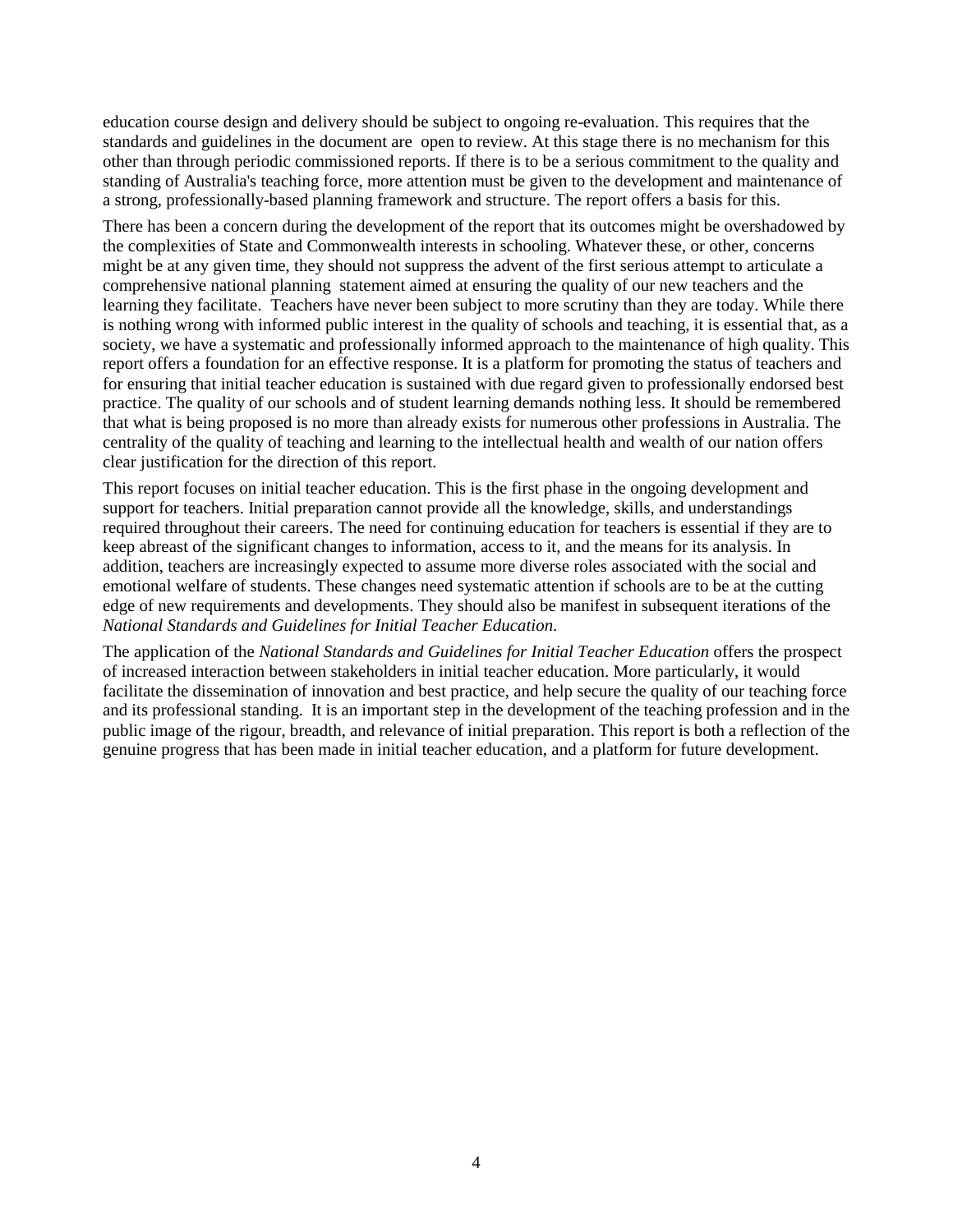# PART ONE

# **National Standards and Guidelines for Initial Teacher Education**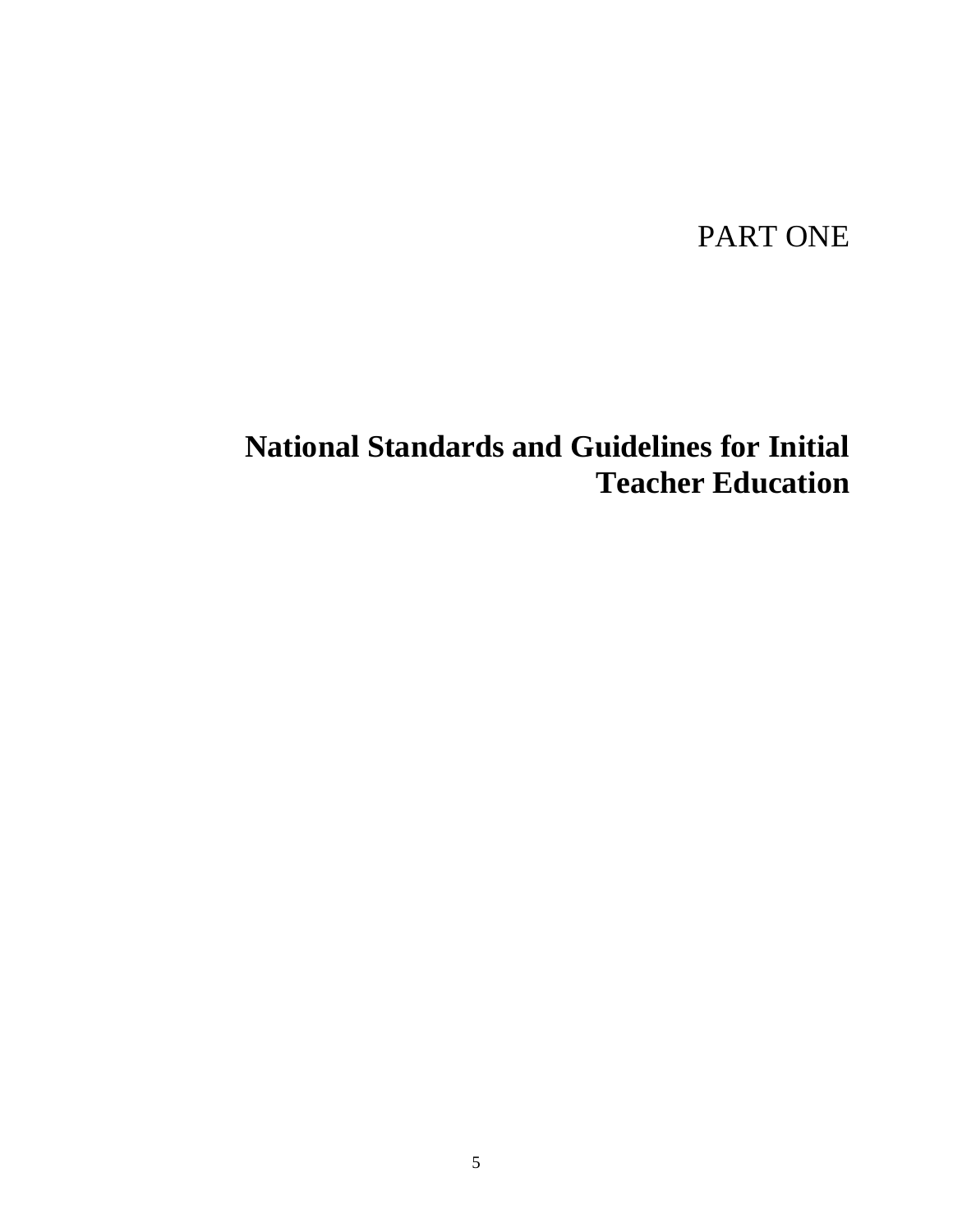# **NATIONAL STANDARDS & GUIDELINES FOR INITIAL TEACHER EDUCATION**

# **CONTENTS**

| <b>PREAMBLE</b> |                                                                                   |    |
|-----------------|-----------------------------------------------------------------------------------|----|
| 1.              | <b>GRADUATE STANDARDS AND GUIDELINES</b>                                          | 9  |
| 1.1             | General professional attributes                                                   | 9  |
| 1.2             | Duty of care, health and safety                                                   | 9  |
| 1.3             | Students and their communities                                                    | 10 |
| 1.4             | Indigenous education                                                              | 10 |
| 1.5             | <b>Content studies</b>                                                            | 10 |
| 1.6             | Curriculum                                                                        | 11 |
| 1.7             | Literacy                                                                          | 11 |
| 1.8             | Numeracy                                                                          | 12 |
| 1.9             | Teaching and learning                                                             | 12 |
| 1.10            | Relationships with learners and behaviour management                              | 13 |
| 1.11            | Technology                                                                        | 13 |
| 1.12            | Assessment and evaluation                                                         | 14 |
| 1.13            | Working with others                                                               | 14 |
| 1.14            | Working in schools and systems                                                    | 14 |
| 2.              | PROGRAM STANDARDS AND GUIDELINES                                                  | 16 |
| 2.1             | Procedures and criteria for program development, implementation and monitoring 16 |    |
| 2.2             | Program staff                                                                     | 17 |
| 2.3             | Physical and other facilities for the program                                     | 17 |
| 2.4             | Selection and entry of students                                                   | 18 |
| 2.5             | Curricula                                                                         | 18 |
| 2.6             | Duration                                                                          | 18 |
| 2.7             | Structure and procedures                                                          | 19 |
| 2.8             | Teaching and learning approaches                                                  | 19 |
| 2.9             | Assessment                                                                        | 20 |
| 3.              | ORGANISATIONAL STANDARDS AND GUIDELINES                                           | 21 |
| 3.1             | The institution                                                                   | 21 |
| 3.2             | The faculty                                                                       | 22 |
| 3.3             | Field experience schools                                                          | 22 |

\_\_\_\_\_\_\_\_\_\_\_\_\_\_\_\_\_\_\_\_\_\_\_\_\_\_\_\_\_\_\_\_\_\_\_\_\_\_\_\_\_\_\_\_\_\_\_\_\_\_\_\_\_\_\_\_\_\_\_\_\_\_\_\_\_\_\_\_\_\_\_\_\_\_\_\_\_\_\_\_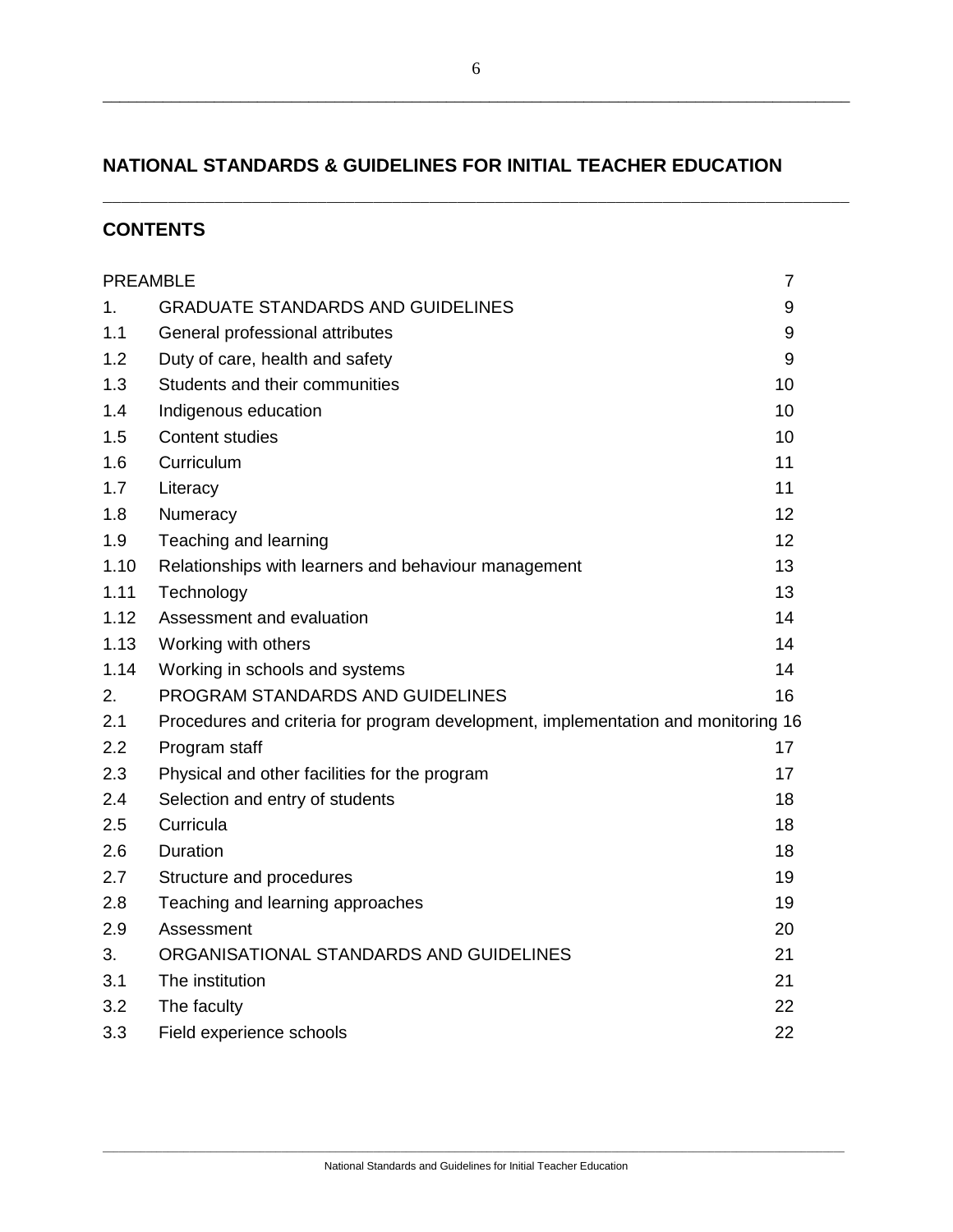# **PREAMBLE**

The National Standards and Guidelines for Initial Teacher Education are intended to be used for the external review of initial school teacher education programs for the purposes of approval or accreditation. This is part of the public accountability of institutions for ensuring that their graduates are ready for effective beginning teaching and have potential for a successful teaching career. The document may also assist with the development or internal review of programs, and it may also be a reference document for collaboration or consultation among the various stakeholders in initial teacher education.

The document is in three sections. The first, 'Graduate Standards and Guidelines', outlines attributes of graduates which are considered necessary for effective beginning teaching and a potentially successful teaching career. They are consistent with the National Competency Framework for Beginning Teaching.

The two following sections, 'Program Standards and Guidelines' and 'Organisational Standards and Guidelines', indicate the normal expectations of institutions and their programs if they are to ensure the specified graduate standards. However, variations from the Program and Organisational standards and guidelines may be acceptable if it can be demonstrated that the graduate standards are met through other means, and that there is the necessary collaboration and accountability. The complex and diverse nature of teaching in turn demands that there should be diversity and creativity in patterns of, and approaches to, initial teacher education. The National Standards and Guidelines for Initial Teacher Education are intended to encourage and ensure high quality initial teacher education without diminishing this valuable diversity.

The National Standards and Guidelines for Initial Teacher Education are consistent with a recognition of the academic independence of universities. They are not intended to be exhaustive, but represent the core attributes expected of graduates, and, less directly, of initial teacher education programs and institutions delivering those programs. They allow for course curriculum and delivery to be decided by institutions, and to be augmented according to local or particular requirements and conditions.

The National Standards and Guidelines for Initial Teacher Education are concerned with initial teacher education only. Initial teacher education, as its name implies, is merely the first stage of the teacher education process; it prepares teachers to begin teaching but cannot possibly provide them with all the knowledge, skills and understandings they will need throughout their careers. Continuing professional education, including induction of new teachers or teachers new to a particular role, is thus extremely important; indeed, professional development must be ongoing throughout the career of every teacher. However, given the diverse practices of deployment of beginning teachers, and the variable availability and quality of induction in Australia, the graduate attributes set out in this document incorporate some matters which might, ideally, be covered during a period of structured and substantial induction. Until and unless such induction can be guaranteed for graduates before they begin fully responsible professional practice, those matters will need to be covered in an initial teacher education program prior to graduation. There remains much that can only be learnt during the period of beginning teaching, and quality induction programs should be available to all beginning teachers.

The National Standards and Guidelines for Initial Teacher Education are for application to programs providing professional preparation for school teachers. They are not intended to be applied to programs preparing teachers for nonschool settings such as adult and vocational, non-school early childhood, or higher education. However, the document may be useful for the internal development or review of non-school teacher education programs. It is recognised that most early childhood initial teacher education programs prepare students for both school and non-school settings (covering children aged 0 to 8 years), and that increasing numbers of programs provide combinations such as secondary school teaching and adult and vocational teaching. The specificity of these standards and guidelines to initial school teacher education in no way implies inappropriateness of such programs, and the application of these guidelines should not undermine the integrity of these programs.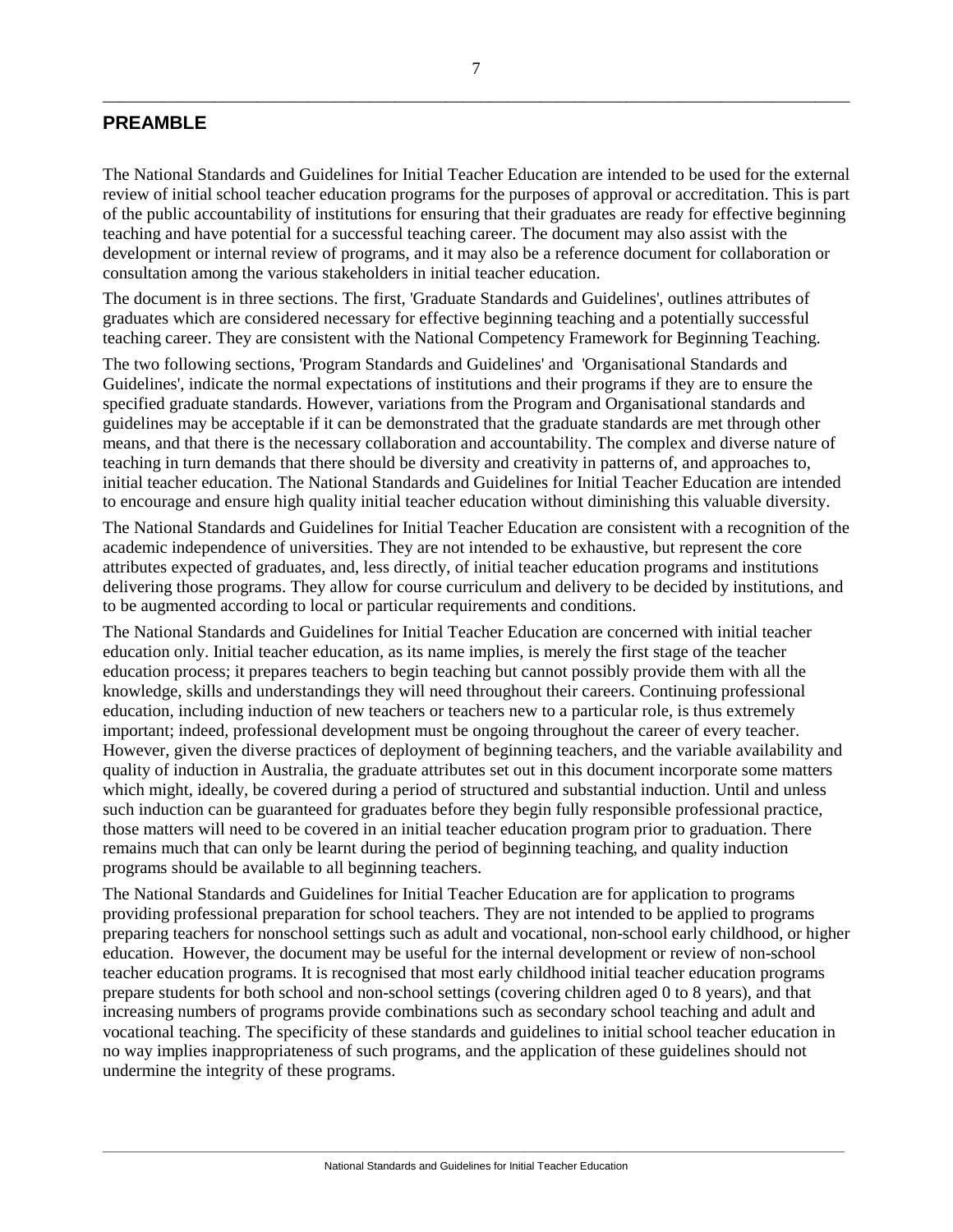It is intended that the National Standards and Guidelines for Initial Teacher Education will be periodically reviewed through a consultative process.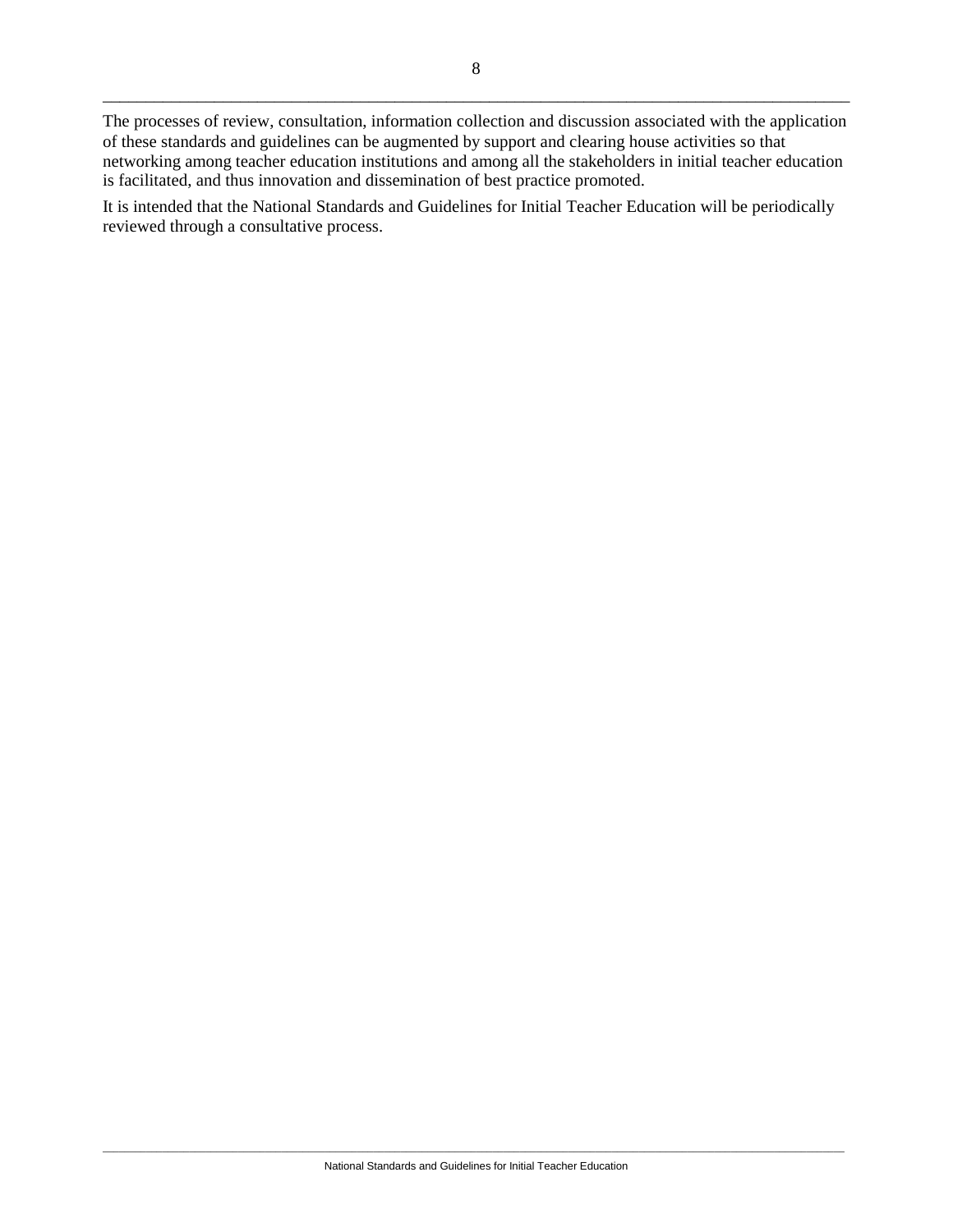# **1. GRADUATE STANDARDS AND GUIDELINES**

Programs should be such that all graduates have developed those attributes which are necessary for effective beginning teaching and a potentially successful teaching career, and which can reasonably be expected to be developed in an initial teacher education program. These graduate attributes are set out below.

# **1.1 General professional attributes**

1.1.1 Graduates should have an appreciation of entering a profession of rich complexity, which is of profound value to society, and which carries great responsibility, challenge and satisfaction.

1.1.2 Graduates should have the understanding and commitment to maintain the highest professional and ethical standards.

1.1.3 Graduates should have a coherent sense of themselves as professionals who have the competency to bring together personal attributes (knowledge and understanding, social and physical capabilities, values and dispositions) for effective practice as a beginning teacher, and who will act with professional responsibility. They should be able to make judgements about their competence in particular circumstances, and know when and how to seek assistance.

1.1.4 Graduates should see their initial teacher education as the first part of a continuum of professional learning, whatever provision school authorities may make for induction and continuing professional education. They should be committed to, and capable of, lifelong learning.

1.1.5 Graduates should have a critical awareness of how their own background (social, cultural, financial, educational, geographic, religious) shapes their approach to teaching and the assumptions they will make as teachers. They should have an awareness of their own values, and an understanding of the role of values in teaching practice, curriculum and school organisation.

1.1.6 Graduates should be able to communicate effectively and appropriately to the range of audiences (students, colleagues, school administrators, parents, and others) and in the range of circumstances expected of a beginning teacher.

1.1.7 Graduates should have an active sense of themselves as part of the education research community. They should be practitioner-researchers for whom research is a normal part of teaching practice. They should be explicit and analytic about their practice. They should have the capacity to access, evaluate and incorporate research findings into their work. They should be open to informal and formal collaboration with teaching or academic colleagues in research activities - including designing, developing, carrying out, evaluating, communicating and applying research. They should be familiar with the major education research traditions, and should be able to critically examine the nexus between a body of research and educational policy-making and practice, and have an appreciation that the findings of much research are, or appear to be, contradictory and uncertain.

1.1.8 Graduates should have developed their individual talents and interests as they relate to teaching fostered their critical and reflective capacities, aesthetic sensibilities, and creative and physical skills. They should have developed an appreciation of the diverse modes of human experience and expression. They should have developed the capacity to understand and respond positively to the challenge of a changing society.

# **1.2 Duty of care, health and safety**

1.2.1 Graduates should be prepared for their 'duty of care' responsibilities to students, including knowledge of statutory requirements (including requirements of mandatory notification) in the Sate/Territory in which they are likely to teach, and an awareness of the general nature of requirements elsewhere in Australia. They should have the skills of identification of indications of abuse or other situations requiring intervention, and be able to deal appropriately and sensitively with a disclosing student,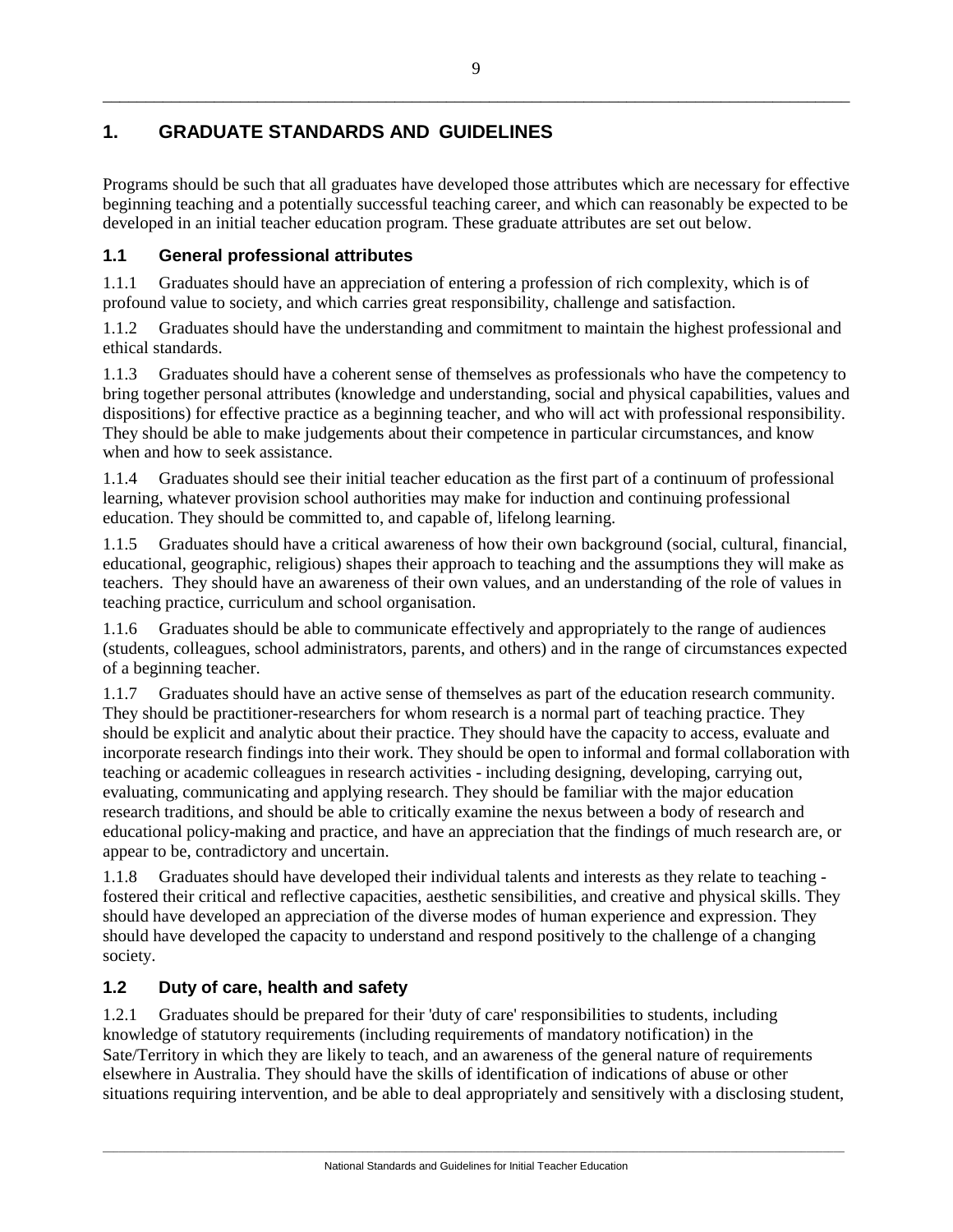liaising with other agencies as appropriate. They should have the understanding, confidence and commitment to refer and/or consult when they cannot manage the situation themselves.

1.2.2 Graduates should understand and be committed to the principles of health and safety in schools, and be able to maintain and promote the health and safety of their students, their colleagues and themselves.

# **1.3 Students and their communities**

1.3.1 Graduates should regard all students as capable of learning, and be committed to treating all students equitably.

1.3.2 Graduates should have gained knowledge and understanding of human growth and development, in all its diversity. While this knowledge should include the whole human lifespan, the main focus should be on learners within the age range (or developmental stage) of those they will be teaching. This knowledge should include the variety of ways in which people learn and the implications of this for policy and curriculum development, and for program and lesson planning, presentation and evaluation. They should have a critical appreciation of knowledge and research in this area, how the field has developed, and the major areas of contemporary investigation.

1.3.3 Graduates should have an understanding of the general nature of diversity and the conceptual and ethical issues involved. They should also have an understanding of the particular characteristics of learners and settings they are likely to encounter. They should appreciate the richness and contributions of particular groups, as well as any disadvantages experienced. They should understand the implications of this diversity for curriculum development, pedagogy and other aspects of their professional work, including pastoral care and working with parents and communities. This diversity includes cultural and linguistic diversity of learners and their communities, learners who have learning difficulties or impairments, who are identified as gifted and talented, differences between the sexes, and the range of settings including different school and sector types, and schools in rural and isolated areas. Graduates should have substantial, specific competency in teaching students with disabilities, and students who require teaching of English as a second language, and any other specific groups as locally determined.

# **1.4 Indigenous education**

1.4.1 Graduates should have developed the knowledge, understandings, capabilities and dispositions to effectively teach Indigenous students, and to teach all students about Indigenous issues.

1.4.2 Graduates should be able to incorporate Indigenous perspectives in the curriculum of the content areas they teach; and they should be able to participate in the development and implementation of schoolbased Indigenous studies programs and related school policies and practices, and to respond effectively to issues related to Indigenous Australians which arise in the course of their professional work.

1.4.3 Graduates should understand the need for appropriate consultation with Indigenous communities, and have the knowledge and skills to carry out such consultation.

1.4.4 Graduates should have an appreciation of using English as a second language methodology for Indigenous language speakers, and English as a second dialect methodology for speakers of Aboriginal English.

# **1.5 Content studies**

1.5.1 Graduates should have a broad general education as a framework for critically developing their understanding of their subject/learning areas, for developing understanding and capability in new areas, and for providing a basis for responding effectively to a range of issues which will arise in their professional work.

1.4.2 Graduates should have understanding, at a level appropriate to higher education, of the areas they are prepared to teach: those areas' historical development, central concepts and language; relevant content knowledge, capabilities and appreciations; structures and characteristic modes of inquiry. Graduates should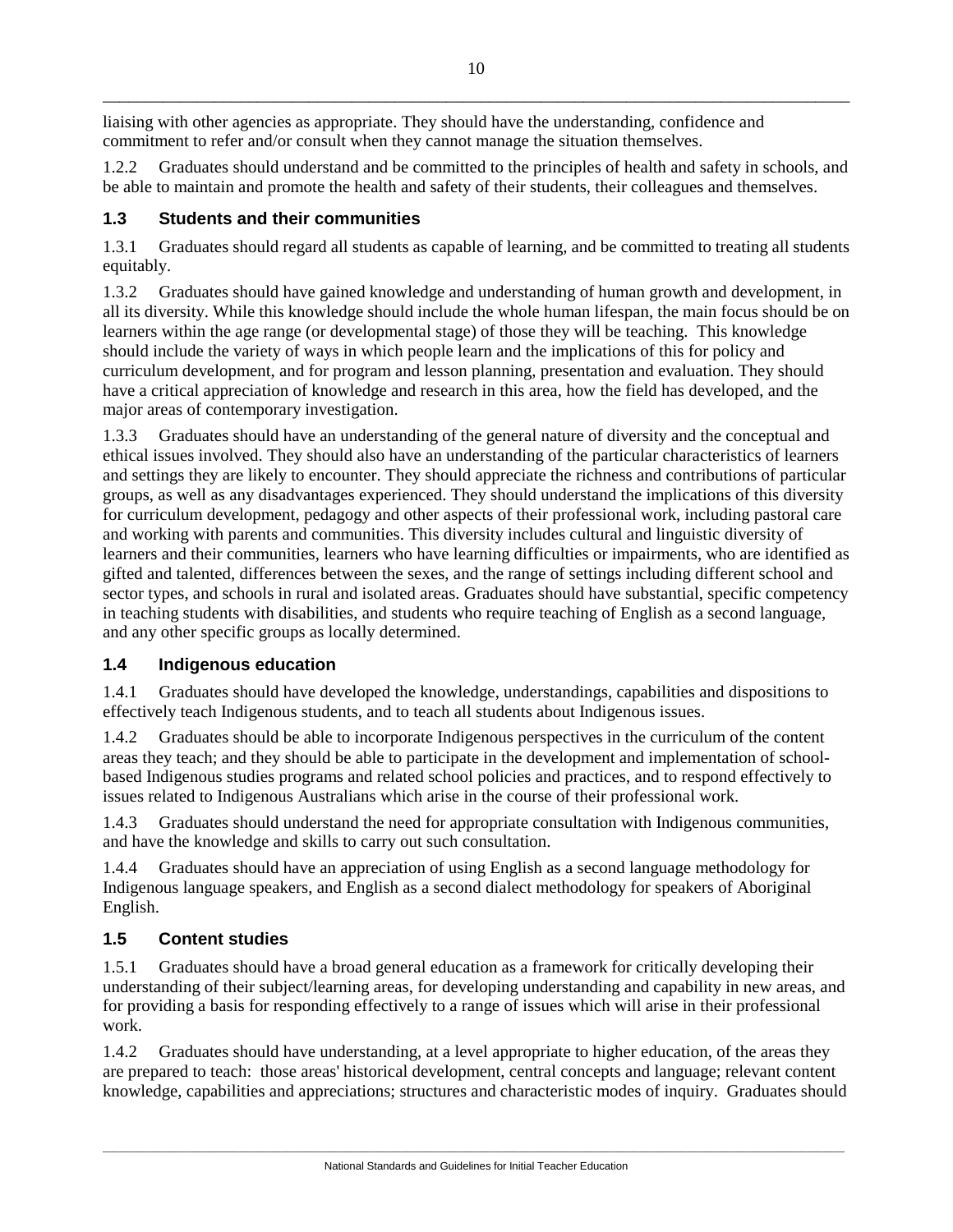be able to engage in critical examination of those areas. These expectations will vary relative to the agerange of learners and the breadth of curriculum areas which the graduate is prepared to teach.

1.5.3 Graduates should have the deep understanding of content and pedagogy which enables them to transform (organise, adapt, present) content in ways which are powerfully responsive to the particular characteristics of learners, curricula and teaching environments. They need to have such 'pedagogical content knowledge' thoroughly integrated with their other knowledge and capabilities.

# **1.6 Curriculum**

1.6.1 Graduates should be prepared for the teaching of learners in specified developmental stages, year levels or age ranges, and in specified curriculum areas. This preparation should take into account:

- the views of school authorities on the nature, number and mix of specialisations in which teachers should be prepared;
- relevant recruitment or registration criteria or industrial agreements; and
- matters of teacher supply and demand.

1.6.2 Graduates should also be familiar with:

- teaching approaches used with learners in other developmental stages or age ranges (especially at levels contiguous with those for which the student teacher is preparing), and
- curricula in other areas (particularly those cognate with the areas on which the student teacher will focus).

1.6.3 Graduates should understand, as appropriate, differences and continuities in approaches and curricula between early childhood programs and primary schooling, between primary and secondary schooling and between secondary and post-secondary education. They should understand developments in middle schooling and other alternative ways of approaching the education of students of different ages. Graduates should also be aware of differences and continuities between generalist and specialist teachers, different ways of approaching the relationships between various content areas, and cross-curricular perspectives.

1.6.4 Those intending to teach in secondary schools should have the skills and understandings related to the broadening of the school curriculum at post-compulsory levels, including the incorporation of vocational education into the senior curriculum, and links between schools, post-school education and training, industry, and the community.

1.6.5 Graduates should have a knowledge of relevant curriculum documents and resources; an ability to critically assess such documents, their rationales and perspectives; an understanding of short and long term curriculum planning; skills in the translation of syllabuses and work programs into daily programs for classroom practice; and the ability to develop appropriate sequences of lessons. They should have an adequate understanding of the philosophies underlying curricular frameworks used by major school authorities with whom they are likely to gain employment.

# **1.7 Literacy**

1.7.1 Graduates should have the knowledge and understanding which will enable them to meet the responsibility which all teachers, at all levels of schooling and in all curriculum areas, have for the development of literacy skills, as well as specific responsibilities associated with their own specialisation.

1.7.2 Graduates should know and understand:

• that effective literacy requires the ability to read, understand and use written, aural, visual and other texts, and to write, speak and otherwise communicate appropriately in a wide range of contexts for many different purposes, and to a variety of audiences, and to have an appropriate level of linguistic awareness;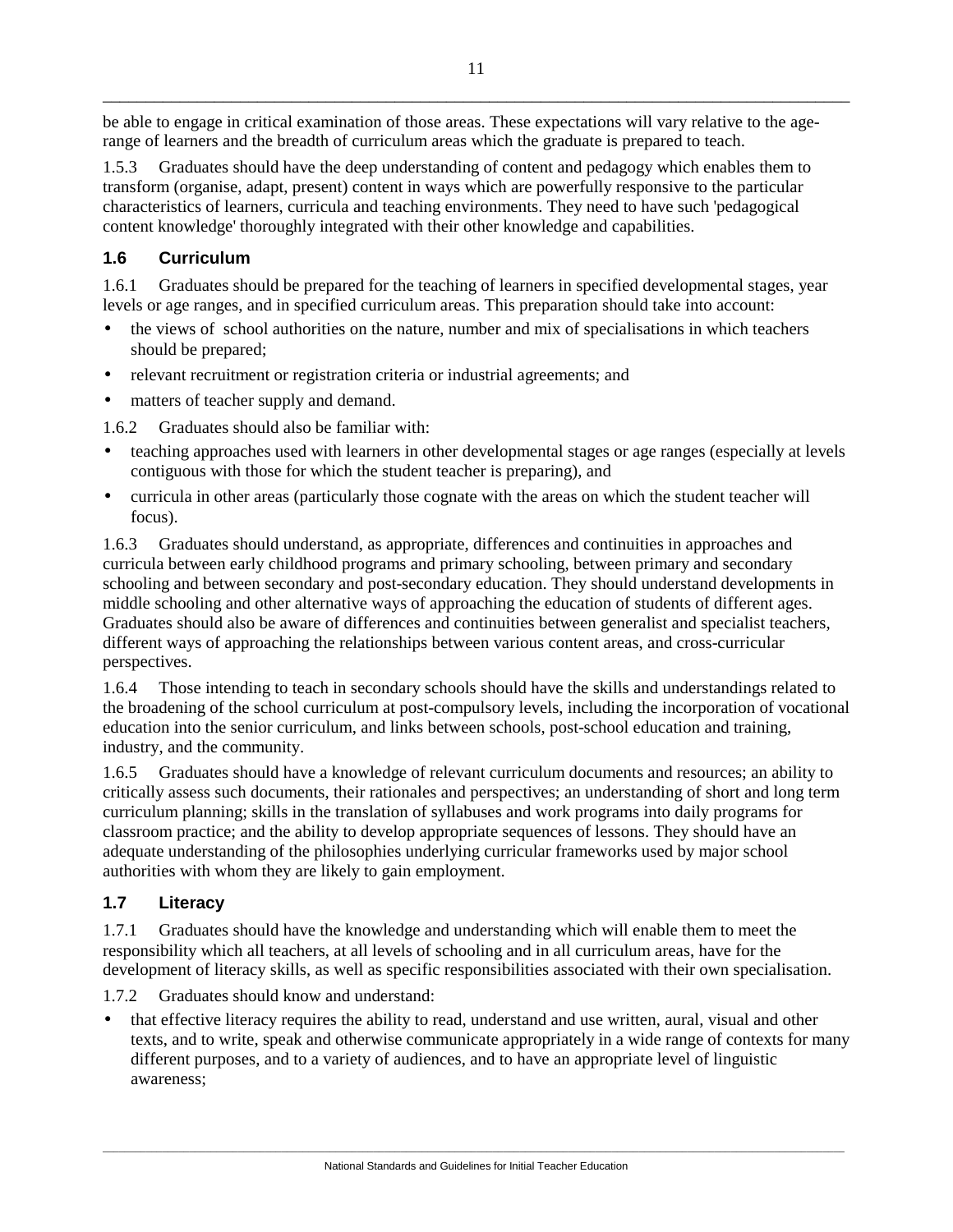- that literacy is integrally related to learning in all areas of the curriculum and enables all individuals to develop knowledge and understanding;
- the diverse ways in which children and adolescents develop and use language and literacy throughout the years of schooling and across different areas of the curriculum;
- the relationship between literacy in first and subsequent languages;
- the relationship between literacy and technology;
- how students' communicative and learning capacities can be enhanced by their awareness of the structure of language and how language systems work;
- how language and literacy contribute to the shaping of judgements and values held by individuals and communities;
- any agreed benchmarks which set performance standards for literacy at different levels of schooling.

1.7.3 Graduates should themselves have high levels of competence in literacy and linguistic awareness, and should:

- be able to deal effectively with literacy issues in the context of their specialist curriculum areas;
- be familiar with a range of literacy teaching approaches and intervention strategies, and be able to select and implement those which will enable them to meet the needs of particular students in particular circumstances;
- be able to monitor, assess and report on language and literacy as an integral part of enhancing the literacy development of students;
- appreciate the ways in which their own understanding of language, literacy and related pedagogy is enhanced through ongoing critical reflection, research and experimentation.

# **1.8 Numeracy**

1.8.1 Graduates should be able to effectively contribute to their students' numeracy development. They should themselves be adequately and confidently numerate, and possess knowledge and understanding of numeracy as a fundamental component of learning, performance, discourse and critique across all areas of the curriculum, in particular within their own curriculum levels and areas. They should appreciate numeracy as involving the ability to use a combination of:

- underpinning mathematical concepts and skills from across the discipline (numerical, spatial, graphical, statistical and algebraic);
- mathematical thinking and strategies;
- general thinking skills; and
- grounded appreciation of context.

1.8.2 Graduates should understand that numeracy contributes to the ability to both solve problems and to interpret and produce text, arguments and conclusions - both in formal education and throughout life. Based on their knowledge of the numeracy demands and opportunities inherent in their teaching and their particular responsibilities according to their specialisations, graduates should be able to discern and respond to individual students' numeracy learning needs, particularly for those students whose progress is at risk because of limited numeracy skills.

# **1.9 Teaching and learning**

1.9.1 Graduates should have sound and adequate knowledge of all aspects of learning processes and the implications for teaching.

1.9.2 Graduates should have an understanding of teachers as theory builders and should be able to make explicit, critically reflect on, and modify as appropriate their theories of teaching. They should see teaching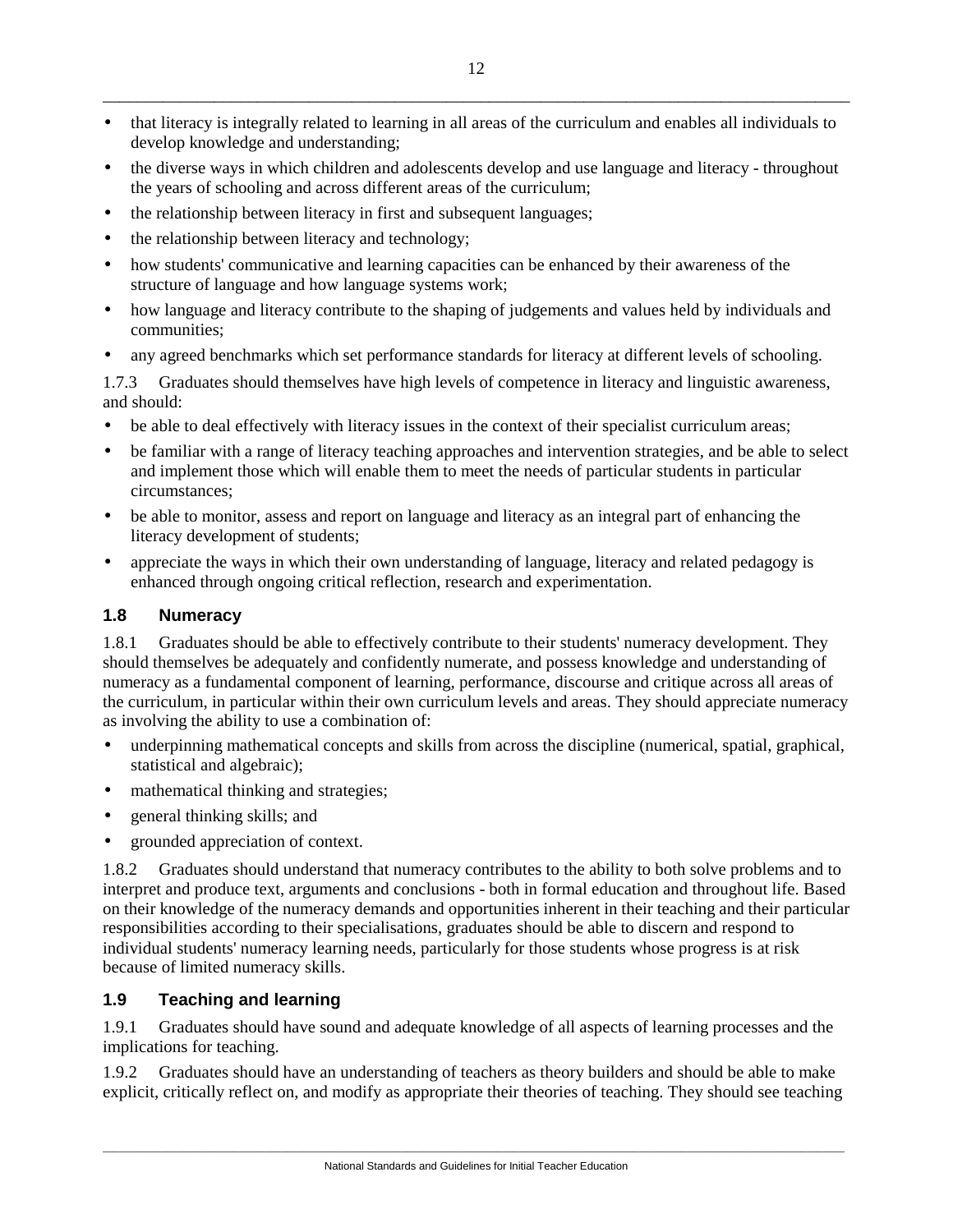\_\_\_\_\_\_\_\_\_\_\_\_\_\_\_\_\_\_\_\_\_\_\_\_\_\_\_\_\_\_\_\_\_\_\_\_\_\_\_\_\_\_\_\_\_\_\_\_\_\_\_\_\_\_\_\_\_\_\_\_\_\_\_\_\_\_\_\_\_\_\_\_\_\_\_\_\_\_\_\_\_\_\_\_\_\_\_ as intellectual work and should have the cognitive and metacognitive skills required in teaching. They

should be aware of research into, and new approaches to, teaching practice. They should be flexible and responsive in their teaching.

1.9.3 Graduates should have teaching competencies appropriate to their intended role. They should be able to:

- communicate effectively with learners;
- use (and understand when to use) a variety of teaching/learning modes, using a range of technologies, including those appropriate for whole class, small group and individual work, in settings including the classroom, the 'virtual classroom' of distance mode, the school or college, and the broader community, including the workplace (where appropriate);
- recognise and use the prior knowledge and experience which students bring to learning;
- foster independent and cooperative learning;
- engage learners actively in developing knowledge and competence;
- prepare students for life-long learning;
- develop in all students the ability to make effective use of their learning.

1.9.4 Graduates should be able to cater for the wide variation in characteristics and needs of all learners. This includes an ability to diagnose individual learning needs and adapt their teaching approaches and subject content to suit the individual learning needs of all students, taking account of factors such as learners' sex, age, ability, learning styles, impairment, behaviour, social and geographic circumstance, language and culture. They need to know the special education requirements of students with disabilities and students who require teaching of English as a second language, including the role of specialist support staff, materials and techniques.

1.9.5 Graduates should have familiarity with non-traditional and emerging structures and delivery mechanisms (modes) of school-level education, and the capacity to develop and adapt to new ways and circumstances in the future.

## **1.10 Relationships with learners and behaviour management**

1.10.1 Graduates should be able to build positive relationships with learners, and to encourage student behaviour which promotes learning. They should have appropriate knowledge of, and ability to implement, effective inclusive principles and practices of classroom management, including class routine and organisation, behaviour management and the keeping of relevant documentation. They should understand the relationships between classroom management practices and whole school culture, policies and practices.

1.10.2 Graduates should have an appreciation of the particular difficulties in behaviour management they are likely to encounter as beginning teachers (especially if they are likely to be initially employed in casual or short term mode), and the range of strategies and support available to deal with these difficulties.

# **1.11 Technology**

1.11.1 Graduates should have an understanding of and ability to use appropriate technologies, particularly information technology:

- to facilitate learning;
- for record-keeping and other administrative tasks; and
- for professional interaction.

1.11.2 They should have a thorough knowledge of how the new learning, information and communication technologies can be used in their particular curriculum levels and areas, including as a means of enhancing interactions between people and as a means of engaging and interrogating sources of information, argument and ideas. They should be able to evaluate software, and develop strategies for managing classrooms that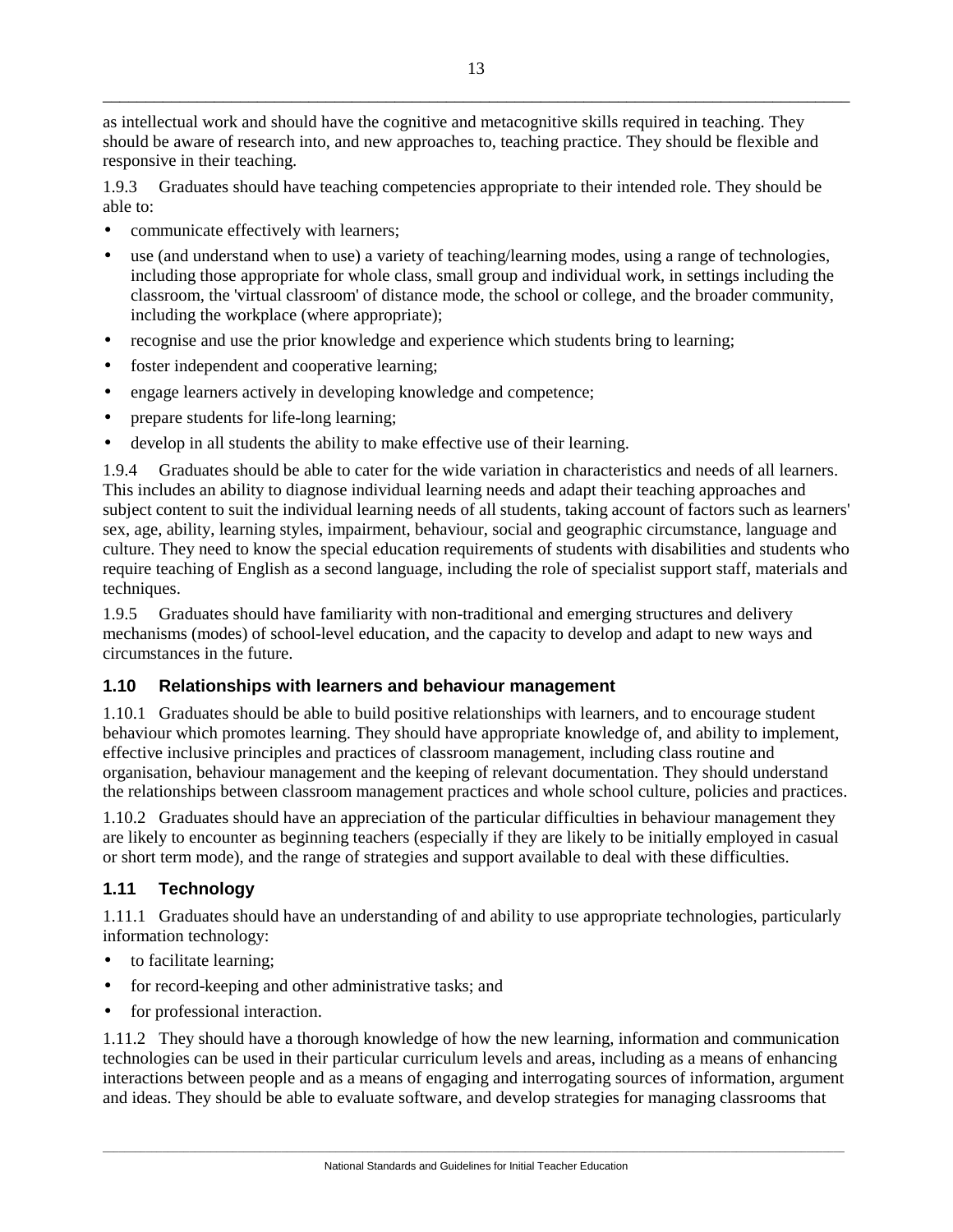use new technologies. They should be familiar with current information storage and retrieval systems and technologies, and have the capacity to develop competency in new systems and technologies as they emerge.

# **1.12 Assessment and evaluation**

1.12.1 Graduates should have the knowledge and ability to implement a variety of appropriate student assessment and program evaluation strategies, including the ability to construct and undertake reliable and valid assessments of learners. They should have the knowledge and commitment to ensure inclusive assessment and evaluation practices which are consistent with equity and social justice.

1.12.2 Graduates should understand:

- the interaction between assessment, curriculum, learning and accountability;
- the philosophies and purposes underpinning assessment and evaluation practices;
- ethical and legal issues relating to the collection and use of assessment data.

1.12.3 Graduates should be able to:

- design valid assessment tasks and procedures to elicit in a fair manner the range of learning of all students;
- make reliable judgements of students' performance in relation to specified criteria;
- use information gained through the assessment process for the purposes of diagnosis and monitoring student progress;
- profile and report on student progress;
- encourage and support self and peer assessment among students;
- maintain student achievement and other records, being aware that the policies covering the way this should be done differ between schools and systems;
- communicate in an appropriate and timely manner the results of assessments to students, their parents, to colleagues, and, where appropriate, to other education authorities or employers.

# **1.13 Working with others**

1.13.1 Graduates should have interpersonal skills to cooperate effectively with professional colleagues, to be collegial members of the teaching profession, to work with specialist resource personnel and agencies, and to work with and manage support staff and volunteers in their classroom or other immediate work environment. These skills should include an ability to work with others in groups and teams.

1.13.2 Graduates should have the confidence and ability to engage in collegial peer assessment and self assessment as part of every-day professional work.

1.13.3 Graduates should have developed an understanding of the roles of parents (and other caregivers) in schooling in terms of both the education of parents' own children and through representative organisations at the school, local and national levels. Graduates need to have an understanding of models of partnership with parents in the context of their understandings of teacher professionalism, to know the structures of parent participation in the settings for which they are being prepared, and to have developed an ability to work with parents. They should have a commitment and ability to foster positive relationships with students' families and communities. Graduates should be able to develop close partnerships between home and school, which allow them, for example, to gain insights into the experiences and practices of literacies of their students' families and communities, and to adapt their practices at school to optimise students' learning.

# **1.14 Working in schools and systems**

1.14.1 Graduates should be capable of effective teaching anywhere in Australia and in many international situations (with appropriate induction and support from school authorities), but have more detailed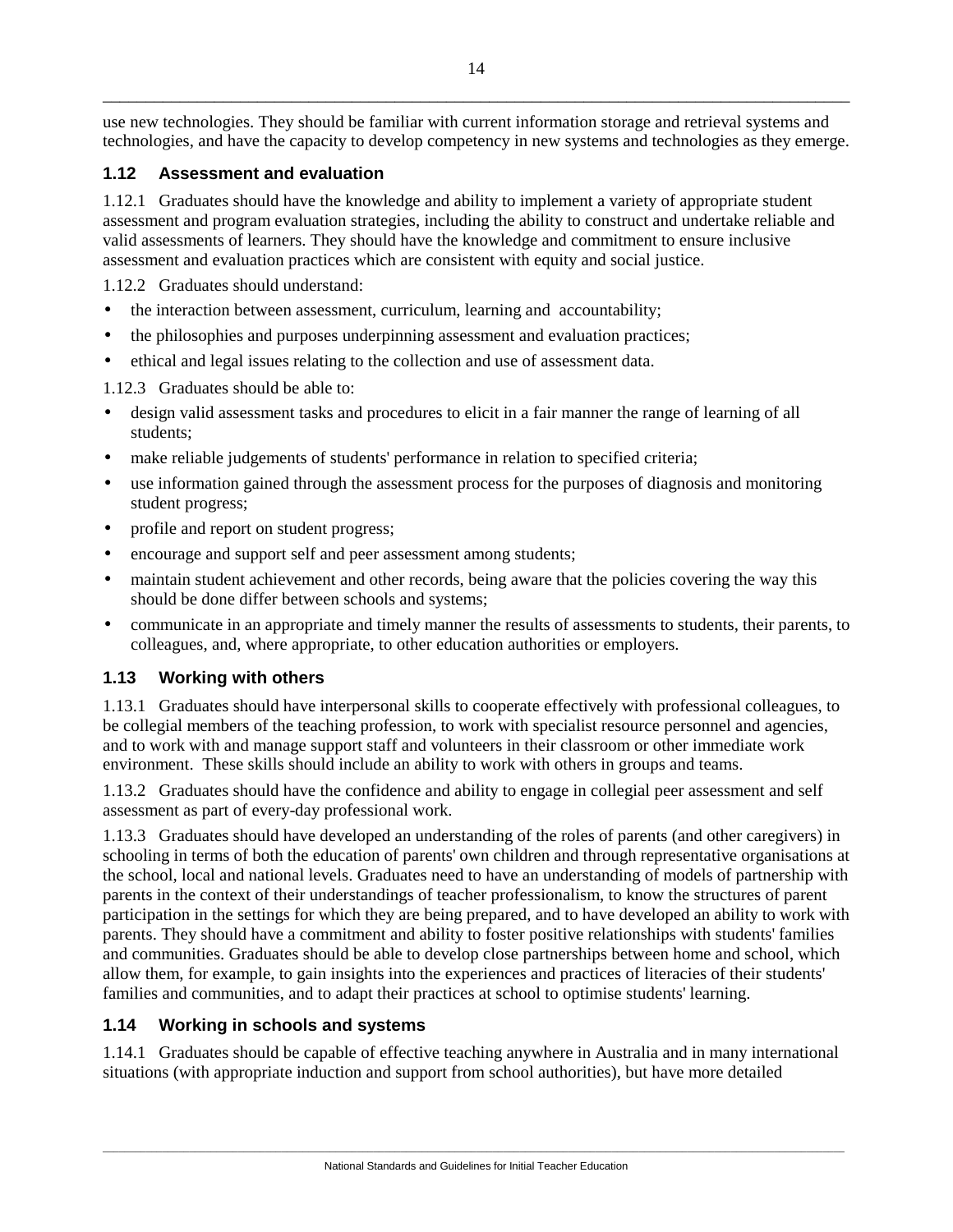preparation for a particular situation (a particular State/Territory, school system, type of school, student population and/or geographic location).

1.14.2 Graduates should have an understanding of a range of teacher roles inside and outside the classroom and their inter-relationships - roles that they may take up as beginning teachers and those generally taken up by experienced teachers.

1.14.3 Graduates should have an understanding of different forms of employment (especially those common for recent graduates such as casual and short term contract work) and the associated teaching roles and responsibilities, and industrial conditions.

1.14.4 Graduates should be acquainted with the support networks available to beginning teachers, including those provided through support centres and professional and industrial associations, as well as the support that may be available within a school.

1.14.5 Graduates should have an understanding of the organisation and administration of schools and of relationships between schools and the community. They should have an appreciation of the importance of cooperation with other social agencies.

1.14.6 Graduates should have an understanding of and capacity to be constructively involved in schoollevel decision-making as it currently operates in different school sectors, and as it is developing. They should be able to operate effectively in schools organised and managed in different ways. They should be flexible and open to change in school-level decision-making, organisation and management. They should be able to be pro-active - for example to undertake leadership roles in professional development activities in matters such as new theoretical or research developments about which they developed understandings during their initial teacher education course.

1.14.7 Graduates should have developed an appreciation of the tensions and constructive possibilities between the professional responsibilities and autonomies of teachers (individually and collectively) and the roles and responsibilities of school authorities. They should have developed attitudes and abilities to make judgements about and to act effectively in supporting or constructively changing education institutions and systems.

1.14.8 Graduates should have an awareness of relevant Commonwealth and State/Territory legislation, and the legal role and responsibilities of teachers, educational institutions and education authorities.

1.14.9 Graduates should have an awareness of the broad structures of school funding, administration and development in Australia, and the roles and responsibilities of Commonwealth and State/Territory governments, non-government authorities, statutory and other advisory or administrative bodies, and the major representative organisations of teachers and parents.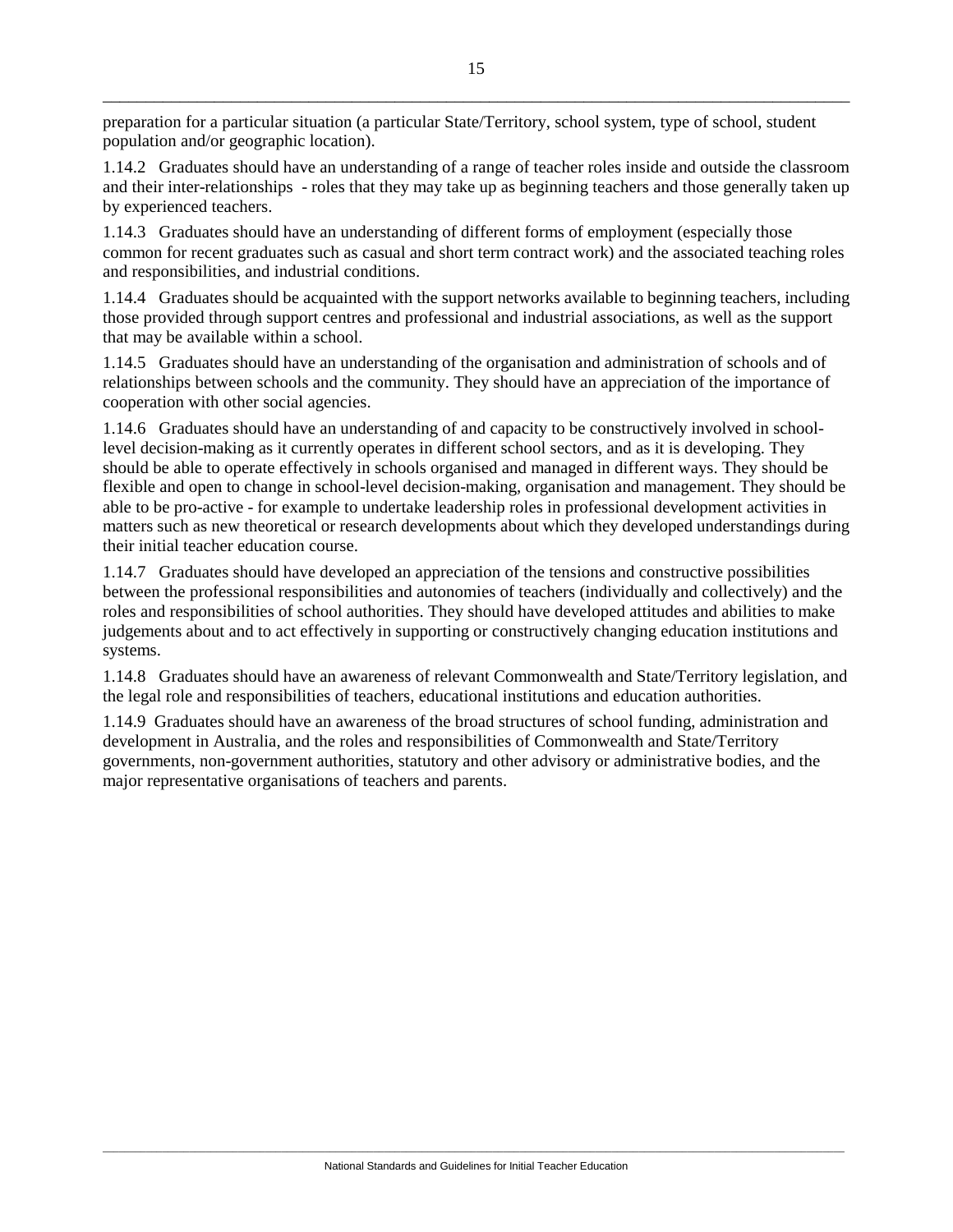# **2. PROGRAM STANDARDS AND GUIDELINES**

# **2.1 Procedures and criteria for program development, implementation and monitoring**

2.1.1 The primary purpose of program development and monitoring procedures is to ensure high quality educational outcomes from the point of view of initial teacher education students, school authorities, the teaching profession, universities and other significant stakeholders. The procedures should also ensure the accountability of initial teacher education providers to stakeholders and the general public.

2.1.2 The development and monitoring of initial teacher education programs should therefore be conducted within a broadly consultative framework, involving stakeholders such as:

- teachers and other representatives of relevant education settings,
- school authorities and other appropriate education authorities,
- teacher organisations,
- professional bodies such as registration authorities where they exist,
- members of the internal and external academic community,
- teacher education students.
- graduates of the program (or similar programs),
- parent organisations and parents of school children,
- Indigenous representatives,
- representatives of particular communities from which the program draws students or who are from the localities in which graduates are likely to teach (especially where programs are intended to respond to the needs and perspectives of those communities), and
- members of the general community who are able to represent a range of perspectives and interests.

2.1.3 The development, implementation and monitoring of those aspects of the program dealing with Indigenous education should involve specific consultation with appropriate Indigenous organisations such as the institution's Indigenous education centre and the State/Territory Indigenous education consultative group.

2.1.4 Procedures for course development should ensure:

- the overall coherence of the program, developing a pathway for learning throughout the course (including the practicum), progressively building conceptually and experientially on what has gone before;
- that within particular curriculum studies there is adequate development of cross-curricular attributes (such as language and literacy or Indigenous perspectives);
- that programs are responsive to developments in schools and society, and to emerging and changing roles for teachers;
- that relevant research findings, current policies (of, for example, school authorities or teacher organisations), and reports are taken into account and critiqued as appropriate.

2.1.5 There should be clearly articulated, valid and effective provisions for regularly monitoring and evaluating the effectiveness of initial teacher education programs, and for facilitating appropriate changes.

2.1.6 There should be partnerships with the teaching profession, school authorities and individual schools, which recognise and respect the rights, responsibilities, expertise, perspectives and interests of the parties. Such partnerships should encompass all elements of the initial teacher education program, though may be more detailed for some elements such as field experience.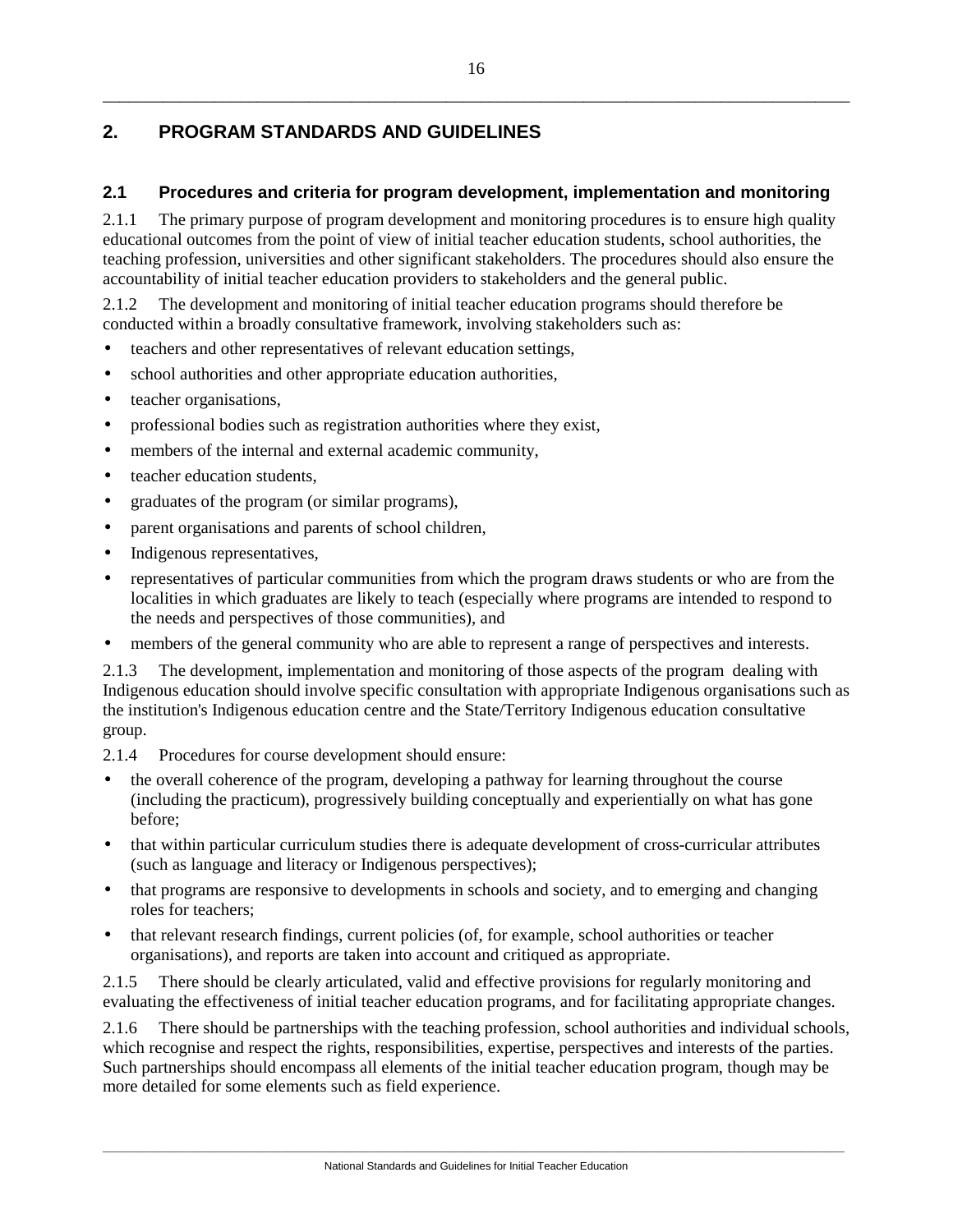2.1.7 There should be all-encompassing relationships with schools and their communities so that an understanding of their complex realities can be integrated with all elements of the program. This is especially important for schools and communities which are different from the schools and communities with which student teachers are familiar and where many graduates are likely to begin their careers.

2.1.8 Field experiences should be planned, conducted and evaluated in close collaboration with appropriate school-based personnel, and developed within the framework of the collaborative arrangements and partnerships of the course as a whole. The roles and responsibilities of all those involved in field experience, including teacher education students, should be clearly specified. It may be highly desirable for there to be co-ordination between one or more initial teacher education providers, school authorities and individual schools (especially within a geographic area, or where schools or programs have particular characteristics) to ensure the most effective and least disruptive involvement by schools, and optimal outcomes for all concerned.

# **2.2 Program staff**

2.2.1 The program must be taught by personnel with appropriate and current expertise in both course content and delivery.

2.2.2 Academic staff should be highly qualified teacher scholars, among whom there is an appropriate mix of research activity, collaborative involvement with school authorities and the teaching profession, and other types of expertise in a range of current and enduring matters, sufficient to ensure that the program meets the criteria set out elsewhere in this document.

2.2.3 Staff should have adequate and appropriate expertise in the use of information technologies and related new media, both to meet any direct teaching responsibilities in the area, and to use such technology effectively as part of their every day professional roles.

2.2.4 There should be appropriate mechanisms for the selection, professional development, support of, and collaboration with, school-based staff. Supervisors of practicum, mentors, co-ordinators and other school-based staff involved in the program should have appropriate expertise (including teaching/supervising/mentoring adult learners). Initial teacher education providers should ensure that schoolbased staff have a clear understanding of their roles, and that they accept their responsibilities within the initial teacher education program. Initial teacher education providers should recognise the contributions of school-based staff in appropriate ways, and should seek to also have those contributions recognised appropriately by school authorities at the school and system levels.

2.2.5 External personnel (such as people from professional associations, expert practicing teachers, or Indigenous community members) involved in teaching at the institution, supervision of student teachers, or course development, should be provided with adequate support and information about the program, their role, and relevant administrative arrangements; they should be qualified for the task, their role should be recognised, and they should be accountable to appropriate members of the institution's academic staff.

# **2.3 Physical and other facilities for the program**

2.3.1 There should be adequate, safe and comfortable space for the work of students and staff.

2.3.2 There should be adequate information technology and related resources to meet the specific needs of the program, including:

- supporting the modes of delivery used;
- accessing information and materials;
- communicating between and among students, staff, schools, and others;
- enabling student learning about information technology and other new media;
- enabling student use of such resources as an integral part of their professional preparation and experiences.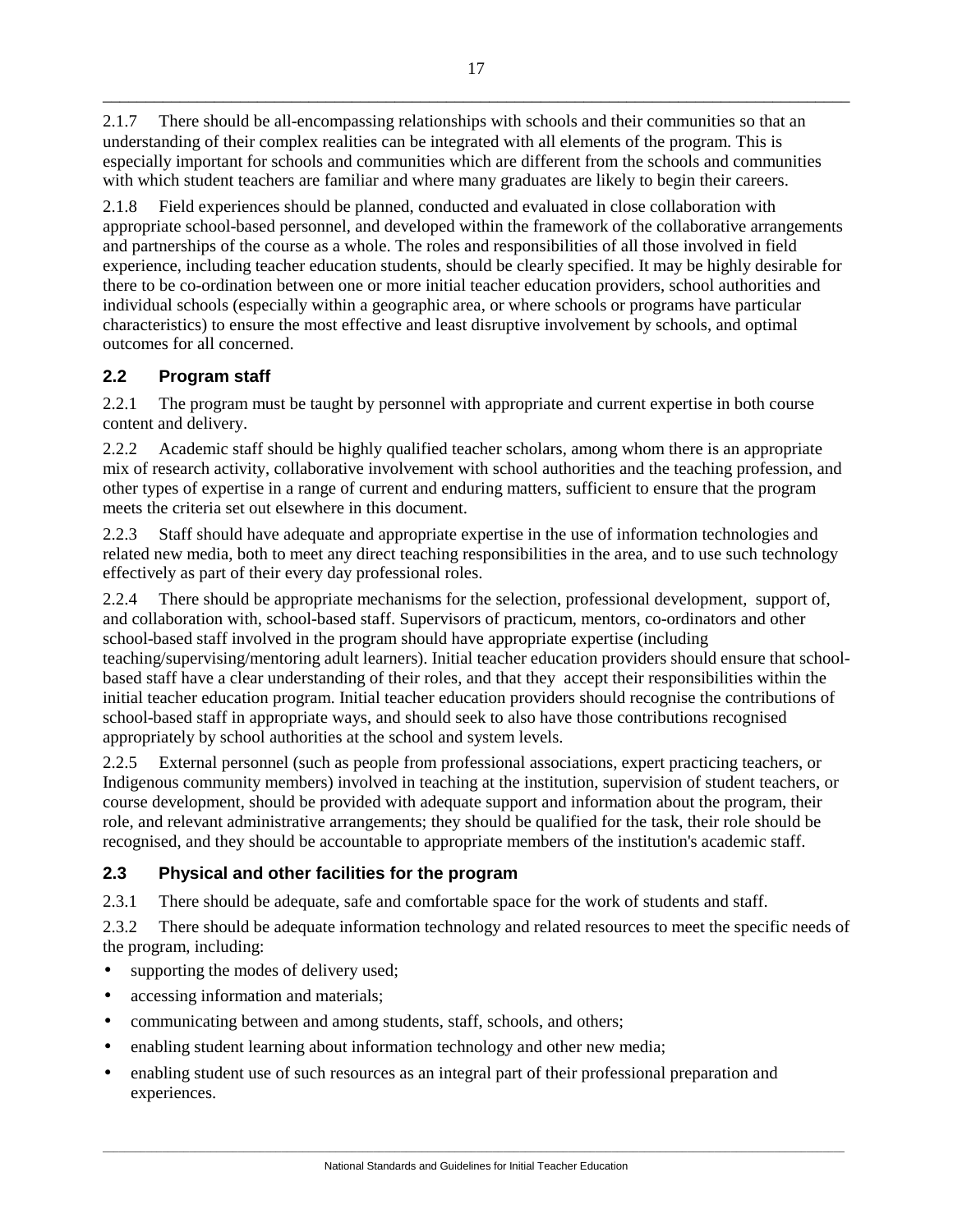2.3.2 There should be adequate, accessible and up-to-date teaching resources, including curriculum materials, so that students may be familiar with materials used in schools and can effectively carry out field experience activities.

# **2.4 Selection and entry of students**

2.4.1 Criteria and procedures for selection of students to enter the program should reflect the program rationale and objectives, and should be in accord with principles of social justice and equity.

2.4.2 Students should be selected according to likely suitability for a successful teaching career as well as likely success in the higher education program.

2.4.3 Recruitment activities and selection criteria and procedures should facilitate entry by individuals from groups which are under-represented in universities and the teaching profession; individuals who are willing to teach in hard to staff geographic locations or who are proposing to study shortage specialisations; and/or those who have had a diverse range of life experiences. Academic and other support should be provided as required.

2.4.4 Criteria and procedures for selection and for entry placement should include recognition of prior learning and credit transfer - for example, recognition of teaching experience or qualifications from overseas, obtained at an much earlier time, or in different specialisations; experience or qualifications in a related occupation; or relevant academic study.

2.4.5 There should be mechanisms for recognising suitable content studies (or other relevant learning) in a first or concurrent degree of a nontraditional nature or nomenclature.

# **2.5 Curricula**

2.5.1 The program curricula should explicitly aim to develop in students the attributes outlined in section 1, Graduate Standards and Guidelines, except where it is known that these have been developed in whole or in part in other courses (such as in a first degree or concurrent degree in a graduate or double degree program, or where credit transfer or RPL is utilised).

2.5.2 There should be provision for honours or other opportunities for advanced work to be carried out and recognised.

2.5.3 There should be provision, if required, for remedial, bridging or other courses. This might include access to appropriate courses when relevant content studies in a first or concurrent degree have been, or are, insufficient (such as a mathematics major which did not include statistics).

# **2.6 Duration**

2.6.1 To meet the graduate standards set out in this document:

- initial teacher education programs will normally need to be of at least four higher education academic years duration (or equivalent);
- there will normally need to be at least two academic years of professional studies professional studies covers the theoretical and practical aspects of education, including professional experience, but does not include content studies incorporating appropriate knowledge in the learning areas student teachers are preparing to teach (though there may be overlap between content and professional studies in some units), or general higher education; two academic years, or equivalent, may not involve two calendar years where there is full use of the calendar year, course compression, and/or where there is recognition of prior learning;
- there will normally need to be at least 100 days of field experience, with a minimum of 80 days of supervised in-school experience (this also enables students to have experience in the wide range of teacher responsibilities).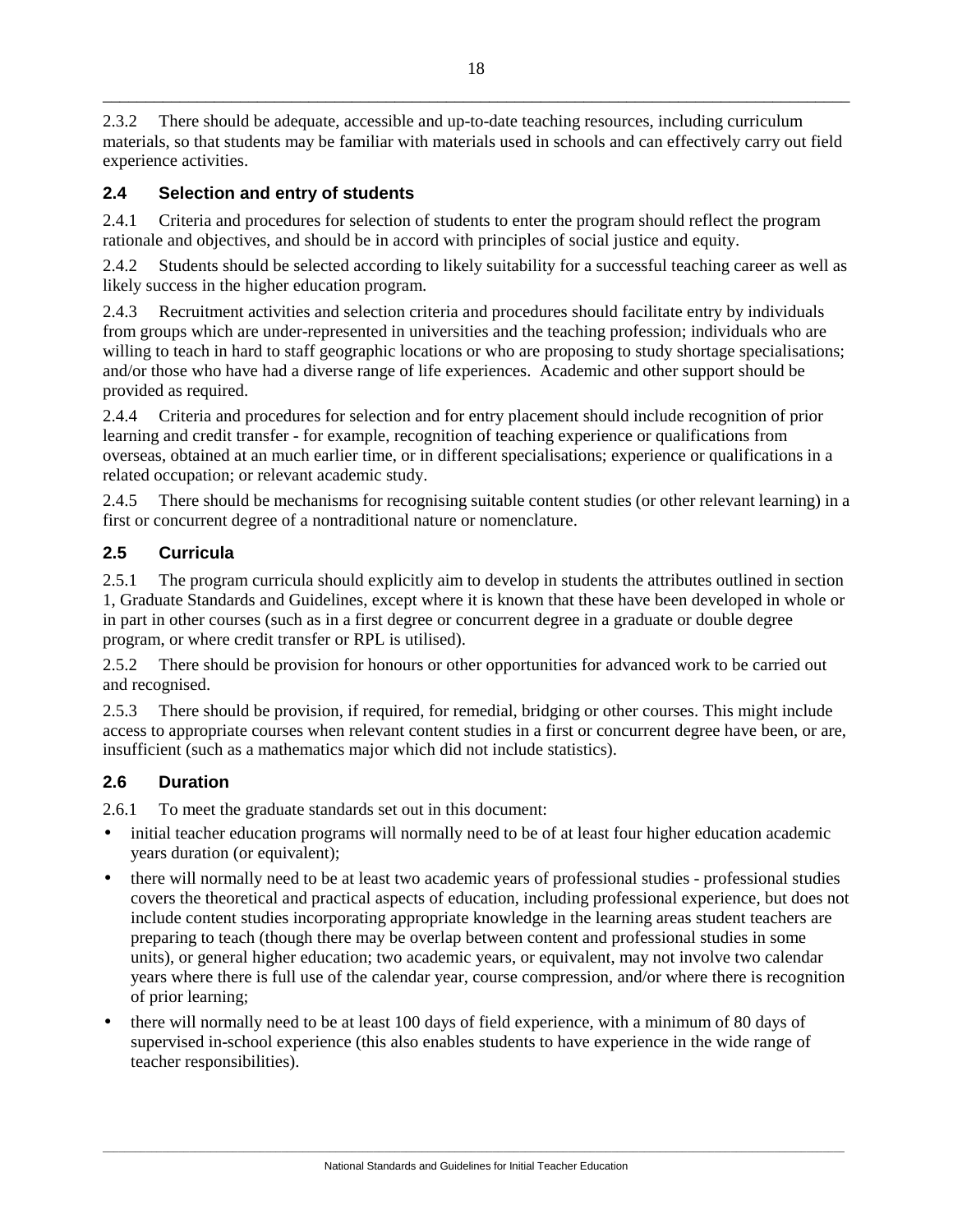# **2.7 Structure and procedures**

2.7.1 There should be coherence between the program's conceptual framework and intended student outcomes, courses, practical experiences, and assessment. There should be an integration of theory and practice, with field experience thoroughly integrated with other aspects of the program.

2.7.2 The nature, purpose and amount of field experience should be carefully planned in terms of its contribution to the goals of the program. Field experience may take a variety of forms and may be undertaken in a variety of settings.

2.7.3 Field experiences should be designed to allow for the professional and personal growth of teacher education students, ensuring that they adopt a critically reflective approach to the purposes, process and outcomes of the experience. Generally, a strong element of focussed inquiry should be part of field experience.

2.7.4 The major focus of students' field experience should normally be undertaken with classes of the developmental levels and curriculum areas, and, where appropriate, school type, for which they are being prepared. However, this should be balanced with diverse experiences: for example, with both male and female learners, and learners of varied ages, abilities, disabilities, social circumstances and cultures. In addition, students should normally experience a range of school types, including schools which have welldeveloped policies and practices in meeting the needs of particular communities or categories of students, or small isolated schools with multigrade or combined class structures, or other types of schools where beginning teachers are likely to be deployed, and/or which differ from the type of school with which the student teachers are familiar.

2.7.5 The timing of field experiences should allow a full range of teaching experiences (including planning, teaching, assessment and reporting) over the course of a program. In addition, students should be involved in the full range of responsibilities expected of a beginning teacher. They should experience working in teams - both within and outside classrooms.

2.7.6 Students normally should be given the opportunity for involvement in schools early in their teacher education program to help them assess their suitability for a teaching career.

2.7.7 The final year of the teacher education program may include an expanded school experience during which students plan, implement and evaluate an agreed teaching unit and/or carry out other extensive activities, under the supervision or mentorship of an appropriately qualified teacher. Students undertaking such extended experiences should have previously undertaken adequate structured experiences. Such expanded school experience normally requires thorough and sensitive negotiation and agreement with the relevant schools and school communities, school authorities, teacher organisations, and student teachers.

2.7.8 There may be provision for joint units or activities with students undertaking initial education for related professions (such as youth work) so that there can be a cross-fertilisation of knowledge and perspectives, and an appreciation of different areas of expertise can be developed and utilised in later professional work.

# **2.8 Teaching and learning approaches**

2.8.1 Teaching and learning approaches should:

- be consistent with the principles of best practice of teaching adults in a higher education context, and (also) include modelling the practices in which students will be expected to become proficient;
- be consistent with the collaborative and collegial work practices which are common in effective schools;
- encourage teacher education students to take an active role in their own learning and professional development, not only during the initial teacher education program, but also as they begin teaching, and subsequently throughout their professional careers;
- recognise, value and utilise the diverse cultures, experiences and resources of students as well as staff.
- 2.8.2 Normally there should be provision for flexible delivery, bringing together the dimensions of: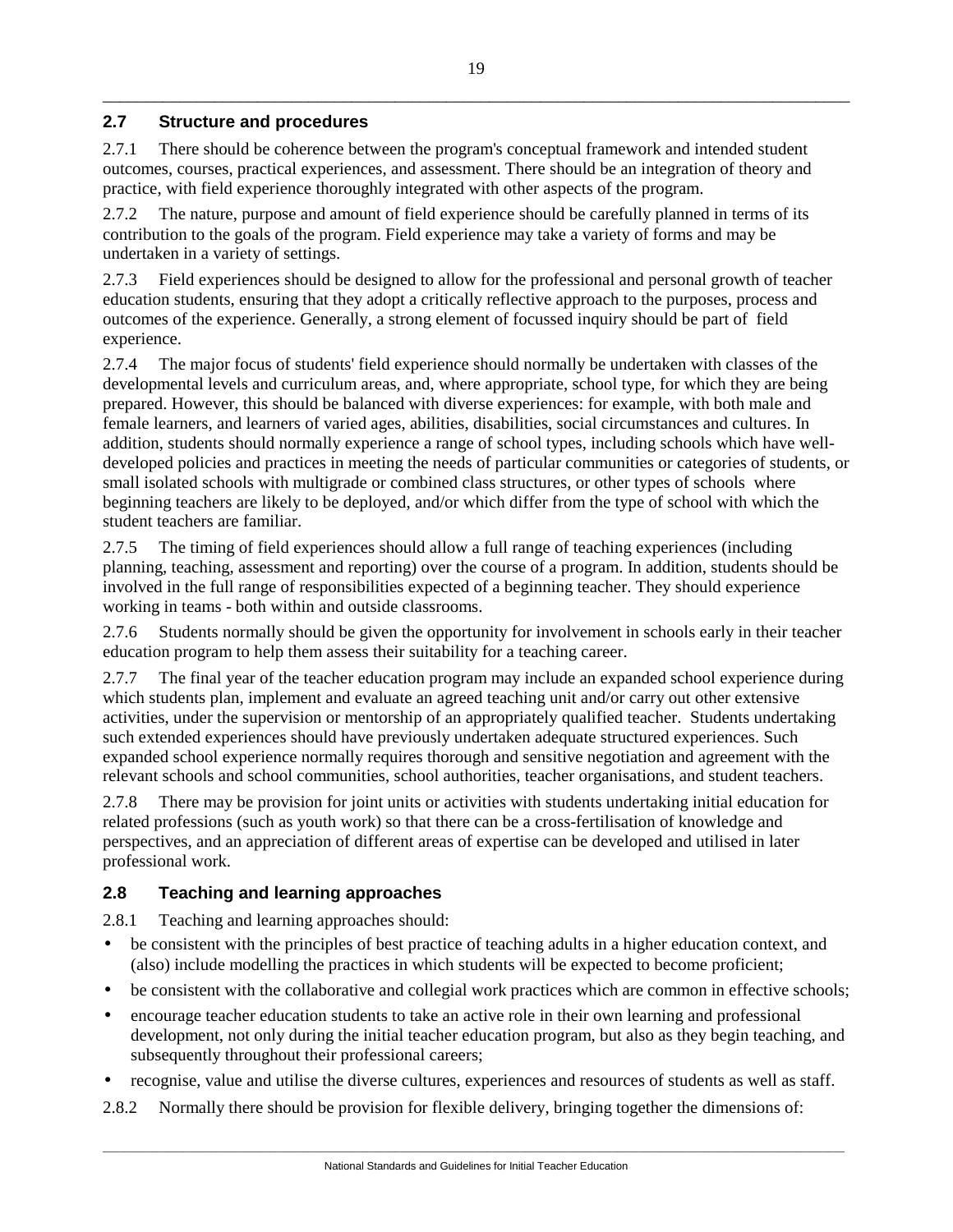- student learning (time, place and pace of learning; entry and exit points; assessment methods);
- forms of delivery (collaborative ventures, variety of media and technologies employed);
- content:
- recognition of prior learning, credit transfer, and articulation.

2.8.3 Whatever the mode of delivery, student teachers should have adequate opportunities to personally interact with fellow students and staff members, and to benefit fully from participation in higher education.

## **2.9 Assessment**

2.9.1 Responsible assessment procedures are essential for accountability of the initial teacher education program to the student teachers, to school authorities and the teaching profession, and to society at large.

2.9.2 The summative assessments on which graduation is based should indicate clearly the institution's assessment of the graduate's readiness for initial employment and potential for a successful teaching career. Students should not graduate unless the graduate requirements detailed in Section 1 of this document are met at an appropriate standard. Institutions may include other requirements.

2.9.3 Assessment should be of a standard appropriate to higher education and to the year levels of the program. Assessment criteria should cover the range of attributes associated with professional preparation for teaching, and assessment procedures should be appropriate for the nature of the attributes being assessed and the purpose of the assessment - whether formative and/or summative.

2.9.4 Student teachers should engage in collegial peer assessment and in self assessment.

2.9.5 There should be mechanisms which ensure that no student teachers involved in field experience have behaviours, attitudes or lack of competence which would place school students at risk.

2.9.6 Assessment of students' performance in teaching experiences should be undertaken cooperatively by staff of the initial teacher education provider and school-based supervisors. There should be an explicit process for resolving any disputes which may arise within a framework which recognises that assessment is ultimately the responsibility of the initial teacher education provider.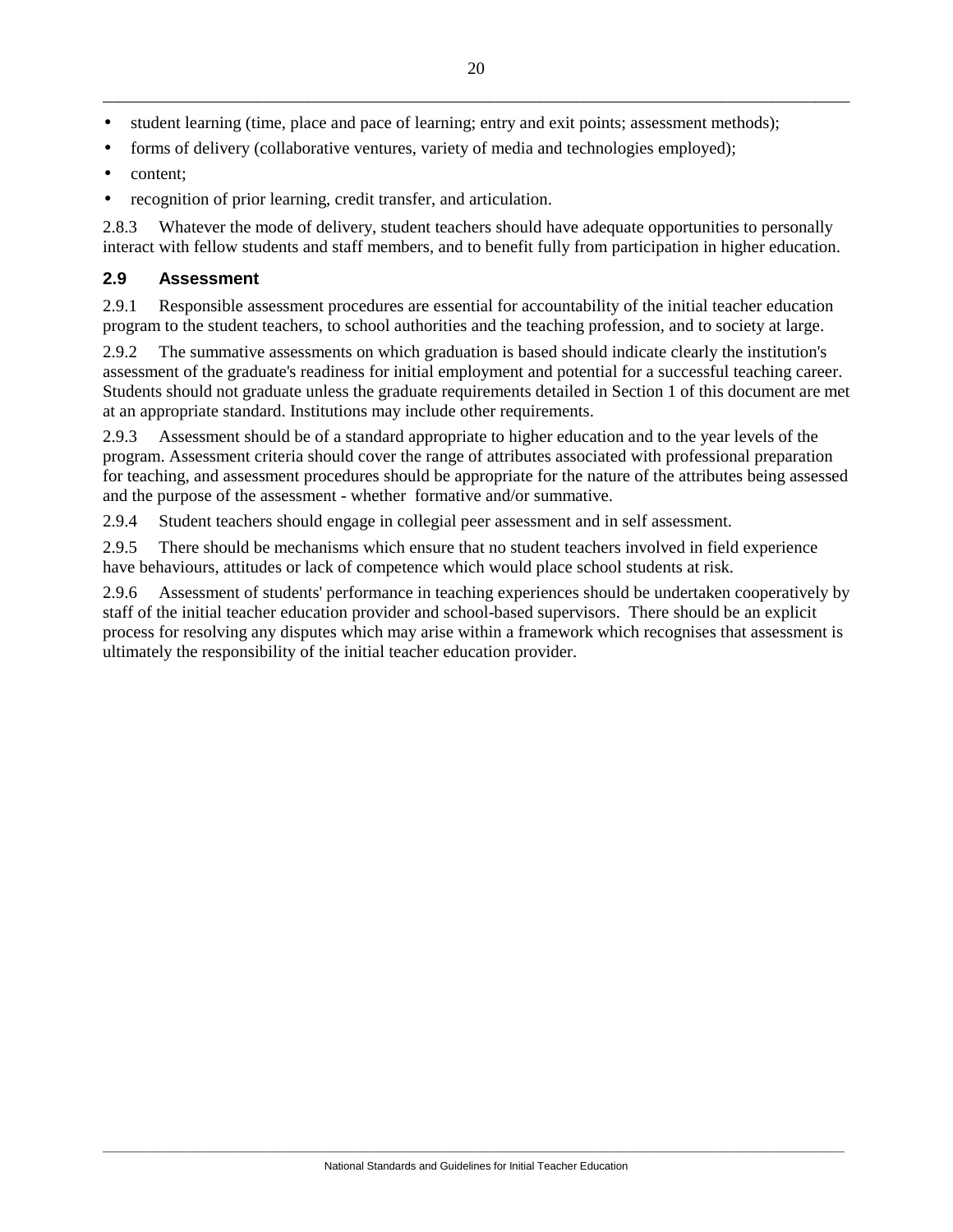# **3. ORGANISATIONAL STANDARDS AND GUIDELINES**

# **3.1 The institution**

3.1.1 The institution as a whole (and the faculty or other organisational unit which manages the initial teacher education program) should uphold the generally-accepted academic standards of Australian higher education.

3.1.2 The institution should have the features set out below. These features must encompass the faculty (or other organisational unit which manages the initial teacher education program), guide its operations, or be accessible to it. Where this is not the case, the faculty must itself have the relevant features.

*Governance and management:* 

- a representative governing body with responsibilities for policy and resources;
- a mission statement consistent with the values inherent in this document;
- management and administrative structures and procedures which are transparent and fair, and which support the other features set out in this document;
- links with community organisations, professional organisations, industry, and other stakeholders in research, teaching and other activities;
- mechanisms which ensure timely and appropriate responses to economic, social, political, cultural and technological change;
- open and democratic approaches to critique and improvement;
- active encouragement of, and support for, excellence in all aspects of the institution's work (including student work);
- sufficient financial resources, appropriately utilised, to ensure consistency with the standards and guidelines of this document.

*Staff:* 

- academic staff whose qualifications and expertise are consistent with the needs of quality higher education, and who are actively engaged in research and in professional communities;
- provision of professional development support for academic and other staff as appropriate, including professional development in the use of current information technology and other new media, and in Indigenous education.

*Programs:* 

- programs which develop abilities to think creatively, reflectively and critically, to form independent judgment, to engage values, to understand fundamental theory and to participate in lifelong learning;
- programs which are attuned to professional or occupational requirements, and technological and other developments;
- programs founded on a sound research base with a clear and strong link between teaching programs and available research evidence, and which integrate research activities of students and staff with teaching.
- Students:
- practices which recognise and value the diversity of students and their communities, and where appropriate draw from them as a resource;
- appropriate support services for students for example, culturally sensitive services for Indigenous students.

*Facilities:*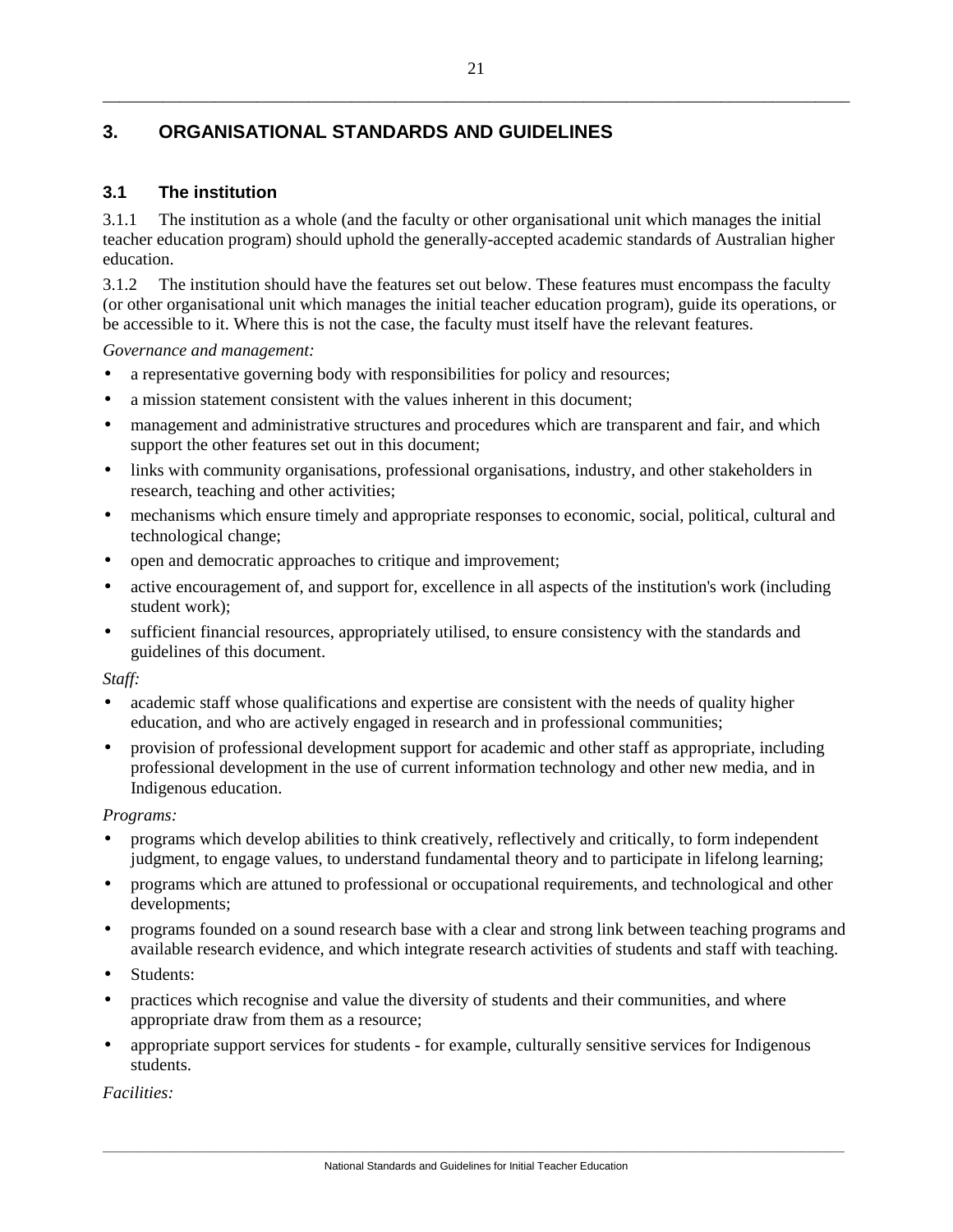- physical facilities, library/learning resources and other resources of a standard appropriate to the needs of quality higher education level professional education programs;
- facilities and resources which are accessible to students and staff with disabilities.

# **3.2 The faculty**

3.2.1 The faculty (or other organisational unit which manages the initial teacher education program) should have the following features:

- Mutually enriching programs and activities in:
	- initial teacher education (and, perhaps, other initial professional or para-professional education programs, and/or general undergraduate courses in Education);
	- continuing professional education (award and non-award, for teachers and, perhaps, other professionals, para-professionals and others such as parents or community members of school councils);
	- research higher degrees in Education (and, perhaps, professional higher degrees);
	- research and scholarship by academic staff;
	- community service and consultancies for the teaching professions, the education industry and the wider community.
- Collaborative arrangements (in addition to, or integrated with, those set out in Program Standards and Guidelines):
	- with other faculties (or equivalent organisational units) within the institution for research and/or teaching linking, for example, content studies with pedagogical and curriculum studies;
	- with other teacher education providers (and in consultation with school authorities and the profession) to ensure provision of an appropriate mix of specialisations, experiences (such as field experiences in isolated rural schools), and modes of delivery to meet the needs of intending students and the labour force needs of schooling and other sectors of the education industry;
	- with schools, school authorities, and teacher organisations to formally and informally link collaborative research, teacher professional development, postgraduate studies, and field experience and other aspects of initial teacher education.

# **3.3 Field experience schools**

3.3.1 Teacher education providers do not have control over the schools (or other external settings) in which their students have field experiences or which are otherwise involved in the initial teacher education program. However, quality field experiences are an essential part of initial teacher education, and the locations of those experiences are part of the 'organisational' structure of initial teacher education.

3.3.2 Through the development of effective partnerships with school authorities, the teaching profession and individual schools, the initial teacher education provider should ensure that the schools (and other external settings) involved in initial teacher education have the resources (human, physical and material) and commitment to provide students with quality field experiences.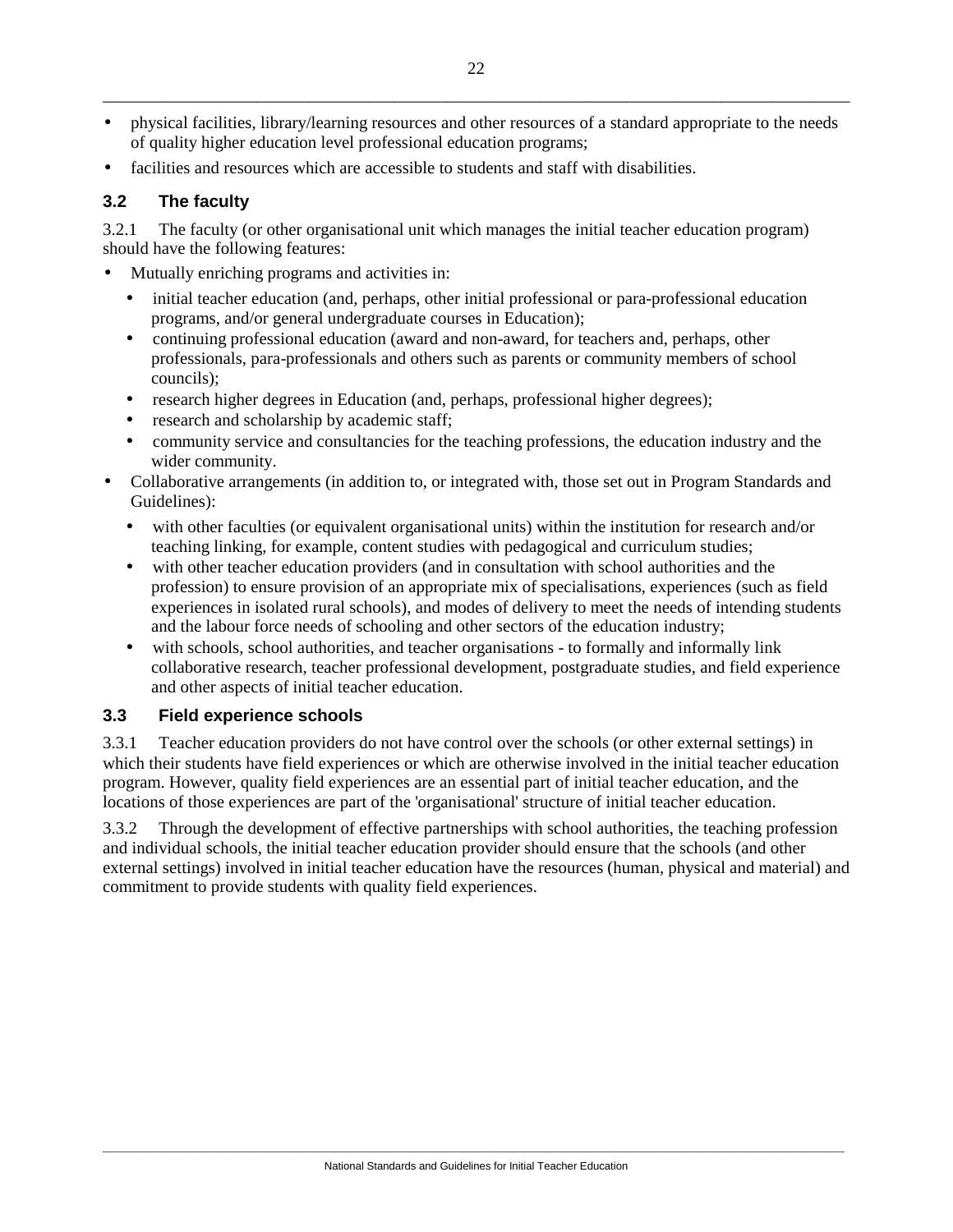PART TWO

**Development and Implementation**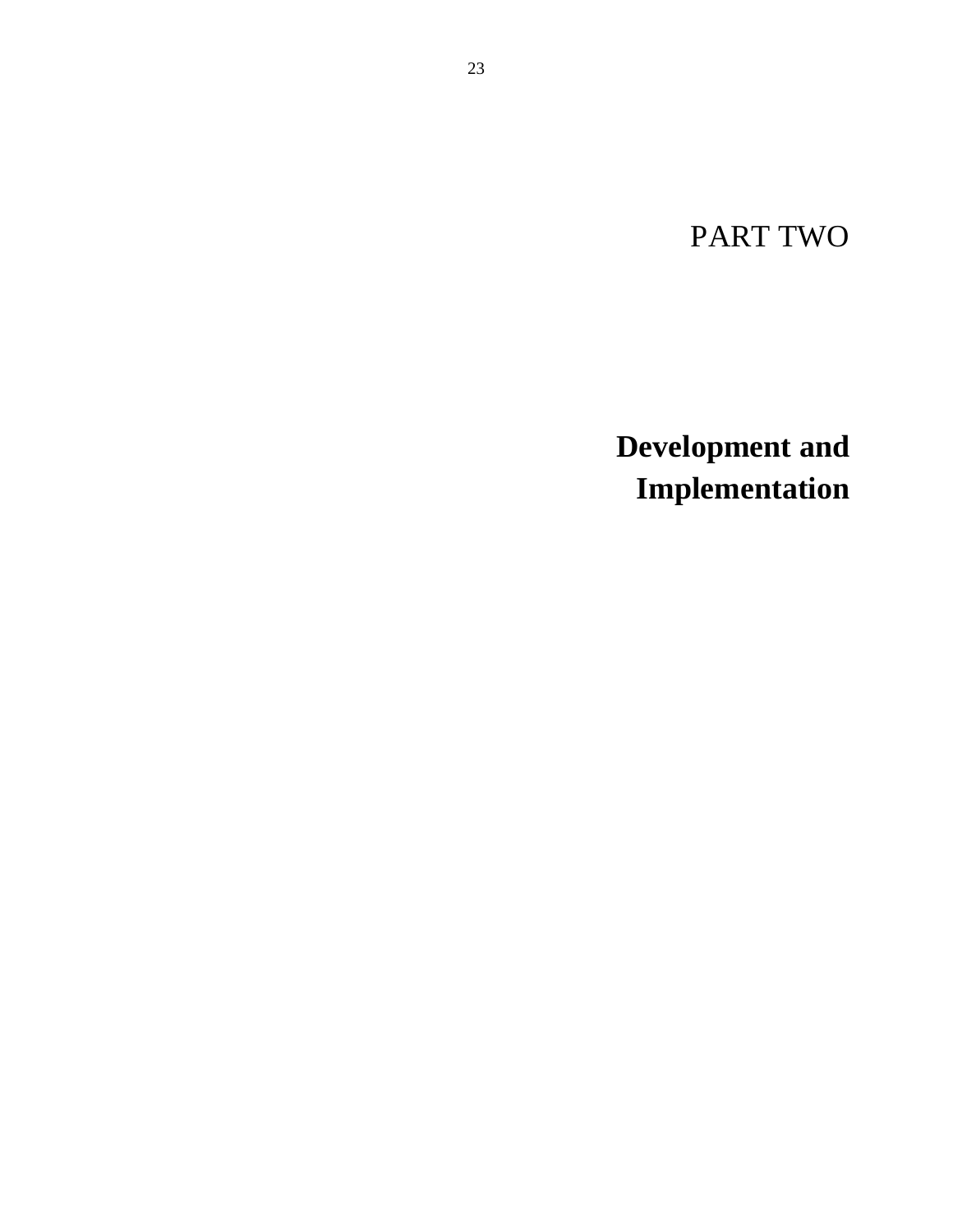# **Development of the National Standards and Guidelines for Initial Teacher Education**

# **Background**

The first of the terms of reference for this project is:

Development of standards and guidelines for initial teacher education (based on work already undertaken, and informed by the National Competency Framework for Beginning Teaching and other comparable frameworks).

The 'work already undertaken' primarily refers to a collaborative project carried out through 1995 by the Australian Council of Deans of Education (ACDE), the Australian Teaching Council (ATC), the Australian Teacher Education Association (ATEA), the Queensland Board of Teacher Registration (QBTR) and the Teachers Registration Board of South Australia (TRBSA). That project developed a set of draft standards and guidelines for initial teacher education, drawing from the QBTR *Guidelines on the acceptability of teacher education courses for teacher registration purposes* (October 1994), and comparable documents from the Scottish Office Education Department (*Guidelines for Teacher Training Courses*), the Department for Education, England and Wales (circular on criteria and procedures in England and Wales for the accreditation of courses of initial teacher training, 22 June 1992), and the US National Council for Accreditation of Teacher Education (*NCATE Standards*, 19 May 1994).

It was the draft standards and guidelines for initial teacher education developed by that 1995 project which formed the basis of the initial briefing material of this project which was circulated early in 1997 to stakeholders in initial teacher education and all those who expressed an interest in response to public advertisements. This project has also been informed by the on-going work of the QBTR in further developing its *Guidelines* (first published in 1991, and kept under continuous review).

The *National Competency Framework for Beginning Teaching* was developed through research and consultation by the collaborative National Project on the Quality of Teaching and Learning, which was established in 1991. The final draft of the *National Competency Framework for Beginning Teaching* was published in 1996. It is in use in many universities. While the structure of the 'Graduate Standards and Guidelines' of this project's *National Standards and Guidelines for Initial Teacher Education* differs from the structure of the *National Competency Framework for Beginning Teaching*, the substantive content of the *Competency Framework* is incorporated in the 'Graduate Standards and Guidelines'. 'Other comparable frameworks' of which this project took account included those developed in particular states or territories, such as the NSW 'Desirable Attributes of Beginning Teachers' (Ministerial Advisory Council on Teacher Education and Quality of Teaching, 1994), and the Victorian 'Professional Standards for Teachers' (Standards Council of the Teaching Profession, July 1996).

Most initial submissions to the project and the consultations during April and May 1997 (see Appendices 1 and 3) included detailed comment on and suggestions for amendment of the draft standards and guidelines. These were incorporated in the development of the 'exposure draft' of the *National Standards and Guidelines for Initial Teacher Education* which was circulated to major stakeholders for endorsement and/or comment in November 1997. Responses were received from all the major stakeholder groups and the majority of individual stakeholder organisations. The very large majority explicitly endorsed the exposure draft, and many made suggestions for improvement of the document. (Those who responded to the exposure draft are listed in Appendix 3).

The document of the *National Standards and Guidelines for Initial Teacher Education* incorporated in this report is therefore the outcome of an exhaustive consideration of the issues by stakeholders in initial teacher education.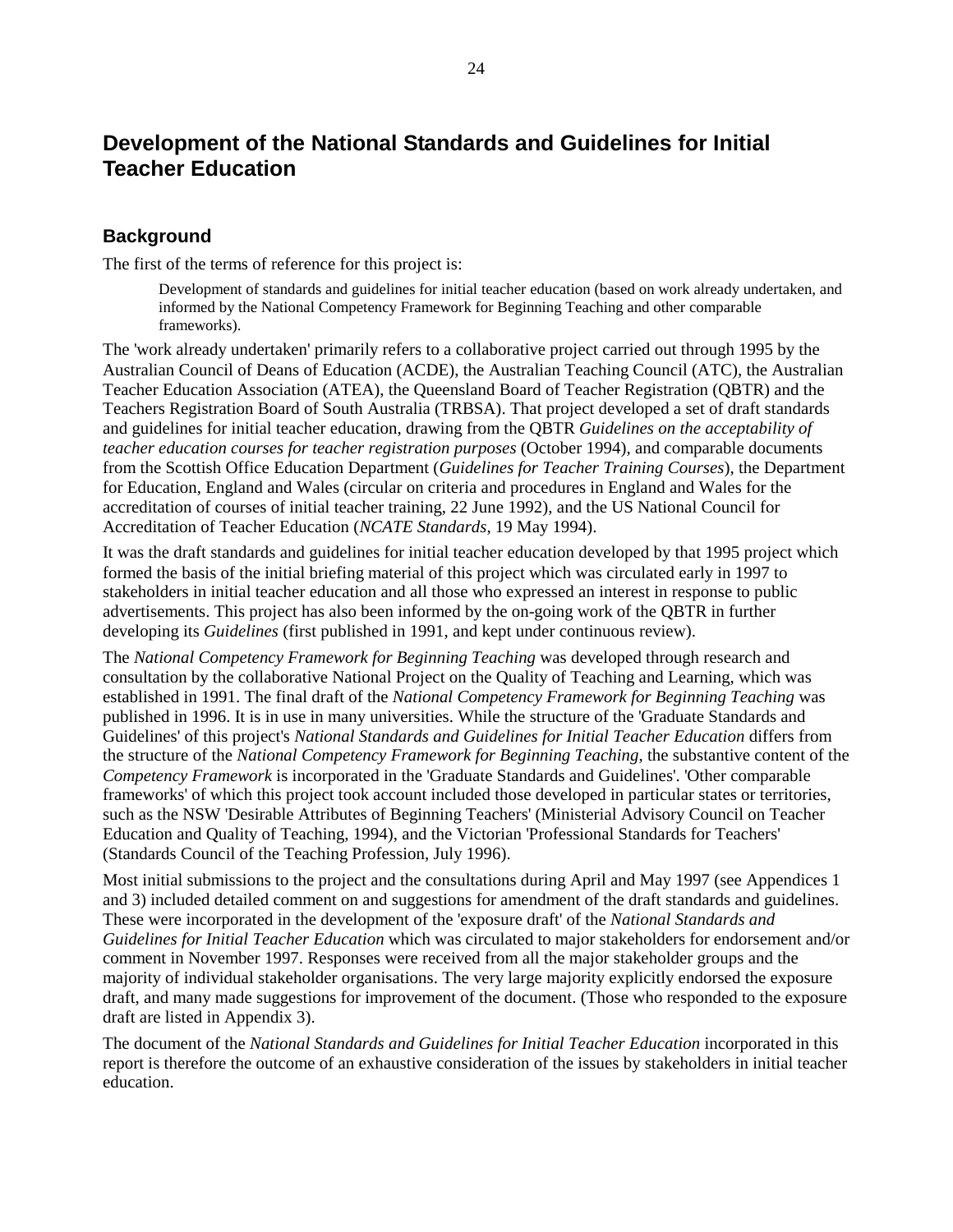# **Principles of structure**

The *National Standards and Guidelines for Initial Teacher Education* document is in three sections: 'Graduate Standards and Guidelines', Program Standards and Guidelines' and 'Organisational Standards and Guidelines'. This structure is based on the principle that the primary concern is with the general quality of graduates - what they know and are able to do - rather than the detail of how the graduate outcomes are achieved.

Thus the first section, 'Graduate Standards and Guidelines', is the most detailed. While it is broadly comprehensive in its coverage of what every graduate of an initial teacher education program in Australia should know and be able to do, it allows for additional content, or varying interpretations, to meet the needs, aspirations and circumstances of particular types of schools, students, communities and/or teachers. The interpretation of many of the items in this section will be matters of professional judgement and negotiation they cannot by simply quantified or ticked off. Even though they are generally qualitative, they are still largely 'standards' in the sense of indicating necessary attributes of graduates. Within the items, there are often explanatory or supportive 'guidelines'. In practice there may not be a clear distinction between 'standards' and 'guidelines'.

The key linking item between Graduate Standards and Guidelines and Program Standards and Guidelines is  $2.9.2$ :

The summative assessments on which graduation is based should indicate clearly the institution's assessment of the graduate's readiness for initial employment and potential for a successful teaching career. Students should not graduate unless the graduate requirements detailed in Section 1 of this document [the Graduate Standards and Guidelines] are met at an appropriate standard. Institutions may include other requirements.

As well as covering the means to effectively achieving the desired graduate outcomes, the Program and Organisational Standards and Guidelines incorporate needs for accountability and collaboration, and the achievement of an appropriate mix within the teaching profession, as ends in themselves. For these purposes these sections incorporate some clear (if not easily measured) standards. Many items combine the purposes of achieving two or more of accountability, collaboration, professional mix and graduate outcomes. There may be different ways in which these outcomes can be achieved, and it will often be open to the providers of initial teacher education to demonstrate that they achieve the outcomes even if what they do is not strictly consistent with what is set out in the Program or Organisational Standards and Guidelines. This is clearly the case where an item uses phrases such as, 'will normally need to be . . .'. These are clearly 'guidelines', but, again, it is not always easy in practice to differentiate between 'standards' and 'guidelines', and it is not really necessary to do so because items of either sort will require negotiation and professional judgement.

# **Substantive issues in the** *National Standards and Guidelines for Initial Teacher Education*

# **Introduction**

Many issues have been matters of debate and contention during the development of these *National Standards and Guidelines for Initial Teacher Education* and earlier and similar documents. It is not possible to achieve a document with which every stakeholder is in full agreement. Priorities and understandings of the nature of teaching and initial teacher education differ.

There is always a tension - great or minor - between the means of achieving ideal outcomes and the practical limits of the time, financial and other resources of initial teacher education providers, participating schools and teachers, and initial teacher education students.

In the present case there has been a tension between setting 'high standards' which some institutions, at least in the short term, will have trouble meeting, or making adjustments and compromises so that all current programs can easily meet the requirements. We have sought to primarily focus on adequate graduate standards - for effective beginning teaching in Australian schools now and in the coming years. We have also taken account of practical matters, though these matters will be primarily accommodated through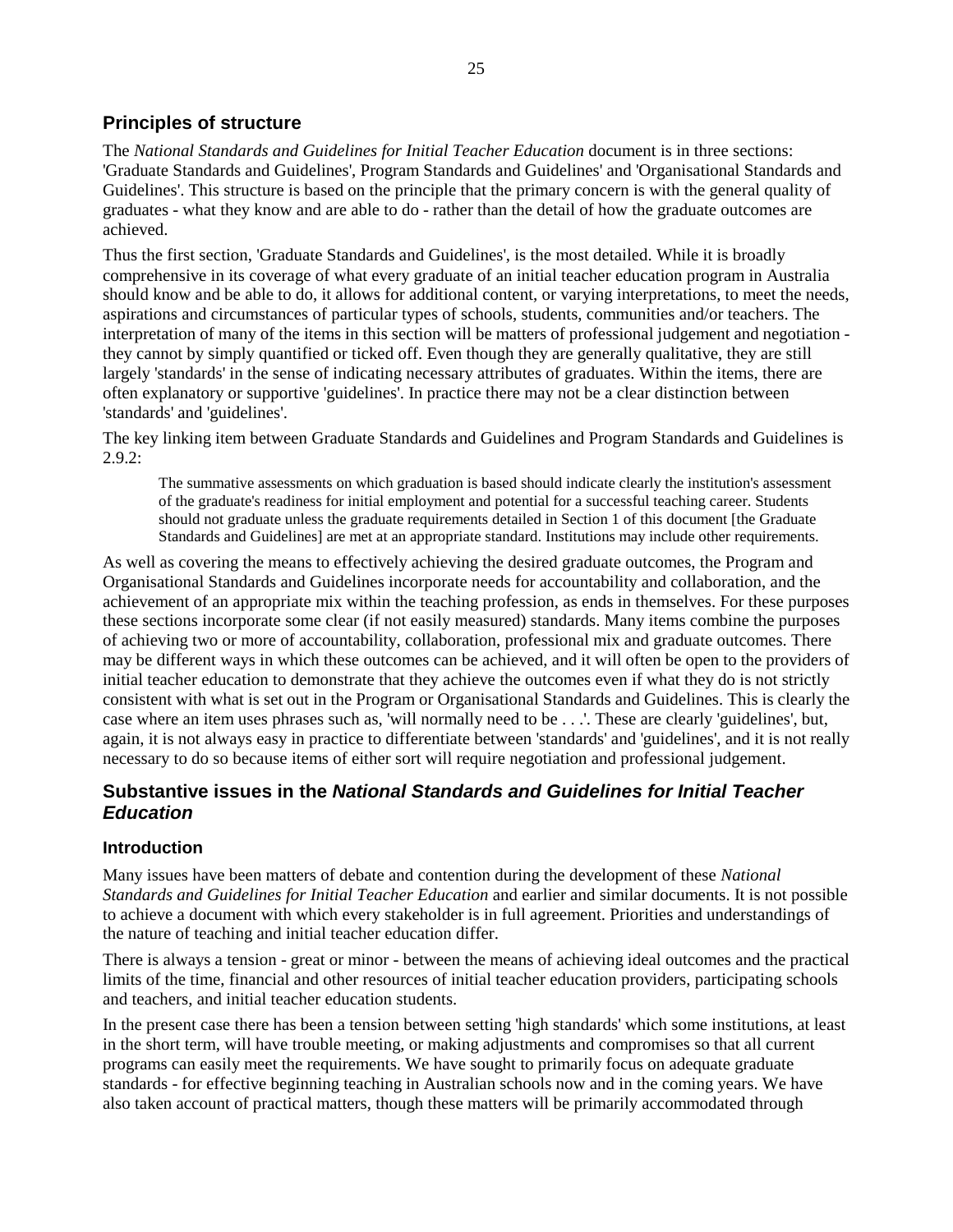procedures for implementation of the *National Standards and Guidelines for Initial Teacher Education* and actual processes of accreditation or approval. We suggest that programs have until around 2003 to meet the requirements.

Some particular issues which have been matters of debate and difference throughout the work of the project, and in particular in the responses to the Exposure Draft, will now be discussed.

# **Duration**

Section 2.6, in the Program Standards and Guidelines, the matters of duration of complete initial teacher education programs, the professional studies component, and field experience are covered.

The quanta indicated for each are not absolute requirements, but are the time period equivalents which the Advisory Committee considers would normally be necessary to achieve the graduate attributes set out under Graduate Standards and Guidelines. While there was overwhelming support for this section, there remain concerns among some who responded to the Exposure Draft (often expressing concerns raised earlier in submissions or during consultations) regarding the duration of professional studies and (supervised) field experience.

The first concern was that two years of professional study is inconsistent with the current one year Diplomas of Education following an undergraduate degree which incorporated relevant content studies but no (or little) 'professional studies'. There was broad agreement that these one year programs were generally insufficient to develop in graduates all the specified graduate attributes. However, it was argued that there was demand from students for these courses, and that they were especially important in situations of expected or current teacher shortage. On balance, and drawing on the evidence and argument put before it, the Advisory Committee has maintained its position on the inadequacy of these programs. We suggest that a period up to around 2003 be provided for such courses to be phased out or reconstructed so that they meet the requirements. We note that in a number of States this requirement is already being implemented or is being met by the nature of programs now offered.

The second concern is that if two years of professional studies are incorporated within a four year secondary program (such as a single BEd or a concurrent double degree program), then the remaining two years are insufficient for the development of content studies required - especially for senior secondary teaching. We recognise the difficulty. However, we maintain the general need for two years of professional studies (or equivalent). The Graduate Standards and Guidelines also set out requirements in the area of content knowledge and competence. Within a four year program there may be a range of ways in which graduate attributes in the area of content studies can be achieved. For example, there are opportunities for the development of further content knowledge and understanding within curriculum, method or other 'professional studies' elements of the program. 'Professional' attributes could also be developed in what are primarily 'content' elements of the course - for example, developing 'pedagogical content knowledge' can occur in, and enrich, either or both of what are primarily 'content' or 'professional' studies.

The third area of concern was with the cost of achieving the field experience guidelines in the current context of levels of funding within most universities, industrial agreements for payment of supervising teachers, and other constraints or requirements. We recognise the serious financial difficulties many universities face in providing quality programs. However, we believe that in general the field experience duration guidelines indicate the minimum necessary to achieve the graduate outcomes. On the whole there should be no compromise in quality, and the *National Standards and Guidelines for Initial Teacher Education* may be used as a basis for arguing for adequate levels of funding and for appropriate arrangements to be implemented.

A related problem is the guideline on cooperative assessment of students' performances in field experiences (2.9.6), with some universities indicating that they would have financial difficulties ensuring the appropriate level of academic staff involvement. Again, our concern is with the quality of the program. We suggest that initial teacher education providers be given some years to ensure that all programs are consistent with the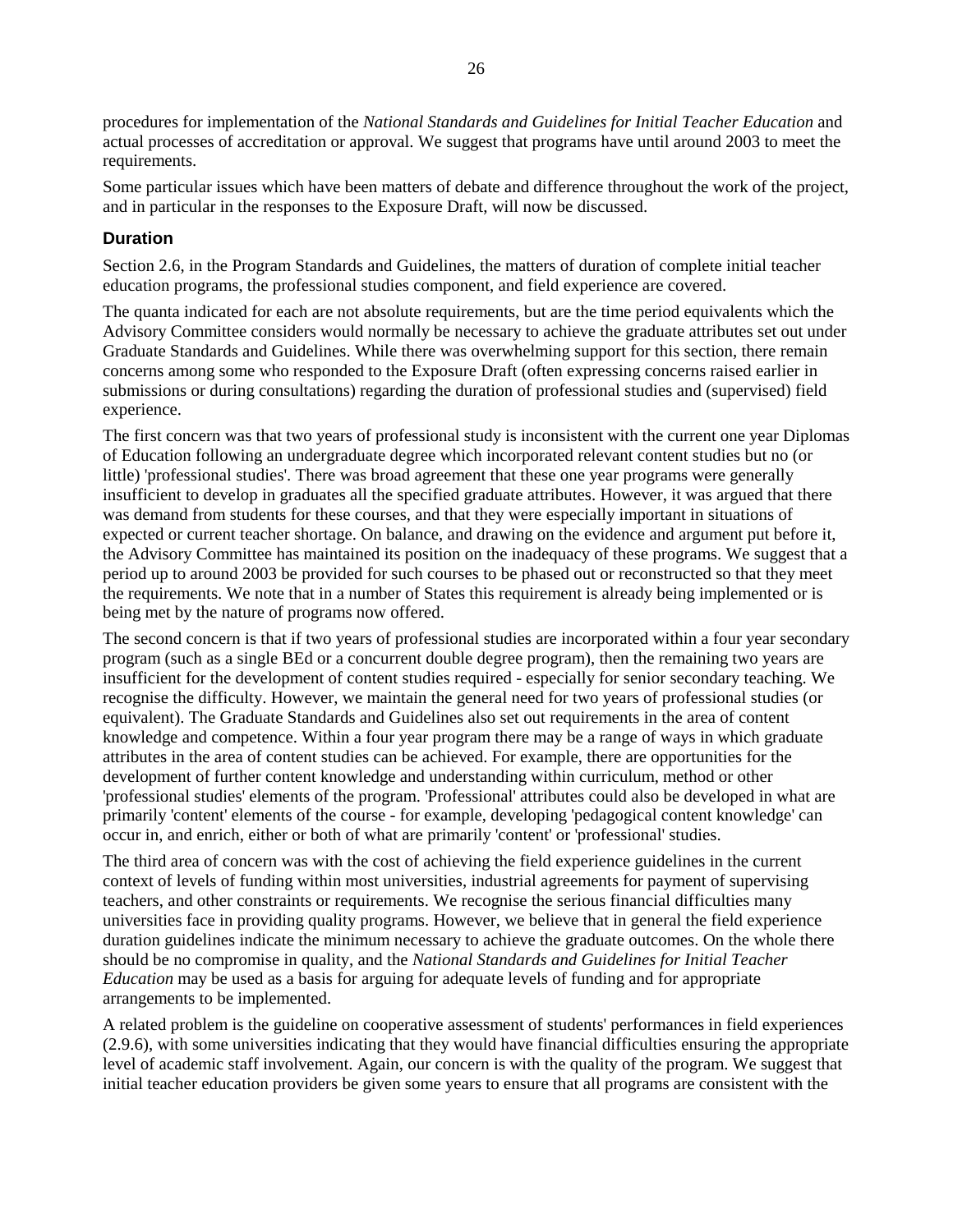*National Standards and Guidelines for Initial Teacher Education*, and, in the meantime, the document can be used to support improved resources and arrangements.

## **Expectations of graduates**

Some respondents commented that we appeared to be expecting too much of graduates. There are three issues involved here.

First, the actual standard of knowledge or competence in most of the items in the Graduate Standards and Guidelines is not specified. Many of the items could, on the face of it, apply to expert practitioners. However, the document is not a comprehensive technical manual. Its interpretation is open to professional judgement, and, in some cases, negotiation. Those using the document are asked to interpret the Graduate Standards and Guidelines at a level appropriate to beginning teaching.

Second, we took account of current practices of deployment of beginning teachers, and the variable availability and quality of induction in Australia. Very often beginning teachers are placed in difficult, hardto-staff schools with little if any induction or support. Often they are employed initially on a casual relief basis - again with little support. Ideally some of the matters covered in the Graduate Standards and Guidelines would be incorporated in a substantial program of induction while the beginning teacher was deployed in a stable, supportive school. Until and unless such induction can be guaranteed for graduates before they begin fully responsible professional practice, those matters will need to be covered in an initial teacher education program prior to graduation. There remains much that can only be learnt during the period of beginning teaching, and we believe that quality induction programs should be available to all beginning teachers.

Third, some respondents indicated that, given the academic preparation, experiences and maturity of their commencing students, and/or the nature and resources of their course, that we were expecting too much of graduates - for example in the area of research (1.1.7). Taking account of the provisos noted above, we believe that what we have set down is reasonable if graduates are to be expected to be serious professional practitioners, and if the program is to be recognised as a serious higher education course of initial professional education.

# **Expectations of programs and organisational arrangements**

There was some concern expressed by respondents that we did not sufficiently address the issue of substantial partnerships between, for example, universities and schools. We amended the Exposure Draft to take some account of these comments. However, we remain constrained by the reality that higher education institutions do not control schools, and that it takes more than one party to form a 'partnership'. We hope that school authorities, the teaching profession and individual schools can work with higher education institutions in substantially developing partnerships and other collaborative arrangements, but we felt that at this stage we could not go much further than we did. There is room for interpretation in the final document, allowing for and supporting the progressive developments some respondents noted.

There were a range of other comments relating to whether too much, or not enough, was expected of the providers of initial teacher education. We have sought to ensure the necessary outcomes, on the one hand, while recognising practical realities on the other.

#### **Coverage of initial school teacher education only**

It is noted and discussed in the Preamble of the National Standards and Guidelines for Initial Teacher Education that the document is intended to apply only to programs which prepare school teachers. Some respondents were keen to see the document also cover preparation for non-school early childhood teaching (and other fields of teaching). The nature of this project was such that it involved the stakeholders of initial school teaching only. To extend it to other fields of teaching would have entailed the involvement of a wide range of other stakeholders - on the Advisory Committee as well as preparers of submissions and participants in consultations. It would not be reasonable to expect the application of the National Standards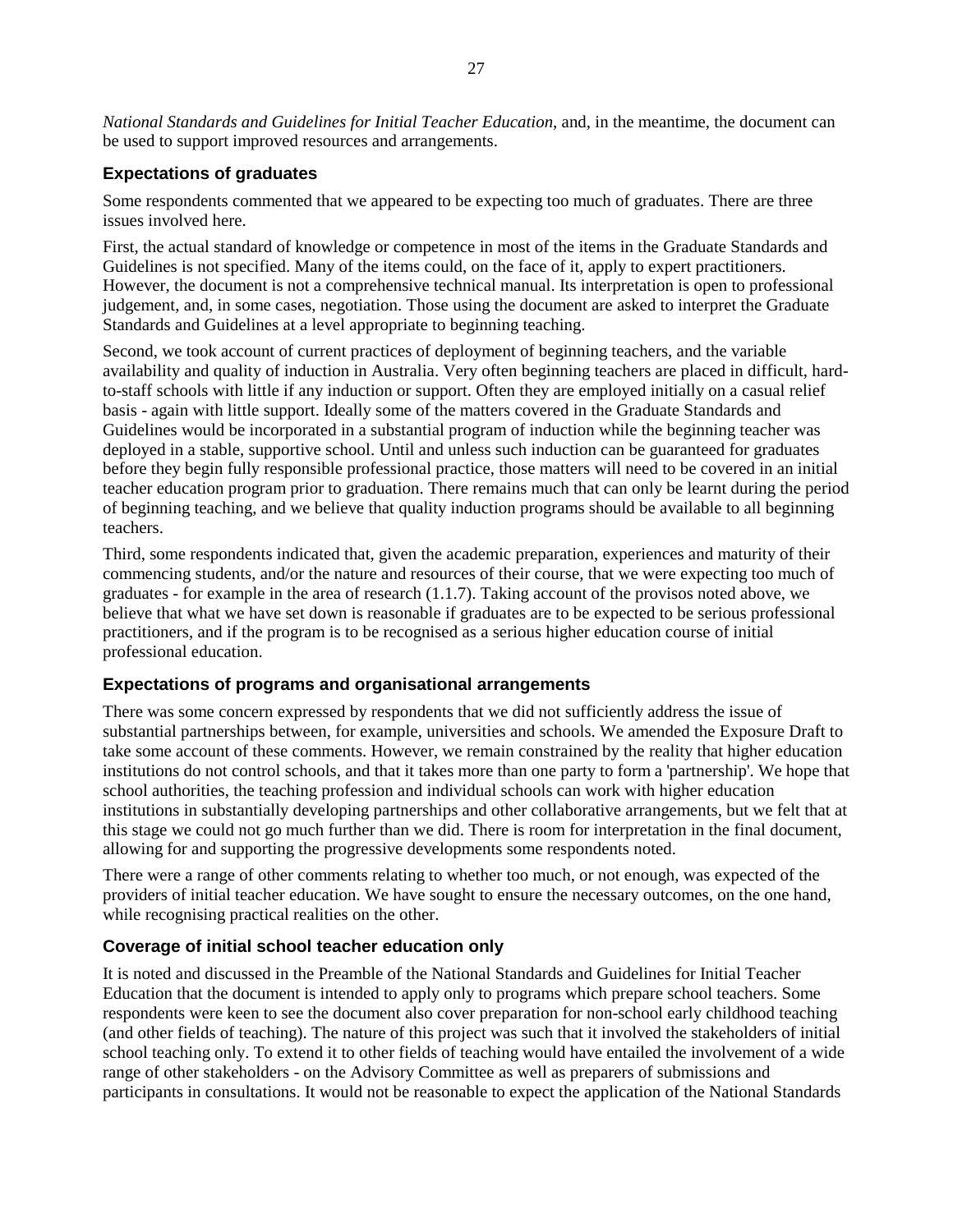and Guidelines for Initial Teacher Education to those other teaching fields if the relevant stakeholders had not been involved in the development of the document.

However, there is nothing to prevent the use of the document to support course development and review, or collaboration, in relation to other fields of initial teacher education - as long as its limitations for such purposes are recognised.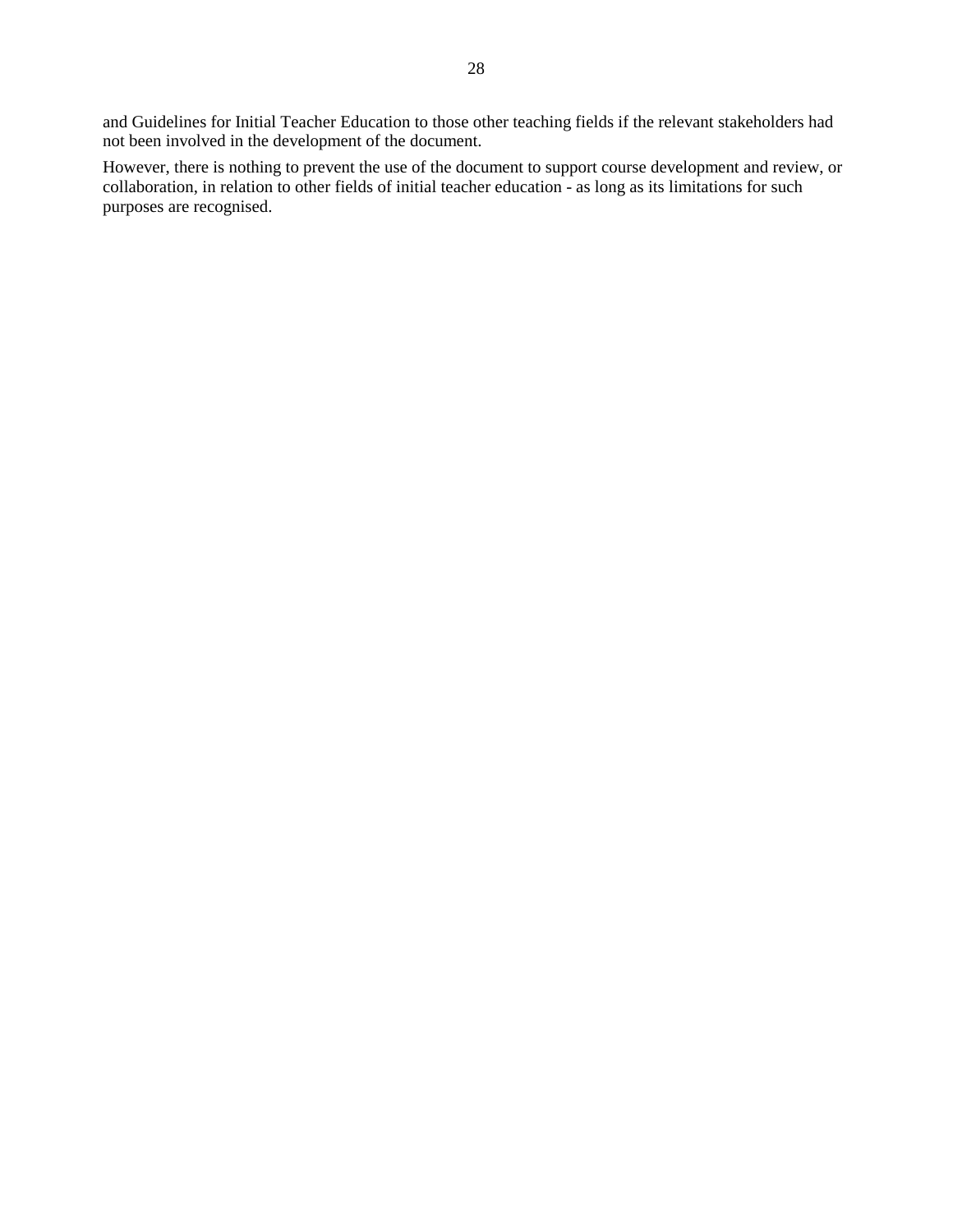# **Implementation of the** *National Standards and Guidelines for Initial Teacher Education*

The Advisory Committee believes that the *National Standards and Guidelines for Initial Teacher Education* should be put to effective use. There are many ways in which this may be done. For example, the document can be used internally for course development and review; it can be used informally as a basis for collaboration, and it can be used as criteria for the external accreditation or approval of initial teacher education programs in a way which is complementary to existing procedures. Three possible options for this latter purpose are set out later in this section.

The Advisory Committee believes that the application of the *National Standards and Guidelines for Initial Teacher Education* to the external accreditation or approval of initial teacher education courses would be a significant and valuable development for Australian education. Determination of how that can be done must be according to appropriate principles such as those set out below. The Advisory Committee recommends that decisions about implementation be made in consultation with the major stakeholders after all parties have had an opportunity to consider this report in full, and suggests that such consultations be co-ordinated through the Chair of this project.

#### Principles for implementation

There are six principles which emerged from the submissions and consultations, as well as from the initial terms of reference of this project, which the Committee believes should shape the development of proposals for implementation.

These principles are:

- 1. There is a need in Australia for a procedure which provides public assurance of initial teacher education programs, and thereby of the graduates of those programs.
- 2. Any procedures must provide for national accreditation, and be sensitive and responsive to local needs and circumstances, and be locally accessible.
- 3. Any procedure must involve major stakeholders in a collaborative structure.
- 4. Any procedure must be transparent, cost-effective, efficient and timely, and be integrated as appropriate with existing processes of accreditation and review.
- 5. There must be an on-going cycle of review of the *National Standards and Guidelines for Initial Teacher Education*, the procedures of accreditation, and initial teacher education programs.
- 6. Any procedure must promote and support quality, diversity, innovation, and the networking of best practice in initial teacher education.

These principles (and the substantive content of *the National Standards and Guidelines for Initial Teacher Education*) are consistent with those set out in the Higher Education Council report, *Professional Education and Credentialism* (1996) in its discussion of the external accreditation of initial professional education. The Higher Education Council commented that:

Having reviewed the range of external accreditation processes in place and examined their strengths and weaknesses, the Council has identified a model of good accreditation which should be borne in mind by the universities and professional bodies in refining their processes in the future. The Council believes that a 'good practice' course review and accreditation process is one which:

- includes all stakeholders;
- is open, consultative and consensus building about future course developments;
- is transparent to all parties:
- as far as possible meshes the external registration requirements and public safety aspects with internal academic priorities;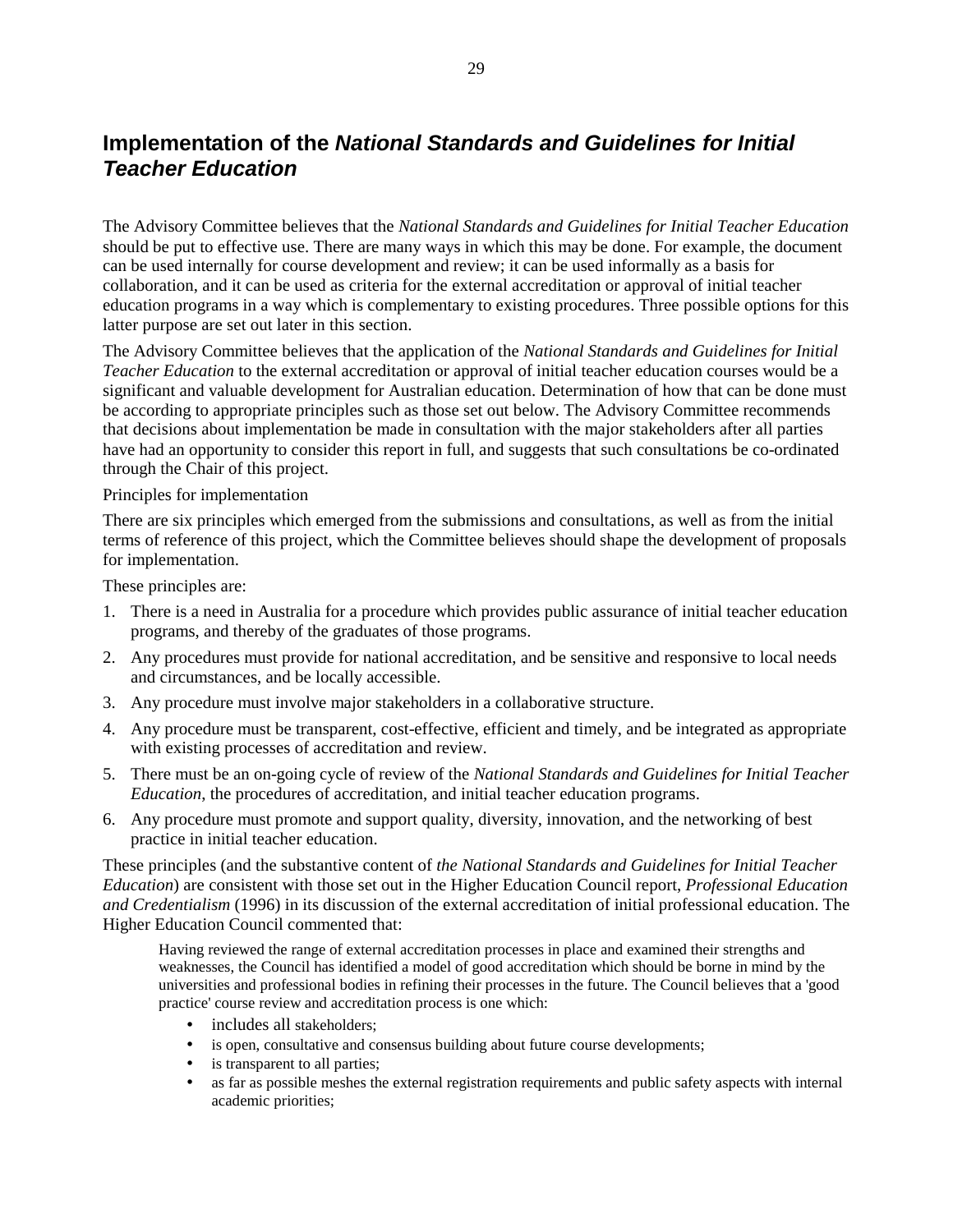- involves an on-going cycle of review; and
- is focussed on the achievement of objectives, maintenance of academic standards, public safety requirements, and good outputs and outcomes rather than detailed specification of curriculum content. (pp. 68 - 69)

Some of these criteria, such as the last, are more relevant to the *National Standards and Guidelines for Initial Teacher Education* than the procedures for implementation.

The six principles will be discussed in turn. Some are complex, and the views and interests of some interested parties differ. We have sought to work through these differences and complexities, developing a framework for implementation.

## **'Accreditation' or 'approval'**

Before discussing the principles, definitional and substantive issues related to whether an appropriate procedure is one of 'approval' or 'accreditation' of initial teacher education courses are considered.

Some university-based submitters expressed concern that a process of implementation may unreasonably infringe on accepted levels of university autonomy, for example through assessment or review teams without adequate expertise, or the use of inappropriate procedures or criteria. We are sensitive to these concerns. The Higher Education Council report, *Professional Education and Credentialism* (1996), noted different interpretations of the term 'accreditation', with universities tending to have a stricter definition of 'accreditation' than professional organisations:

In universities the term 'approval' usually means agreement on the broad objectives and content of the course and its appropriateness to the educational profile and academic plans of the institution. Universities are autonomous self-accrediting bodies and the term 'accreditation' has a specific meaning to them. In universities 'accreditation' means a detailed examination by academics in the discipline and their peers of course objectives, curriculum, assessment processes, resource requirements, teaching delivery approaches, and graduate attributes. The review process establishes that the proposed course will meet the standards set by the university for its academic program. Approval and accreditation processes are therefore clearly differentiated in the higher education sector. However, the study of the professional bodies found that these two terms were used interchangeably to describe the process of recognition that the course meets the required standards. (p. 11)

For many professions there is explicit 'accreditation' of initial professional education courses by bodies external to the universities. We believe that accreditation (rather than approval) must involve a majority of personnel from universities (working with others with relevant expertise) in the actual substantive task of making professional judgements about whether or not a program meets the standards and guidelines. Such membership structures are common where there is external accreditation of initial professional education courses. For example, university personnel are a small minority of the Australian Medical Council (most members are representatives of State and Territory medical registration boards). However, the large majority of the members of the AMC Accreditation Standing Committee are university medical educators - these are the assessors who visit and assess medical schools. A process of accreditation involves high levels of professional judgements - it is not a mechanical, or simply technical, task.

In this report we generally use the term 'accreditation', because what we consider appropriate is more than a mere technical approval process. However, the differences between accreditation and approval are largely a matter of degree, and in many places in the report the terms could be used interchangeably. We ask those reading this report to consider the substantive arguments, and not to be distracted by definitional matters.

## **Principle 1: There is a need in Australia for a procedure which provides public assurance of initial teacher education programs, and thereby of the graduates of those programs**

The second of this project's terms of reference required a 'consideration of the roles of such guidelines in underpinning high standards of teacher education and entry into teaching across Australia'. The Advisory Committee received strong, in principle, support from all the major stakeholder groups for the development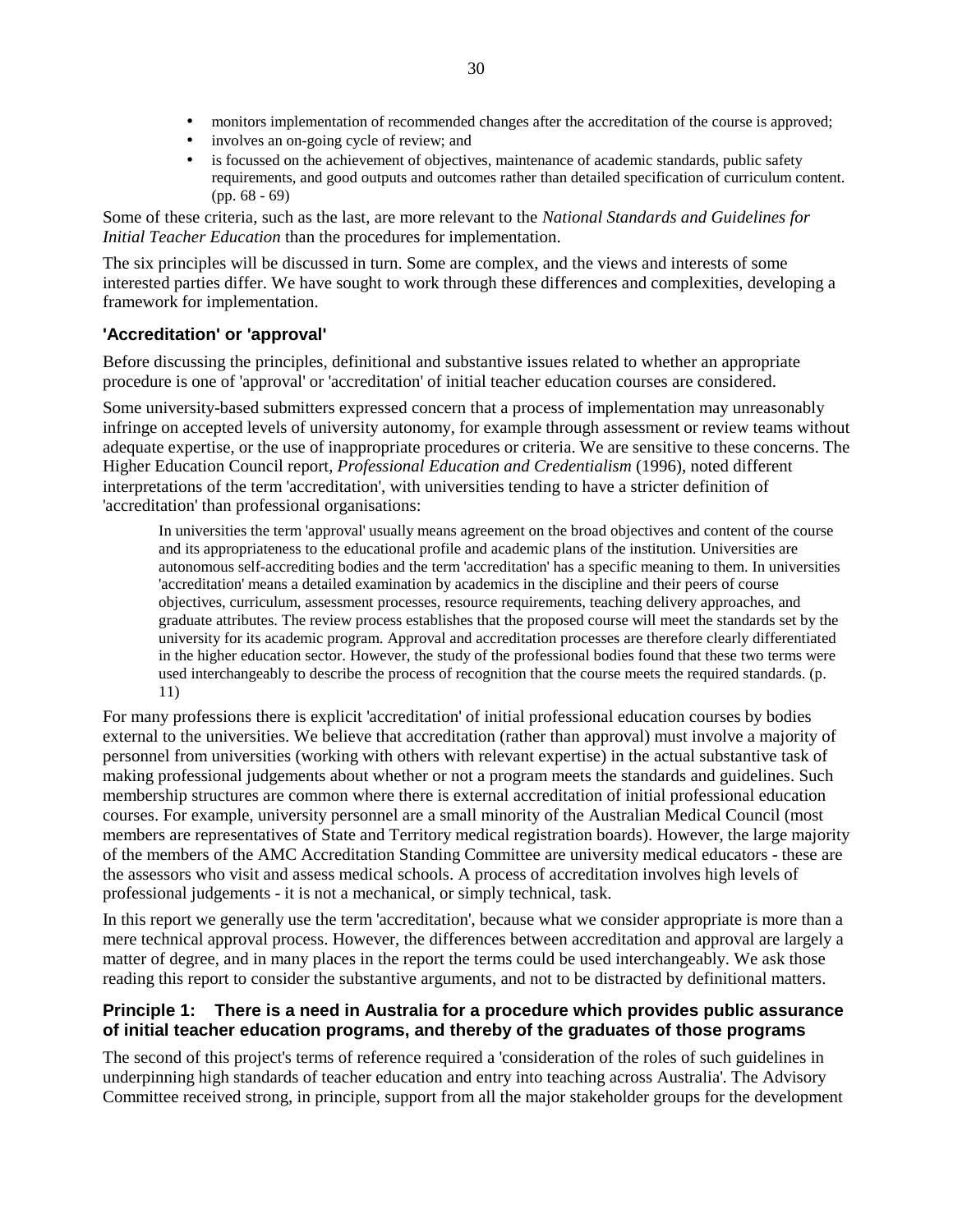and implementation of standards and guidelines which would provide an assurance of the quality of graduates of initial teacher education programs.

The quality and consistency of professionalism expected of teachers is increasing as part of a wider expectation by the community of quality education for all school students. The Schools Council of the National Board of Employment, Education and Training considered these issues in detail through the late 1980s and early 1990s. The Council summarised its findings in *Australia's Teachers: An Agenda for the Next Decade* (1990), noting that:

Many of the changes we have outlined signal an increasingly professional, sophisticated and effective teaching force . . . The change of the past two decades could be broadly summarised as the increasing tendency for the teaching workforce to become teachers of all rather than instructors of the able . . . (p. 29)

They further developed this argument:

One of the continuing themes . . . was the changing view about who could and should be educated. Some time ago, when it was assumed that those responsible for schooling should be able to rely on students possessing certain standard skills and competencies and sharing a common stock of ideas and knowledge, it was also assumed that teachers could take a good deal for granted. Students who deviated from the norm were evidently unsuitable for schooling. Hence teachers were, to a significant extent, teaching to the already taught and, certainly, to the easily teachable. Students who failed or were unable to keep up were encouraged to come to terms with their situation and leave school. (p. 50)

This change in the nature of teachers' work requires not only higher levels of professional competence, but also, in many ways, higher levels of professional autonomy. Teachers must continually make professional judgements (situational judgements) - for example, in response to particular and changing student needs in particular and changing circumstances. School authorities cannot expect 'teacher proof' materials and instructional techniques to be effective in such circumstances where the non-routine is the norm.

The need for higher levels of professional competence and autonomy entails that there must be a broad assurance of the professional competence of teachers. There are a number of aspects to such an assurance. In this report we are only concerned with one: the general assurance of the quality of the graduates of initial teacher education programs. Assurance about the competence and effective professional work of particular individuals in particular circumstances is beyond the scope of this report. There is a statutory requirement for teacher registration in two Australian states, Queensland and South Australia. Those making submissions and involved in consultations with the Advisory Committee had varied views about the desirability of the registration of teachers. The Advisory Committee notes that some form of assurance of the knowledge and competence of graduates of initial teacher education programs is a general prerequisite for any system of registration, but a mechanism for assurance of the attributes of graduates (through accreditation or approval of courses) does not have direct implications regarding the appropriateness of registration.

National accreditation would provide a general assurance of the quality of the graduates of initial teacher education programs - indicated by assurance of a program meeting the Graduate Standards and Guidelines. This general assurance would be complemented by those Program and Organisational Standards and Guidelines which cover matters such as the collaborative involvement of external stakeholders in course development, implementation and review. Through such involvement the particular needs or requirements of individual school authorities or other stakeholders could be addressed.

Not all school authorities or relevant professional organisations can be represented on the course committees and other collaborative mechanisms at particular universities, especially if there is increasing deregulation or devolution of school employment (in the government sectors) where there is not teacher registration or similar procedures. In such circumstances recruitment is distant from the central offices which could maintain contact with individual university programs. Thus, opportunities for direct involvement at the university level need to be complemented by a more general and public means of determining and indicating the qualities of graduates. External accreditation provides such a means.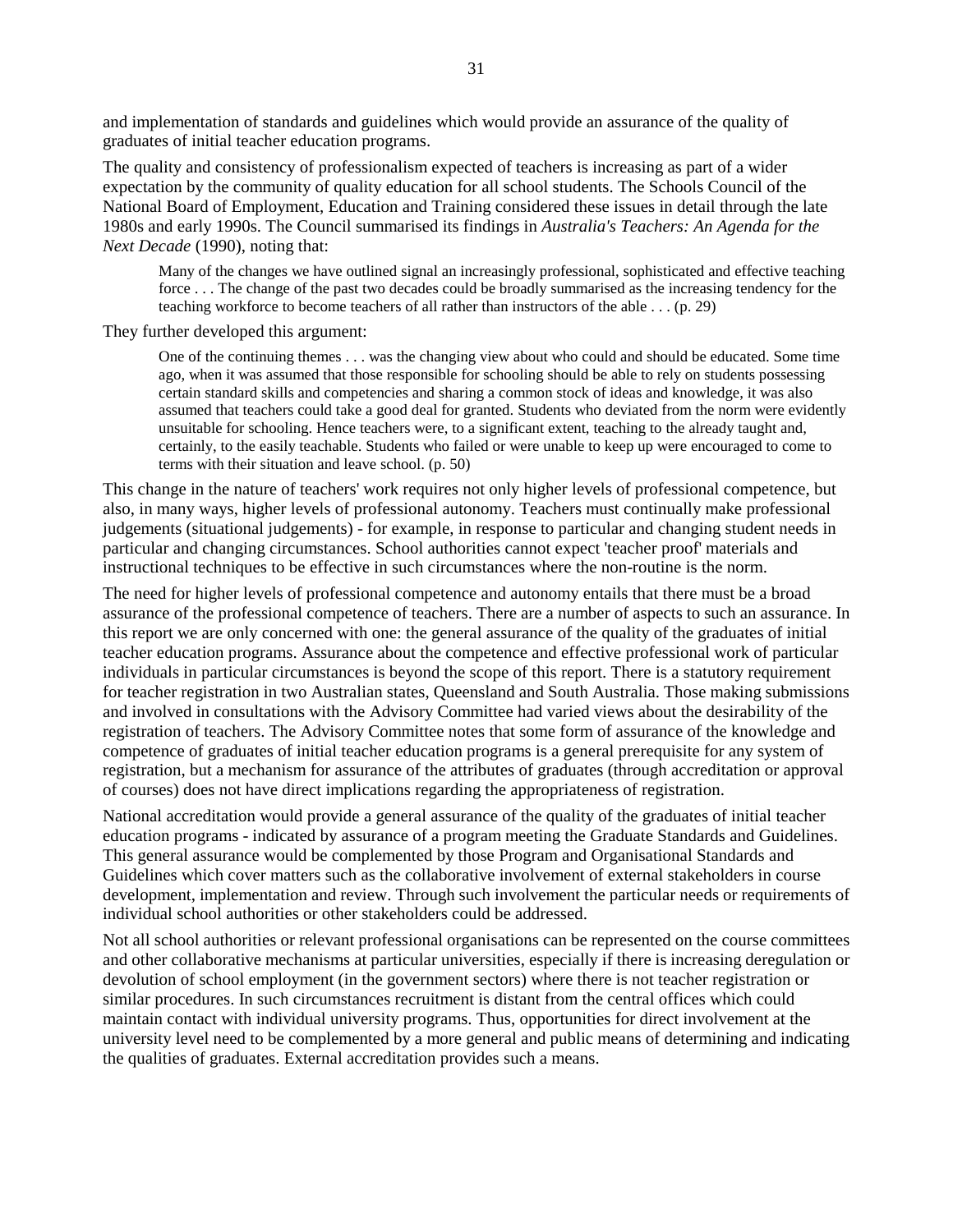There is an acceptance of the general quality of education in Australian universities, and in the integrity of the accreditation processes of most universities. However, the needs for quality assurance of initial teacher education go further.

There is an inherent difference between accreditation of initial professional education courses for purposes related to professional practice, and accreditation for the internal purposes of the university and the higher education system. A university's criteria for accreditation may not cover the particular needs for practice, and processes may not involve input from the profession, employers of professionals, or other key external stakeholders. The intended primary audience for university accreditation is internal to the higher education sector; while the primary audience for external accreditation of initial professional education includes the profession concerned, and employers and clients of members of that profession. However, as we note in our fourth principle, 'any procedure [of external accreditation] must be . . . integrated as appropriate with existing processes of accreditation or review' - we consider it generally appropriate for there to be substantial overlap in the actual procedures of internal university accreditation and external accreditation.

We are also aware that not all universities have comprehensive or timely accreditation processes for their courses.

It is possible that the range of providers of initial teacher education may widen significantly in the future. In such circumstances there is a need for a mechanism by which those providers can ascertain the necessary standards and broad characteristics for their courses and graduates. Most importantly, there is a need for a mechanism by which prospective students, school authorities, the teaching profession, and other stakeholders can ascertain and be assured of the quality of the programs and the graduates of those programs.

## **Principle 2: Any procedures must provide for national accreditation, and be sensitive and responsive to local needs and circumstances, and be locally accessible**

A basic premise of this project has been that it involves the development of national standards and guidelines for initial teacher education. However, any national procedures must not be alienated from the day-to-day practice of initial teacher education and the responsibilities of school authorities and the profession.

Our focus is on the institutional providers of initial teacher education and their programs, not on the recruitment and criteria for practice of school teachers. Universities (and other providers of initial teacher education) are generally considered part of a national system (though most exist under State or Territory legislation), while the employment of teachers is usually (but not always) structured on a State or Territory level, and where teacher registration exists, or is being considered, it is on a State or Territory basis.

There is a parallel here with medicine: the registration of medical practitioners is carried out by State and Territory registration boards, but the accreditation of initial medical education courses in universities is carried out by a national body, the Australian Medical Council (AMC) which was established by the Australian Health Ministers in 1985. Representatives of the registration boards make up about half the membership of the AMC.

There is not complete congruence between the States/Territories, on the one hand, and school authorities and universities on the other. Some of the ways in which this lack of congruence is manifest are noted in the following points:

• A number of initial teacher education providers are national specialists in particular modes of delivery or in the curriculum and specialisations of their courses, and thus explicitly cater for interstate students. For example, the University of New England Faculty of Education, Health and Professional Studies noted in their submission that about one third of the more than 700 students enrolled in the external mode Diploma of Education are from interstate and intend to teach there (p. 1). That faculty 'has already made a commitment to the use of national guidelines in teacher education and has already effectively used the National Competency Framework for Beginning Teaching in developing the new four year BEd internal degree for infants and primary initial teacher education' (p. 1). Flinders University School of Education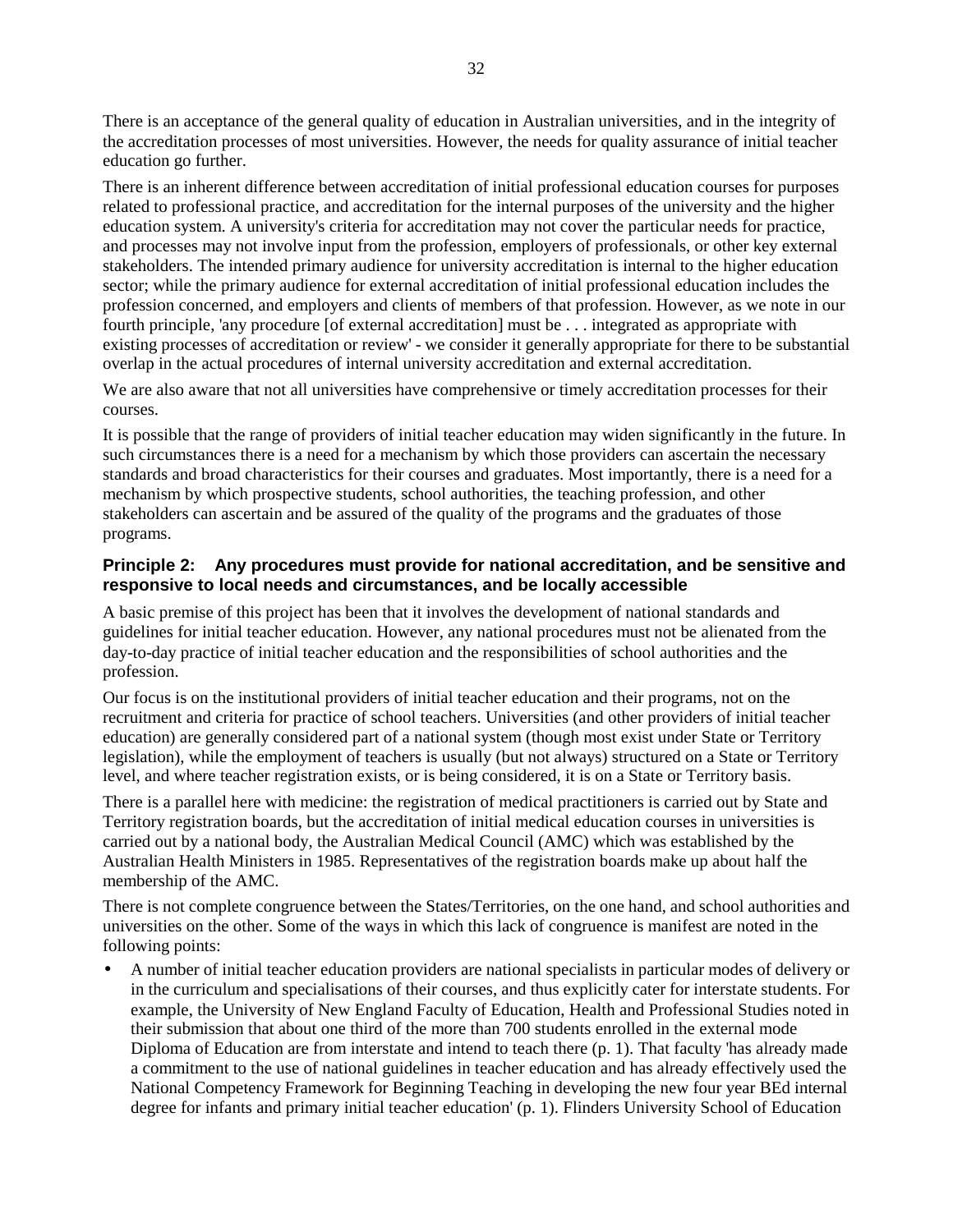has entered into an agreement with the national Board for Lutheran Schools regarding the preparation of teachers for Luthern schools throughout Australia. Batchelor College provides initial teacher education for many Indigenous students from Western Australia and Queensland, as well as the Northern Territory, and has study centres at various locations in those two States and the Territory.

- The Australian Catholic University Faculty of Education is responsible for initial teacher education programs in three States and one Territory. Some other universities have, or are considering, arrangements for the provision of courses in locations outside their home State or Territory.
- There are several school authorities in each State and Territory, and they do not always agree on the particular characteristics they want recruits to have.
- Some non-government school authorities cross State/Territory boundaries.
- After graduation and throughout their careers many teachers are mobile between States and Territories.
- Many school students transfer between States and Territories, and more consistent teaching approaches, perspectives and skills will support such students. In its submission, the Isolated Children's Parents Association stated that a national approach 'not only enables students transferring interstate to slot into another educational setting with common outcomes, but also permits the transferring of teachers between states and systems. Each state has its own educational priorities and standards and the adoption of common minimum outcomes and priorities on a national basis does not mean that one particular state must lower its own state standard' (p.3).

Many other submissions also explicitly supported a national approach. For example the Australian Joint Council of Professional Teaching Associations' first two points in its submission were:

- The Standards and Guidelines need to be established on a national basis, with a national co-ordinating body, representative of all stakeholders;
- The Standards and Guidelines will need to be consistent nationally, firm but also flexible in terms of Commonwealth/State rights and responsibilities' (p. 1).

A national structure provides an opportunity for school authorities and other stakeholders to have an input in initial teacher education programs which are located in other States and Territories but which prepare teachers for their jurisdictions. A national structure provides the opportunity for all stakeholders to be involved in the development of initial teacher education in Australia as a whole.

The Advisory Committee strongly believes that, within a national structure, there must be local responsiveness and participation. The personnel actually involved in making the professional accreditation judgements should mostly be local, though the cross-fertilisation and different perspectives available from the involvement of people from other States and Territories should be utilised.

# **Principle 3: Any procedure must involve major stakeholders in a collaborative structure**

The large majority of those making written or verbal submissions commented on the importance and value of partnerships and collaboration in initial teacher education. These views are reflected in the substance of the National Standards and Guidelines for Initial Teacher Education. Here we are concerned with the participation of stakeholders in the implementation of the guidelines - in any accreditation or approval mechanism. It is notable that the first of the Higher Education Council's criteria for good practice in a course review and accreditation process is that it 'includes all stakeholders' (Higher Education Council 1996, p. 68).

Any collaborative arrangements must involve a recognition and respect for the rights, responsibilities, expertise and interests of all parties.

The major stakeholders in the professional preparation of employed professionals such as school teachers are: the providers of initial professional education, the profession itself , the agencies which employ the professionals, and professional registration boards where they exist. At least these four categories of stakeholders need to be involved for a process of course accreditation or approval to be legitimately considered involving stakeholders.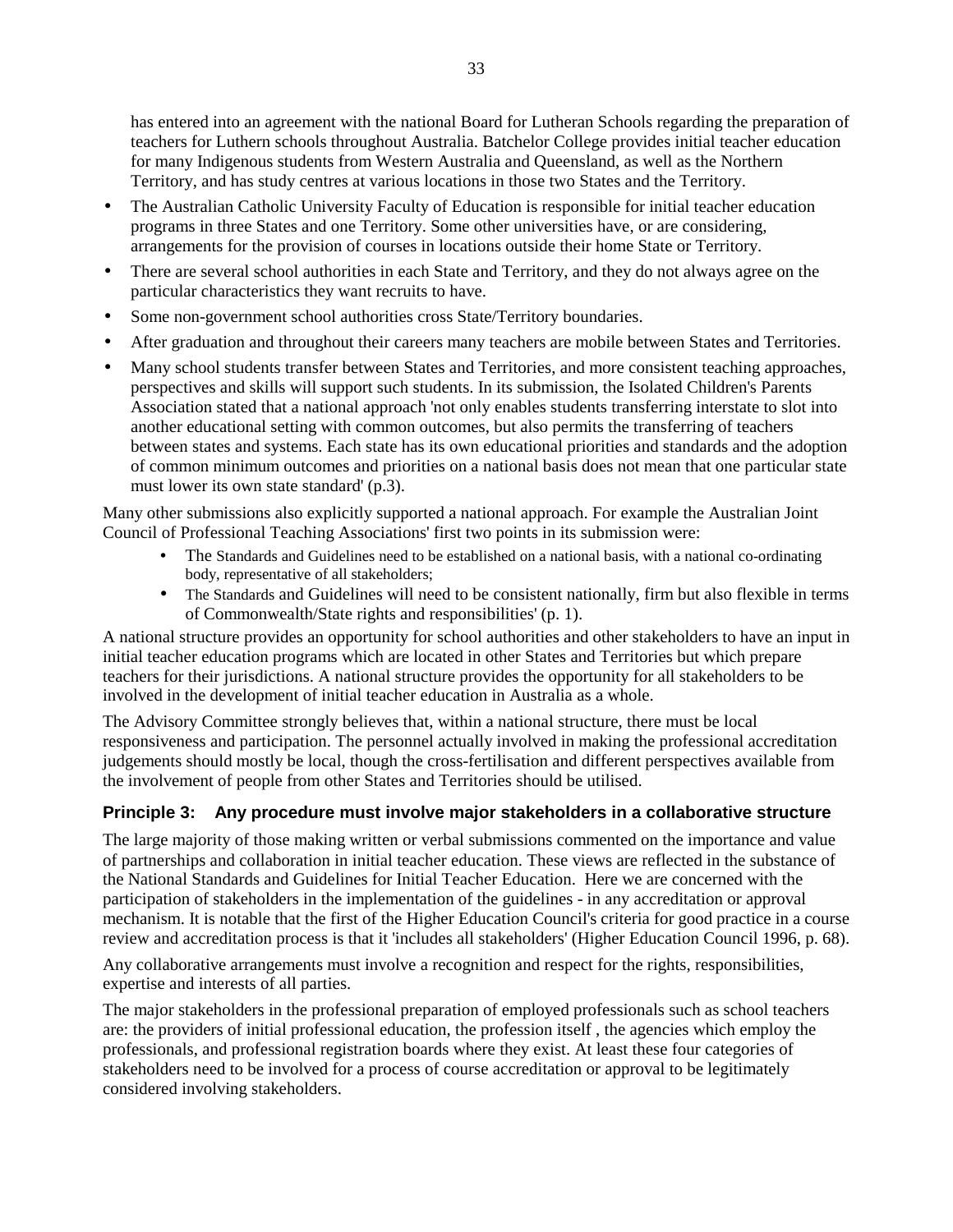There are also other stakeholders - such as representatives of consumers or particular communities affected by the work of the profession. Which of these other stakeholders are involved would depend on the nature of the structure and procedures decided on, judgements about the importance of various issues, perspectives and roles, and the involvement of the various categories of stakeholders in related structures (such as course or faculty advisory committees).

A key reason for the involvement of stakeholders in the accreditation process is for the legitimacy of that process itself. If it is to be an external review and accreditation process, then those external stakeholders need to be involved.

There are three major areas of collaborative involvement:

- the development of the broad criteria for accreditation in this case the development, interpretation, and subsequent review of the National Standards and Guidelines for Initial Teacher Education;
- the review of programs making professional judgements about programs and their infrastructure in relation to the National Standards and Guidelines for Initial Teacher Education;
- the networking of best practice and innovation, and other formal and informal processes of contribution, discussion and dissemination in relation to initial teacher education.

Professional practitioners, school authorities, and other external stakeholders provide a link with practice with the central purpose of the courses of professional preparation. At a simple level the external stakeholders can provide input regarding unmet and emerging needs - areas of knowledge or competence which they believe graduates are lacking and which are appropriately developed during an initial teacher education course. Structured mechanisms at the program and national levels allow such input to be made and negotiated in an ordered and open way. It may be that the matters are already being addressed in courses, but need to be made explicit. The perspectives of external stakeholders on many aspects of initial teacher education can provide a cross-fertilisation and richness not otherwise possible. Input and development is not all one way. The understandings and work of school authorities, teacher organisations, and individual schools and teachers can gain enormously, too - through linking with research and scholarship as well as the curriculum and teaching of initial teacher education. The involvement of other external stakeholders helps to build and strengthen links with the wider community, enriching teaching, scholarship and research, on the one hand, and facilitating their application outside universities, on the other. A national mechanism for accreditation can provide a framework for a wide range of other connections.

In selecting which organisations to approach or methods of selection to use to form the membership of a body responsible for the external accreditation of initial teacher education programs, several criteria need to be considered. The first is legitimacy. The person must be seen as a legitimate representative for the relevant stakeholder group. If not, then that stakeholder group cannot be said to be adequately included in the process. The process of selection should not be difficult for the major stakeholder categories where there are relevant representative organisations and peak bodies. Second, the person selected needs to have appropriate expertise. This expertise would be judged in the context of the other members of the body. The membership of the Advisory Committee for this project provides an illustration of this sort of balance - the organisations represented have a range of perspectives and particular interests within the major stakeholder categories.

Our strong support for collaborative arrangements and partnerships in initial teacher education (as reflected in the *National Standards and Guidelines for Initial Teacher Education*) and in accreditation procedures is in no way inconsistent with our strong support for the location of initial teacher education in higher education institutions, and a clear assertion that the professional preparation of school teachers requires a substantial higher education level (or university level) education. These matters were taken up in a number of submissions. For example, the Catholic Education Office in Melbourne noted in its submission:

It is important to maintain the landmark decision in teacher education for the training of teachers to be firmly located within the universities. Life for a teacher in the contemporary classroom is very complex. Teachers need to be prepared in an environment which provides access to a rich heritage of scholarship and learning.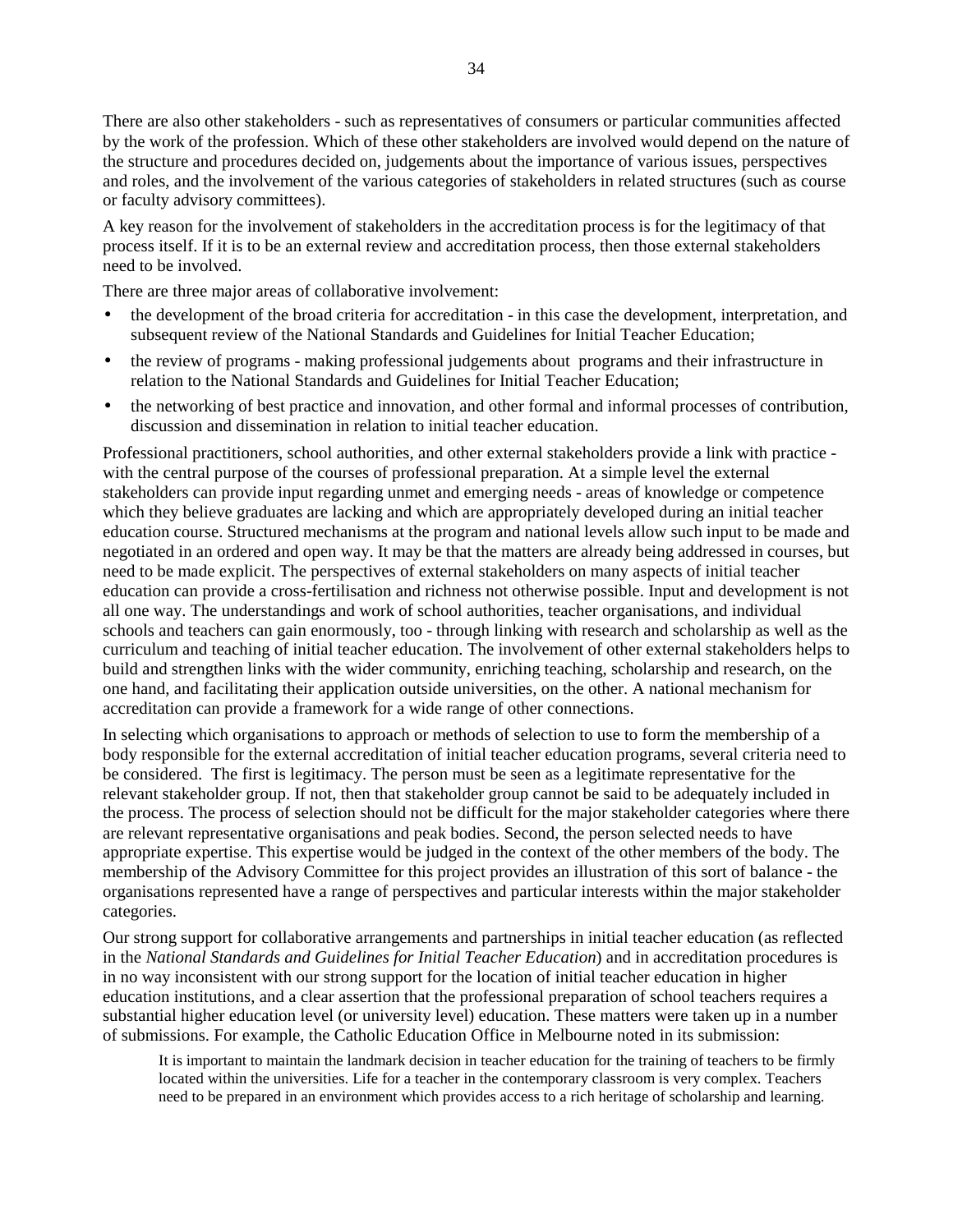Education for all the major professions is now university based as society has moved beyond the apprenticeship model. The education of the nation's teachers is too significant for the long term health and prosperity of Australia to be isolated from the mainstream of educational thought and learning. (p. 3)

## **Principle 4: Any procedure must be transparent, cost-effective, efficient and timely, and be integrated as appropriate with existing processes of accreditation and review**

Transparency is important for the legitimacy of a process operating in a field with many and complex stakeholders, not all of whom can be directly involved in the processes of accreditation. Transparency requires a well-managed system of documentation, communication, and support for personnel directly involved in accreditation.

Some submissions explicitly commented on the matter of efficient and not disruptive or cumbersome application of guidelines. For example, the University of Newcastle Faculty of Education commented that any 'accountability mechanisms ought to be streamlined as much as possible' (p. 3).

We are very aware of the financial and time pressures on the institutions and organisations that would be involved in accreditation processes. Procedures should be integrated, as appropriate, with existing (or future) procedures for reviewing courses, programs or faculties. In many cases it is possible that minor modifications or additions to procedures already in place may be all that is necessary to meet the criteria for an adequate external accreditation review.

## **Principle 5: There must be an on-going cycle of review of the National Standards and Guidelines for Initial Teacher Education, the procedures of accreditation, and initial teacher education programs**

The *National Standards and Guidelines for Initial Teacher Education* should be periodically reviewed for two reasons. First, initial teacher education is a complex field, the stakeholders have diverse interests and concerns, and any set of standards and guidelines will have difficulty adequately covering the field, meeting stakeholders concerns, and maintaining an adequate balance among the many elements which should be included. The *National Standards and Guidelines for Initial Teacher Education* have been developed after wide consultation and careful thought, but we do not consider them the final word. Thus they should be open to regular review. In addition, teachers' work, and the conditions and expectations of that work, are changing, and that change needs to be reflected in initial teacher education, and, as appropriate, in the *National Standards and Guidelines for Initial Teacher Education*. We have sought to draft the document so that its substance can be consistent with future developments - in particular so that it in no way inhibits innovations and developments which ensure the quality and relevance of initial teacher education over the coming period. However, we recognise that there may be changes over the coming years which we did not anticipate and which need to be addressed in the *National Standards and Guidelines for Initial Teacher Education*. Thus the document needs to be periodically reviewed - through an open, consultative process which involves all relevant stakeholders. The Queensland Board of Teacher Registration, drawing from its own experience, argued that 'A requirement for on-going review must be built into any guidelines' (p. 3).

The procedures for accreditation also need constant monitoring and regular review. The process could begin on a pilot basis, though a firm commitment to its continuation at the end of the pilot phase may need to be given.

There are also two major reasons for a cycle of review of initial teacher education programs.

First, there is a recognition of the practicalities of a large number of providers of initial teacher education, and an accreditation process which, we expect, will have limited resources. We anticipate that it would take a number of years before all programs could be reviewed for accreditation. All current providers couls be given interim accreditation, and the review process beginning with volunteers from different States and Territories. If the review cycle began at the beginning of 1999, around the end of 2004 all programs could have been reviewed, then the cycle would begin again.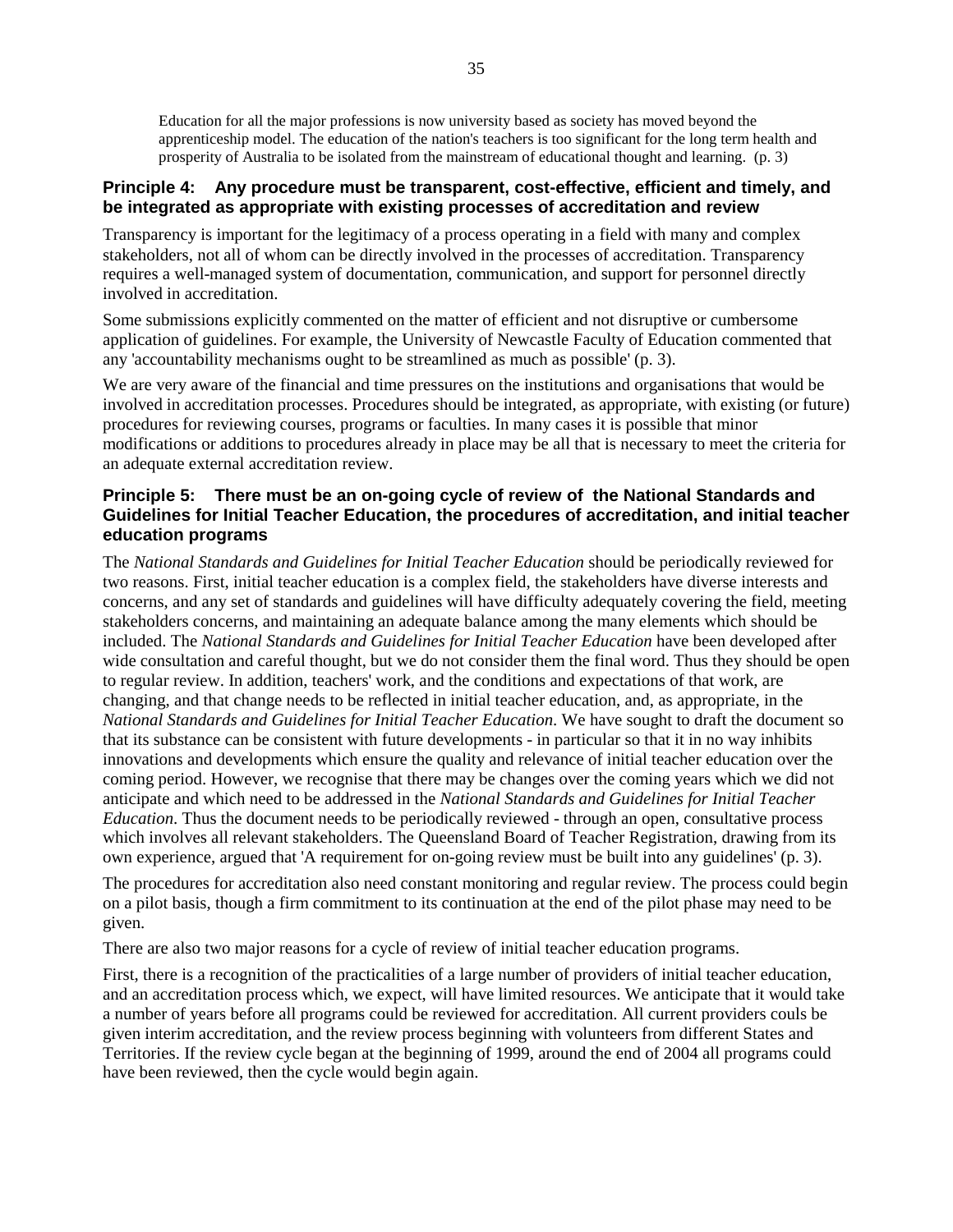Second, circumstances and needs change. Amendment of the *National Standards and Guidelines for Initial Teacher Education* may indicate a review of programs; a new or significantly changed program will require new accreditation, and other changes in teaching practice or teacher education will entail changes to the procedures or criteria of accreditation. The whole process should thus have a built in cycle of review.

## **Principle 6: Any procedure must promote and support quality, diversity, innovation, and the networking of best practice in initial teacher education.**

The last of our principles is that 'any mechanism must promote and support quality, diversity, innovation, and the networking of best practice in initial teacher education'.

A number of submissions expressed concern that a national set of standards and guidelines for initial teacher education, and a national mechanism for their implementation, may constrain innovation and limit diversity, thus undermining the quality, responsiveness and relevance of initial teacher education. We have been very mindful of these concerns, and this is reflected in the substance of the National Standards and Guidelines for Initial Teacher Education.

The *National Standards and Guidelines for Initial Teacher Education* have an outcomes orientation. The Graduate Standards and Guidelines cover what we believe are essential minima for all initial teacher education graduates in Australia, given the common practices and conditions for deployment and work for beginning teachers. We expect that graduates will know and be able to do much more than we have set down. The exact meaning of many of the items in the Graduate Standards and Guidelines, and how these graduate attributes are reflected in the programs, will be matters for discussion and professional judgement in the review and accreditation process. (Or in a course development, review or other process if the document is used for such purposes.)

The Program and Organisational Standards and Guidelines indicate what we believe are essential to achieve the specified graduate outcomes and to provide accountability. Many are complex and are open to interpretation and professional judgement. In general we believe it should be open to providers to demonstrate that, though their program or its infrastructure may not be fully consistent with particular standards or guidelines, the graduate outcomes are achieved, and other relevant purposes are met.

The procedures of review should be flexible and supportive of different ways of organising initial teacher education. The procedures should not be a technical or mechanical ticking of boxes, but should involve the professional judgements of people with appropriate expertise, training and support.

The work of reviewing courses and related activities can itself be a powerful form of networking between different providers of initial teacher and between all major stakeholders in initial teacher education. It can result in the development of rich collections of knowledge and understanding - in documentary form and held tacitly by those involved in the process. We suggest that any mechanism supports the preservation and dissemination of this knowledge and understanding - through, for example, clearing house activities, and professional development activities and seminars for teacher educators and others. These sort of activities can be cost-effectively integrated with the accreditation activities, and respond to the third of this project's terms of reference.

# **Framework for accreditation**

The *National Standards and Guidelines for Initial Teacher Education* have been considered by the major stakeholders in initial teacher education and have received wide endorsement. General consensus has emerged among the major stakeholders in support of the principles set out in the previous section.

Taking account of these principles, the Advisory Committee believes that the following options for procedures for external accreditation (or approval) should be considered. Further consultation with the stakeholders will be necessary before any such procedures are implemented, and it may be wise to test or pilot procedures before any final decision is made. The *National Standards and Guidelines for Initial Teacher Education* can still be used for internal university course development or review or for a range of informal collaborative purposes. In fact such practical and detailed consideration of the *National Standards*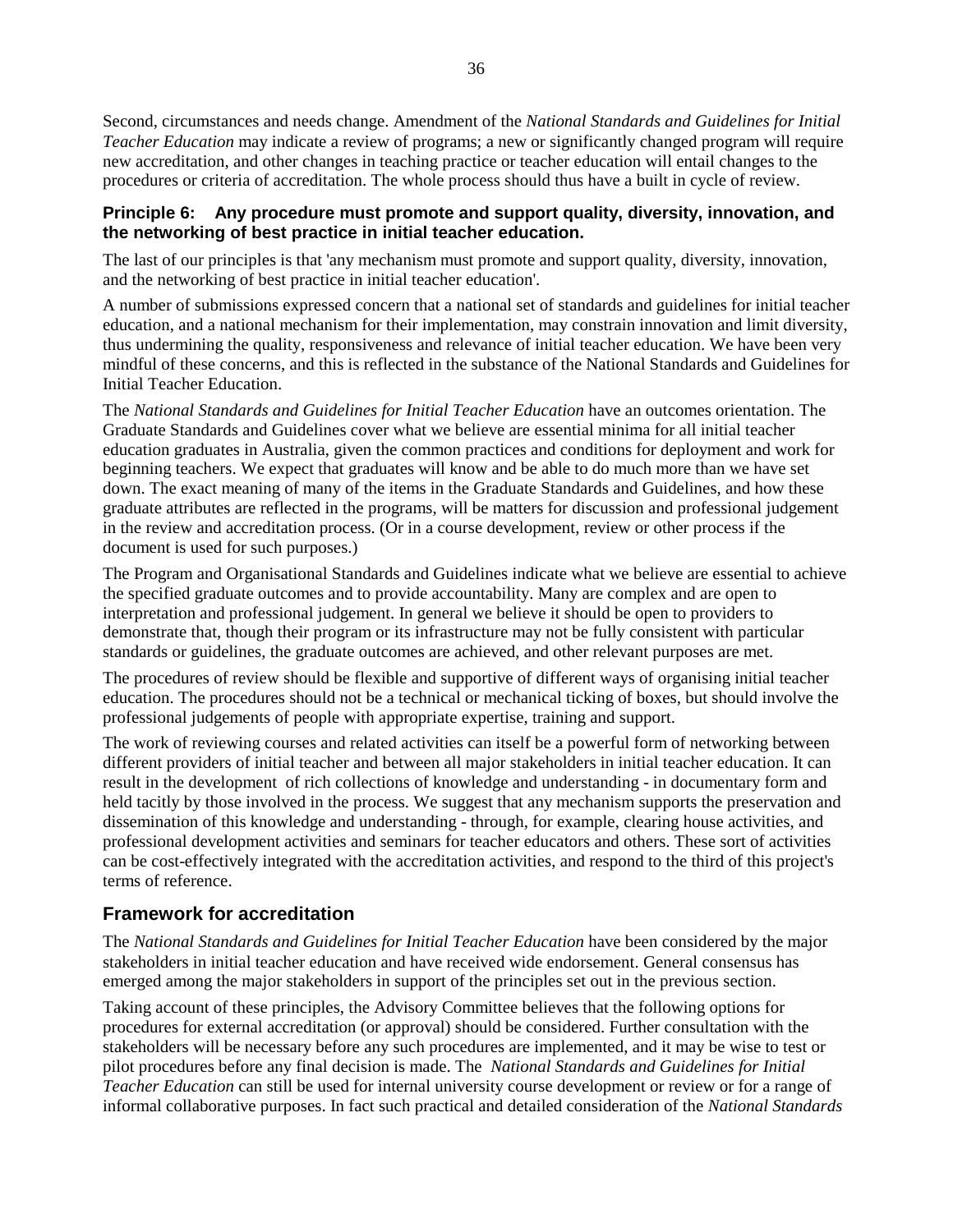*and Guidelines for Initial Teacher Education* may provide valuable insights to inform the effective use of the document for accreditation or approval purposes.

The three options, in summary, are:

- 1. An accreditation body made up of major stakeholders, but independent from any one particular stakeholder, with a small national secretariat;
- 2. An accreditation system managed by the Australian Council of Deans of Education with a reference panel of representatives of the major stakeholders;
- 3. A devolved structure with a national reference panel of representatives of major stakeholders.

These three models are not discrete - there are a range of possibilities for various features of the models, and there are some continua between the models

The nature, strengths and weaknesses of each of these options will be outlined in turn. These outlines are intended to be indicative only - there may be features for which we have not provided details, and there may be other strengths and weaknesses.

## **Option 1. An accreditation body made up of major stakeholders, but independent from any one particular stakeholder**

The governing council of this body would have a membership of, say, between twelve and twenty, representing at least the major stakeholders (teacher educators, school authorities, teacher organisations, registration boards . . .), and, we suggest, chaired by the Australian Council of Deans of Education. That council would meet two or three times a year (with communication and decision-making between formal meetings as required). Its primary responsibilities would be to set the policy framework and strategic plan for the body, and, on the recommendation of the review teams, to determine the accreditation status of programs. The council would also be responsible for the periodic review of the *National Standards and Guidelines for Initial Teacher Education*, and for ensuring that there is such review of the structure and procedures of the body itself. If necessary, the council could be self-funded (by the stakeholder organisations funding their representatives on the council).

A small secretariat would support the council and carry out its decisions, and maintain systems and files. In the short term, additional project staff may be employed to prepare materials, carry out training of reviewers, and establish systems.

The actual review of programs would be done by small teams largely composed of individuals from the general locality (or State or Territory) of the institution, a majority (or large minority) being teacher educators, other members representing a balance of other stakeholders.

In those States and Territories with existing procedures of external review for the purposes of approval or accreditation the task of review would be integrated with, or delegated to, those local procedures (in line with principles 2 and 4). Here the practice may be very similar to that set out in Option 3 below, though in this and the following option the final responsibility for accreditation lies with the national body.

The work of review teams would utilise, or integrate with, universities' faculty and course reviews wherever possible. The review teams would make recommendations to the council on the accreditation of programs. Institutions would generally cover the costs of the review of their own programs.

#### *Strengths*

The strength of this model is that it can be consistent with all the principles set out in the previous section. It can efficiently and effectively provide the assurance of an independent accreditation procedure, while it utilises the professional expertise of teacher educators and other stakeholders, and is responsive and locally accessible. It ensures that all programs are adequately reviewed, not just those where structures for review already exist.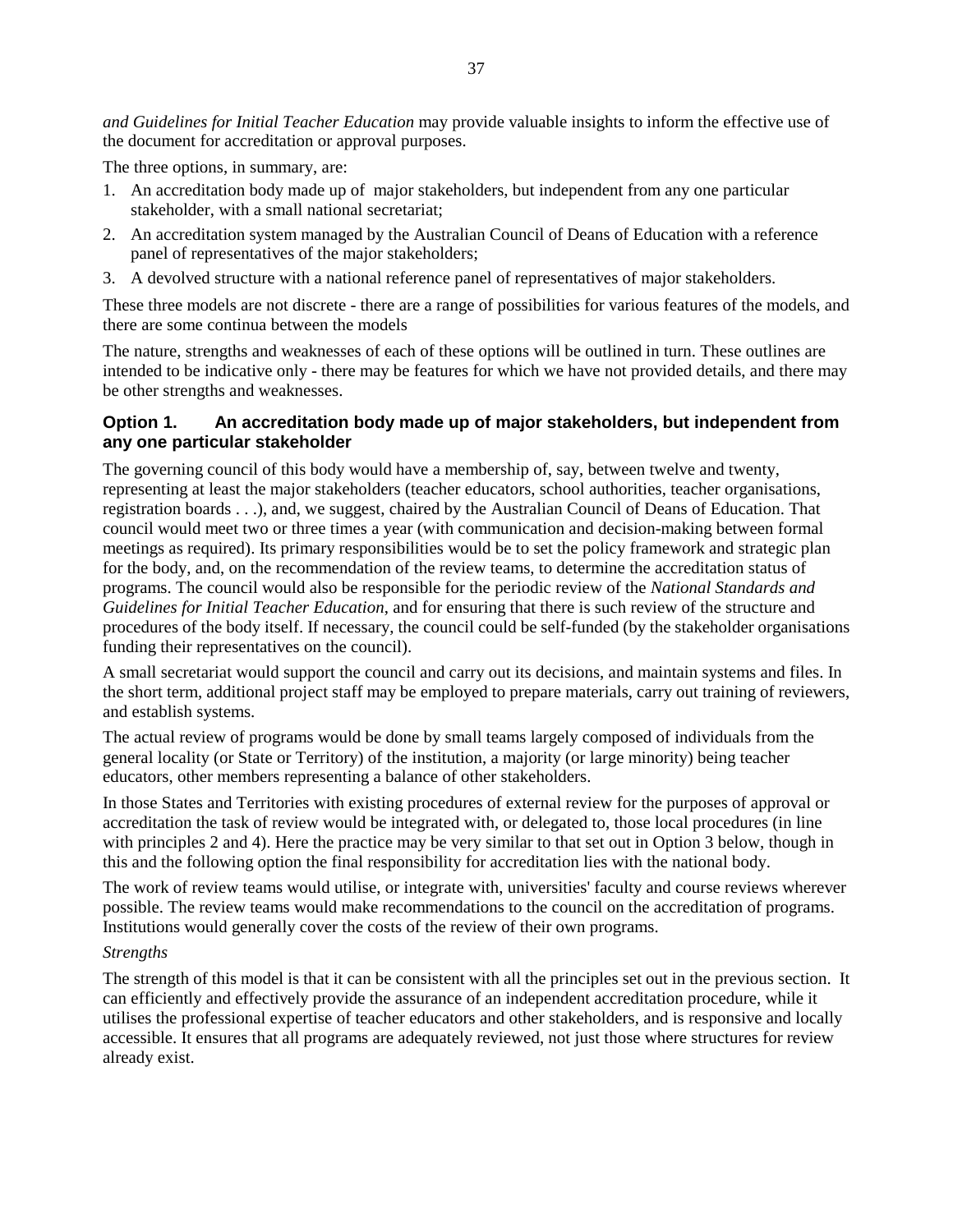It allows for the lack of congruity between the boundaries of States and Territories, on the one hand, and the effective boundaries of schooling, the teaching profession, and initial teacher education, on the other. It is consistent with the 'national' basis of the *National Standards and Guidelines for Initial Teacher Education*.

This structure can support innovation and networking of best practice among initial teacher education providers, in on-going dialogue with other stakeholders, through the council, the secretariat and the local review teams. It provides an enduring infrastructure for doing this.

#### *Weaknesses*

While it is possible for this model to be consistent with all the principles, in practice there is a danger that it may be (as well as be seen to be) remote from the practice of initial teacher education and local needs and circumstances, and operate as an unresponsive and intrusive bureaucracy. It may (or may be seen to) duplicate, compete with, or undermine the work of existing State or Territory bodies with over-lapping responsibilities.

As an independent body it would require funding and management not directly or wholly connected with any one of the major stakeholders. While the funding would not be great, its organisation may pose difficulties.

# **Option 2. Accreditation system managed by the Australian Council of Deans of Education**

An accreditation system managed by the Australian Council of Deans of Education (ACDE), with a reference panel of representatives of the major stakeholders, would be similar to the Option 1. However, it would be located within the ACDE, and the ACDE would take ultimate (or primary) responsibility for its work.

Management of systems and files would be maintained by the ACDE nationally.

Review teams may be similar to the first option, though be accountable to the ACDE, and generally managed through the State or Territory ACDE structures (allowing for appropriate external review, especially in the smaller States and the Territories).

Financial support from outside the ACDE may be necessary for effective work. In terms of management and structure there could be further options between the first and this option.

# *Strengths*

The major strengths of this option arise from its location within the ACDE. It would thus be seen as less of a bureaucratic layer, and may be more accessible at the national and local levels. Location within a universityassociated body may well ensure (and be seen to be ensuring) the high level of understanding of university programs and their context which is necessary for accreditation of such courses. Though located within the ACDE, it does provide for a transparent and accessible structure and procedures, and is overseen by a representative group.

The procedures of this option are likely to be simpler to establish than those of Option 1. Other strengths are similar to those of Option 1.

# *Weaknesses*

This option's major weakness is that it may not, to the same degree as other options, have legitimacy for, and involvement by, stakeholders other than the ACDE . It may be seen as being captive to the ACDE's selfinterest. However, as it is transparent and accessible, and overseen by a representative group, this option is a very substantial step from current practice.

It may also have the weaknesses of Option 1 in terms of real or apparent remoteness from local practice, needs and circumstances.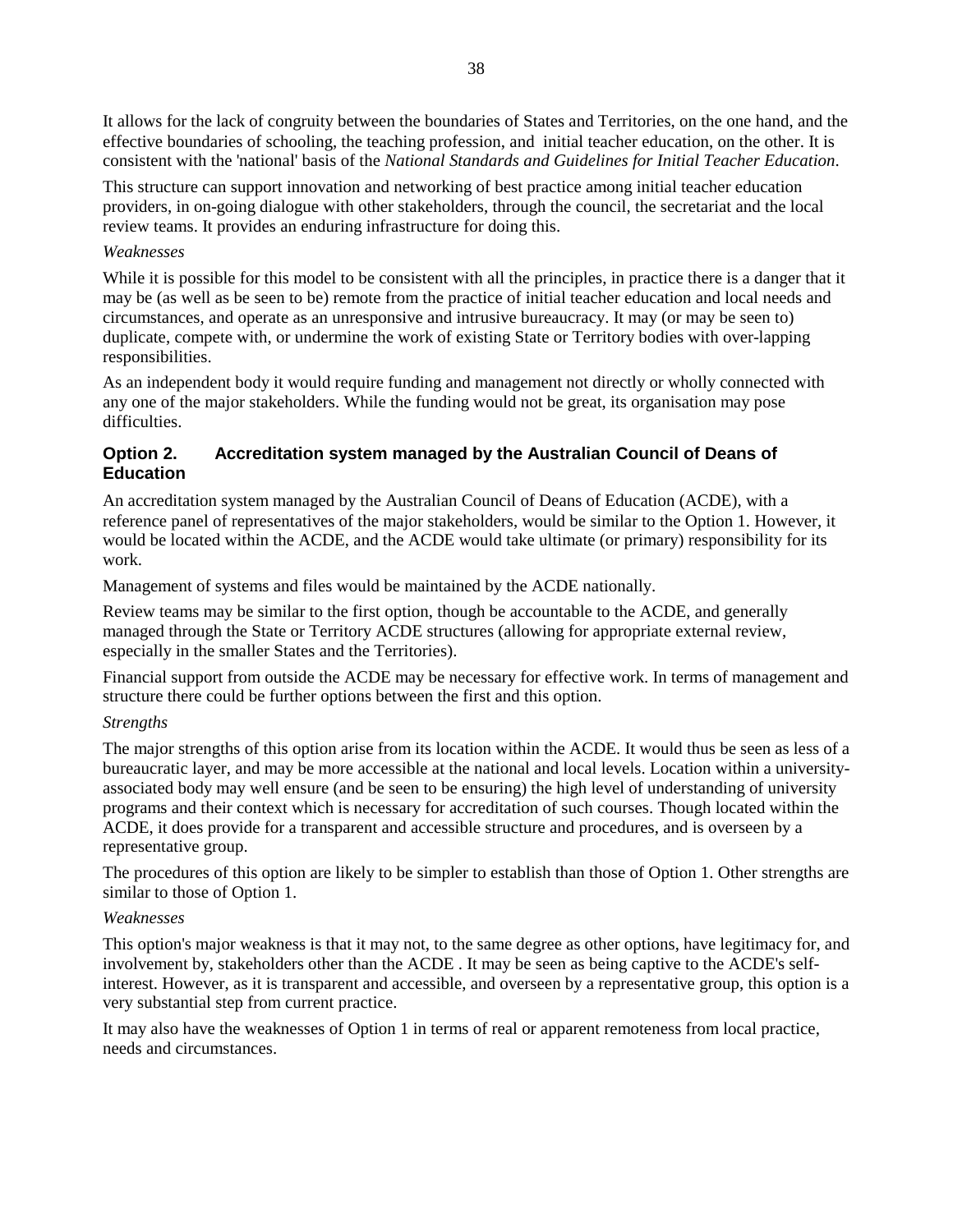## **Option 3. Devolved procedure with national reference board**

The third option is for a less formal procedure which utilises whatever existing review or approval processes may be occurring at a local level, and is overseen by a national reference board.

There may be a range of possibilities regarding how and to what degree the local structure, on the one hand, or the national reference board, on the other, determines criteria for, and final decisions about, approval/accredition. The national reference board may also have responsibility for the periodic review of the *National Standards and Guidelines for Initial Teacher Education* and the general structure for accreditation/approval, or these tasks could be carried out by representative committees convened on an ad hoc basis.

Within this model there are several options for those States and Territories which have no, minimal or inappropriate, existing external review or approval processes. First, separate local structures and procedures could be established - the responsibility, accountability, management and funding of which could be locally determined or developed within national guidelines. Second, the programs in those States and Territories could be reviewed by local teams responsible to the national board (perhaps through the ACDE) and supported by a national secretariat as in Options 1 or 2. Third, the programs could be reviewed through the existing procedures of another State or Territory. Fourth, the programs could be self-assessed by institutions. The final option is that the programs would not be part of a national approval/accreditation system.

There are thus a range of possibilities between this option and Options 1 or 2 in terms of national coordination and support.

The nature and degree of networking of best practice and other support for innovation and excellence would depend on the practices of existing local approval/accreditation bodies and the resources of any national infrastructure. However, project funds may be utilised for networking of best practice as well as preparation of materials and training of those involved in review activities.

#### *Strengths*

This option may be the lowest cost and have the least 'bureaucratic' structure.

It is clearly accessible, and it fully utilises local procedures. It would not duplicate, or in any way undermine, local procedures.

It could work very effectively where there are existing procedures in the State or Territory.

#### *Weaknesses*

A major weakness with this option is in its application to programs in those States and Territories which do not have existing adequate mechanisms. In as far as such programs are reviewed through a nationally responsible and co-ordinated procedure, there is a tendency towards Option 1 (with its strengths and weaknesses). Without such a national structure for these programs, there may be a difficult and perhaps costly local procedures to establish. Or if review is carried out through an established body in another State or Territory, there will be a lack of participation by the stakeholders in the original State or Territory in the key decision-making structures (unless the membership can be adjusted as required - something which may be difficult for any formal procedures in bodies operating under legislation or substantial constitutions).

Being dependent on State and Territory-based existing procedures, this option is confined to operate within the structure of States and Territories, which do not always define the boundaries of the 'local', and are not always congruent with the structures of school authorities, the teaching profession, and initial teacher education.

Existing and contemplated State and Territory procedures are primarily concerned with teacher registration. This may lead to what is in some ways the opposite weakness of that of Option 2, which might be considered too close to the interests of the providers of initial teacher education. This option may result in a blurring of the practices and perceptions of teacher registration, on the one hand, and university course accreditation or approval on the other hand. Thus careful attention will need to be given to review procedures and personnel, and to relationships with the providers of initial teacher education if the reviews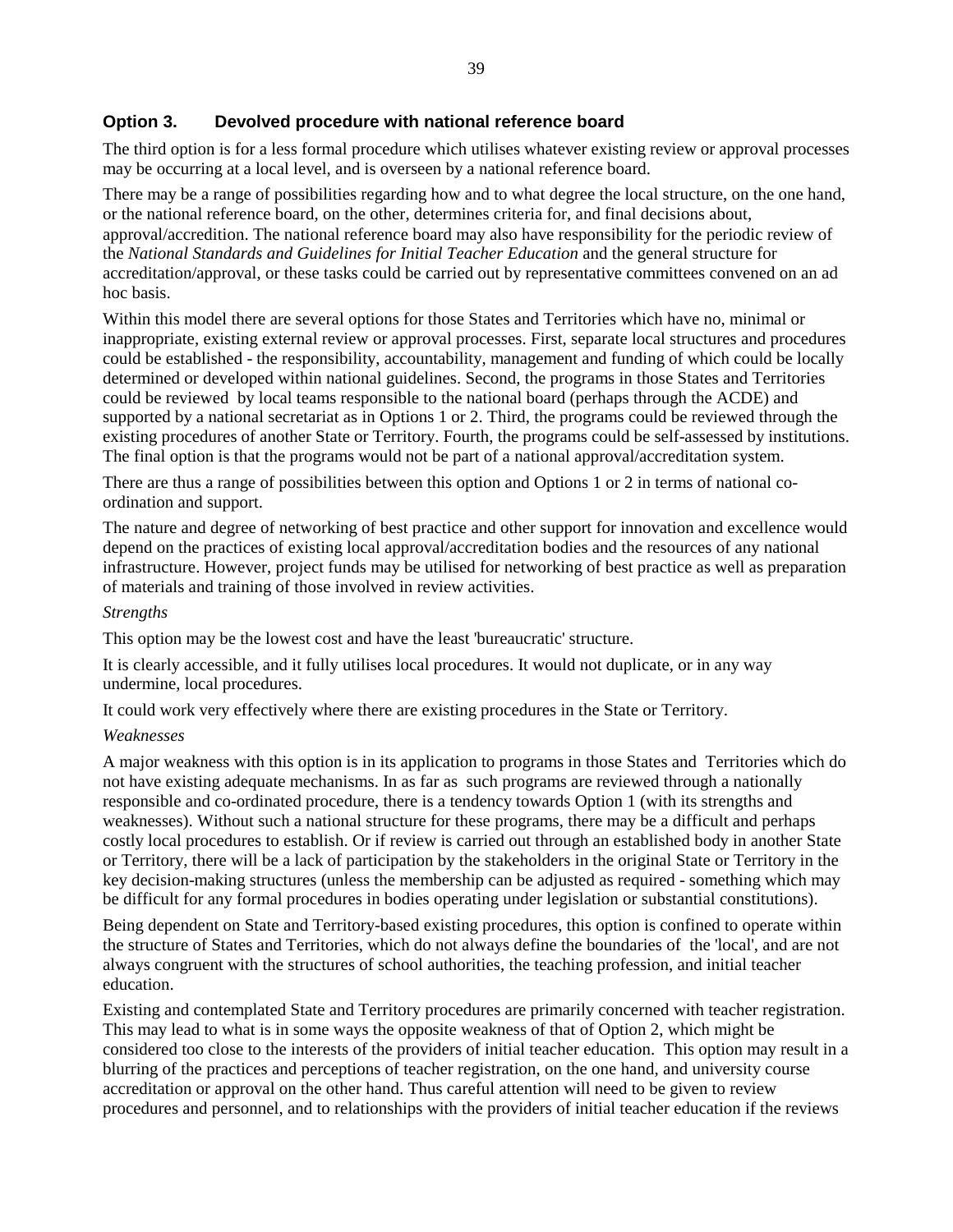are to involve substantive professional judgements (as in 'accreditation'), rather than straightforward checking (as in 'approval'). The Queensland Board of Teacher Registration, for example, has ensured that this potential problem is not a feature of its work.

# **Conclusion**

Consideration of the options for the use of the *National Standards and Guidelines for Initial Teacher Education* for the external accreditation or approval of courses is a complex area. The matter was not comprehensively or extensively canvassed during the work of this project, though the fundamental principles for such uses were considered. Unlike the *National Standards and Guidelines for Initial Teacher Education*, these options have not been circulated to major stakeholders for consideration and endorsement.

The potential value of the *National Standards and Guidelines for Initial Teacher Education* may not be realised without their application to the external review of initial teacher education programs. The discussion in this section provides a framework for consideration of how this might best be done. The final decisions should be made only after further consultation with the major stakeholders, which the Advisory Committee suggests be co-ordinated by the Chair of this project.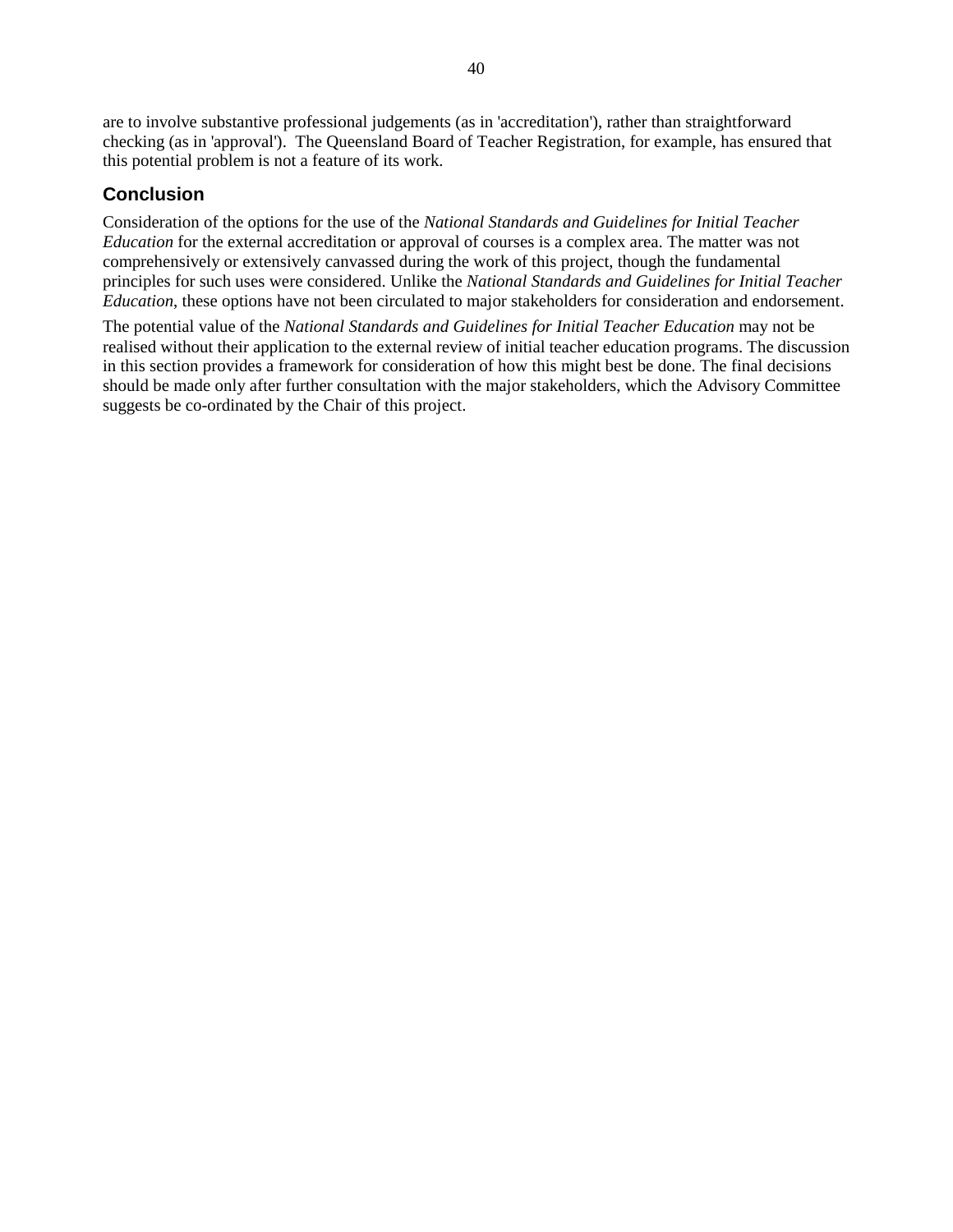# **References**

- Higher Education Council 1996, Professional Education and Credentialism, National Board of Employment, Education and Training, AGPS, Canberra
- Schools Council 1989, Teacher Quality: An Issues Paper, National Board of Employment, Education and Training, AGPS, Canberra

Schools Council 1990, Australia's Teachers: An Agenda for the Next Decade, National Board of Employment, Education and Training, AGPS, Canberra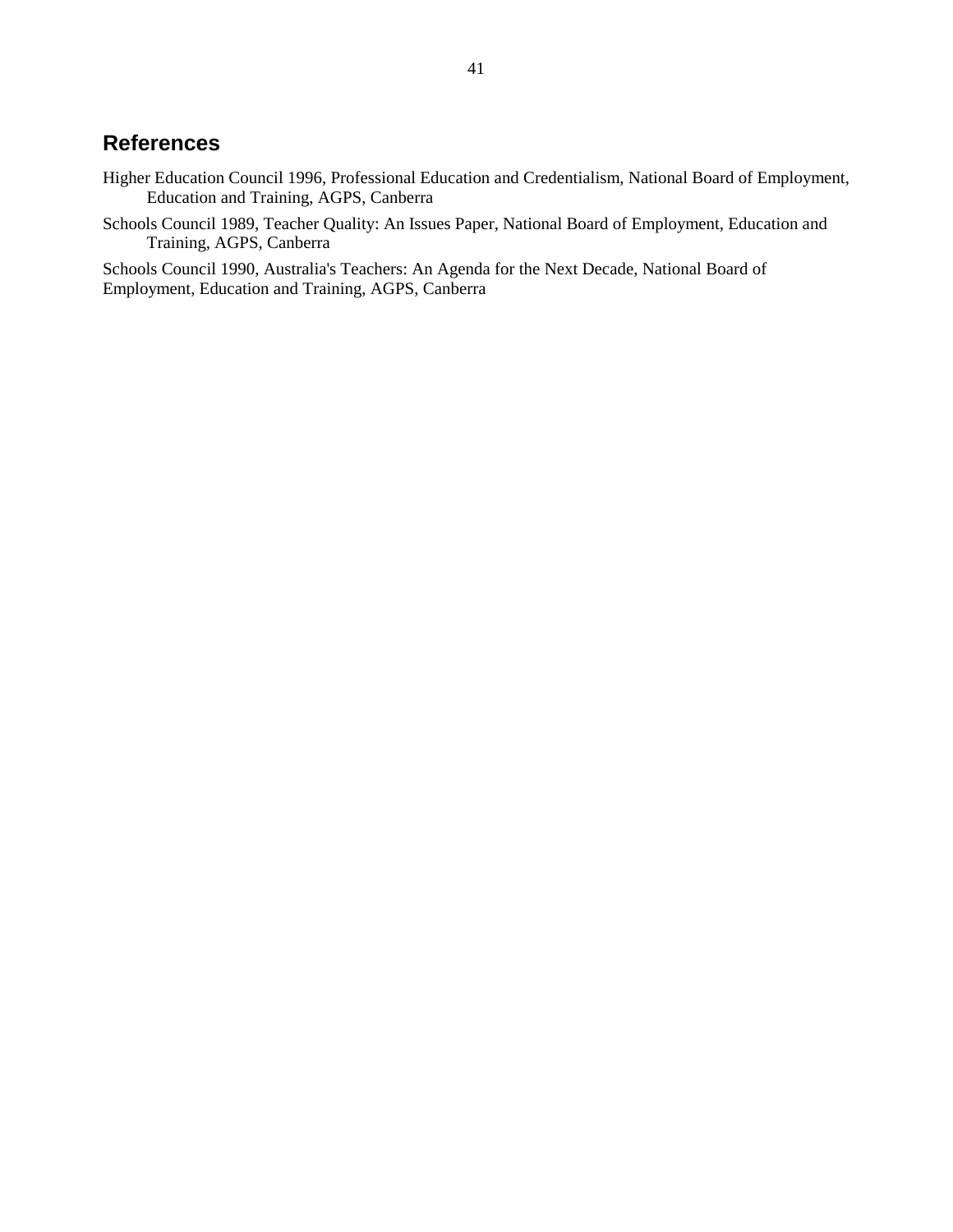PART THREE

**Appendices**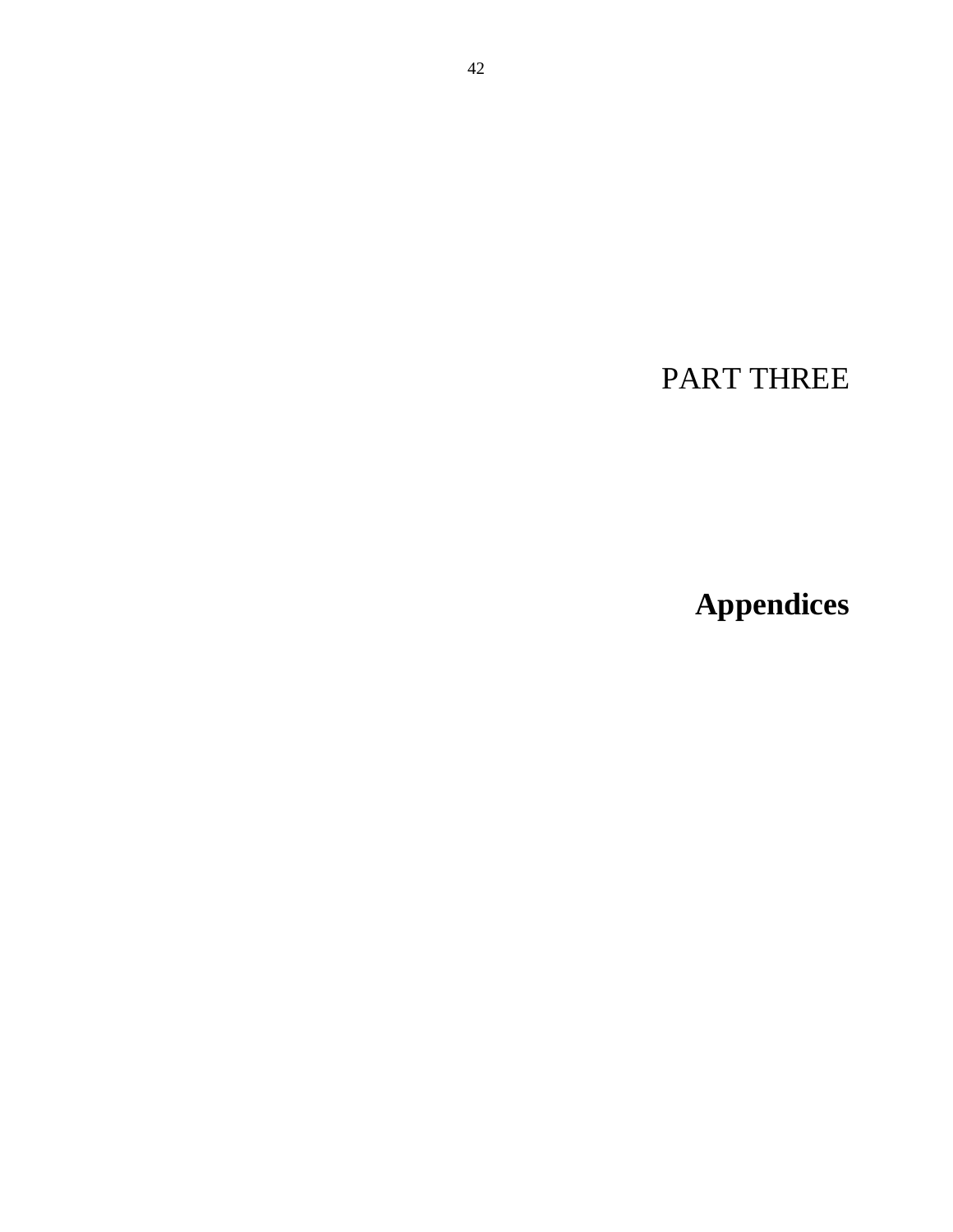# **Appendix 1**

# **Organisations and individuals making written submissions:**

*Universities and teacher education organisations* 

Australian Catholic University, Mount Saint Mary Campus, School of Education Australian Catholic University, McAuley Campus, School of Education Australian Teacher Education Association Batchelor College School of Education Studies Charles Sturt University School of Teacher Education Curtin University Faculty of Education Deakin University Faculty of Education Edith Cowan University Faculty of Education Flinders University of South Australia School of Education Griffith University, Gold Coast Campus Faculty of Education and the Arts Griffith University, Mt Gravatt Faculty of Education Macquarie University Institute of Early Childhood Macquarie University School of Education Monash University Faculty of Education Monash University Peninsular School of Education Murdoch University School of Education Queensland University of Technology Faculty of Education RMIT Faculty of Education, Language and Community Services Southern Cross University School of Education University of Adelaide Graduate School of Education University of Melbourne Faculty of Education University of New England Department of Education Studies University of New England Department of Curriculum Studies University of Newcastle Faculty of Education University of Tasmania Faculty of Education University of Technology, Sydney School of Teacher Education University of Western Sydney, Macarthur Faculty of Education University of Western Sydney, Nepean Faculty of Education Victoria University of Technology Department of Education *School Authorities*  Anglican Education Commission, Diocese of Sydney Association of Heads of Independent Schools of Australia (Tasmanian Branch) Association of Independent Schools of WA Catholic Education Office, Archdiocese of Canberra and Goulburn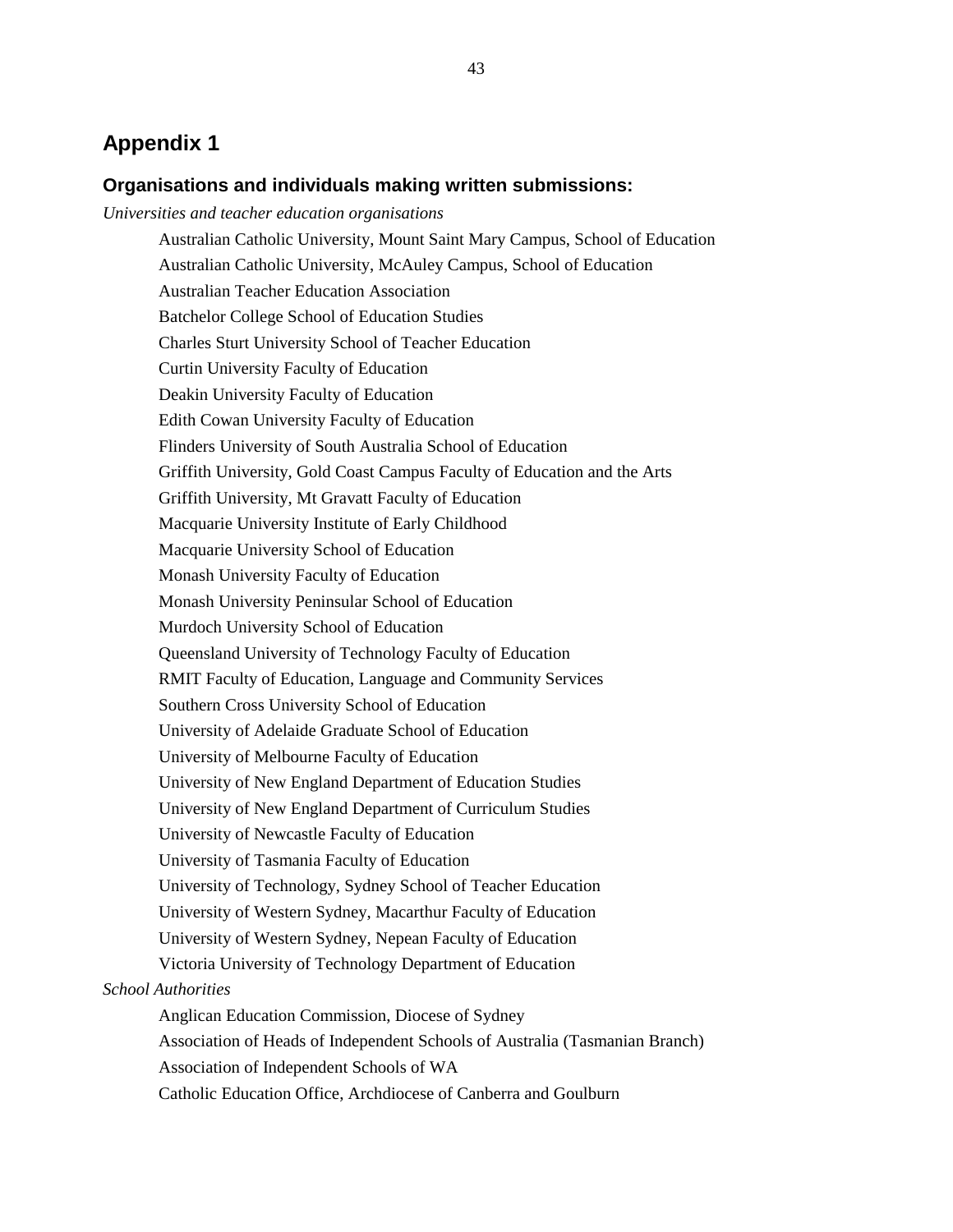Catholic Education Office, Hobart

Catholic Education Office, Melbourne

Department for Education and Children's Services, South Australia

Department of Education, Community and Cultural Development, Tasmania

Department of Education, Queensland

Education Department of WA

Education Victoria

Lutheran Church of Australia, Board for Lutheran Schools

National Catholic Education Commission

New South Wales Department of School Education

Northern Territory Department of Education

South Australian Commission for Catholic Schools

South Australian Independent Schools Board Inc

#### *Teacher organisations*

Association of Teachers of English to Speakers of Other Languages NSW Inc Australian Association for the Teaching of English Australian Association of Mathematics Teachers Inc Australian Council for Health, Physical Education and Recreation Inc Australian Council of Education through Technology Inc Australian Council of TESOL Associations Australian Curriculum Studies Association Australian Education Union Australian Federation of Modern Language Teachers Association Australian Health Promoting Schools Association Australian Joint Council of Professional Teaching Associations Ltd Australian Literacy Federation Australian Library and Information Association Australian Mathematical Sciences Council Australian Primary Principals Association Council of Education Associations of South Australia Independent Education Union of Australia National Affiliation of Arts Educators National Education Forum Queensland Guidance and Counselling Association Queensland Teachers Union Townsville and District Learning Support Teachers Network *Professional standards organisations*  Queensland Board of Teacher Registration Standards Council of the Teaching Profession (Victoria)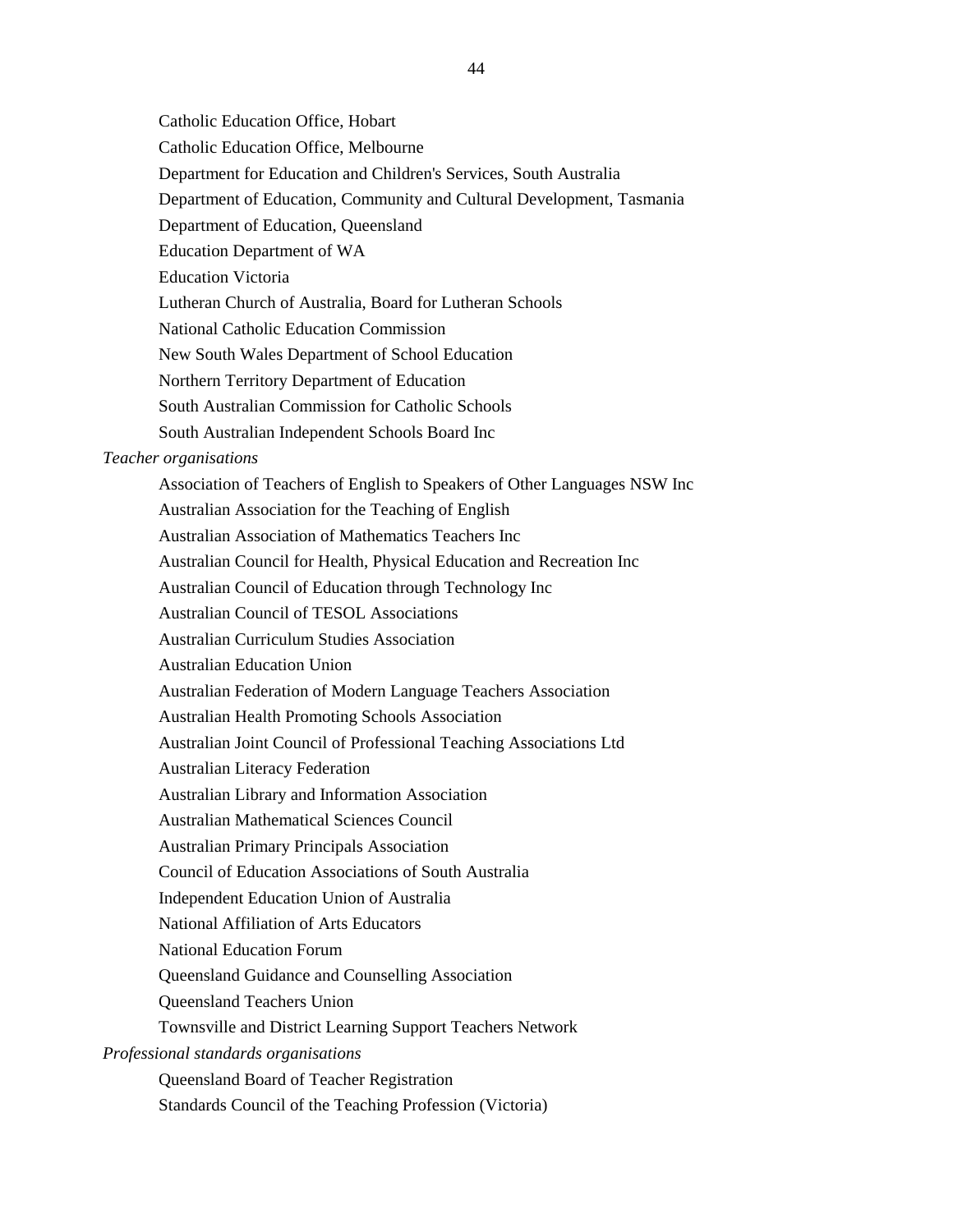Teacher Registration Board of New Zealand

Teachers Registration Board of South Australia

#### *Parent organisations*

Australian Council of State School Organisations

Isolated Children's Parents' Association of Australia Inc

#### *Indigenous organisations*

NSW Aboriginal Education Consultative Group Inc

#### *Other organisations*

Australian Association for Research in Education

Australian Council for Education Administration Inc

Australian Early Childhood Association Inc

Department of Employment, Education, Training and Youth Affairs (Schools Division)

National Industry Education Forum

National Out of School Hours Services Association

National Schools Network

Sydney Secondary Distance Education Centre

#### *Projects*

Language in the School Curriculum Project

Middle Schooling Project

Teaching the Teachers Indigenous Education Studies Project of National Significance

## *Individuals*

Mr Ross Brooker Ms Vicki Butler Emeritus Professor Neville Fletcher Dr Bruce Haynes Mr David Homer Ms Erica Jolly Mr Rod Leonarder Ms Ann Prudames Mr/Ms Seth Vruthan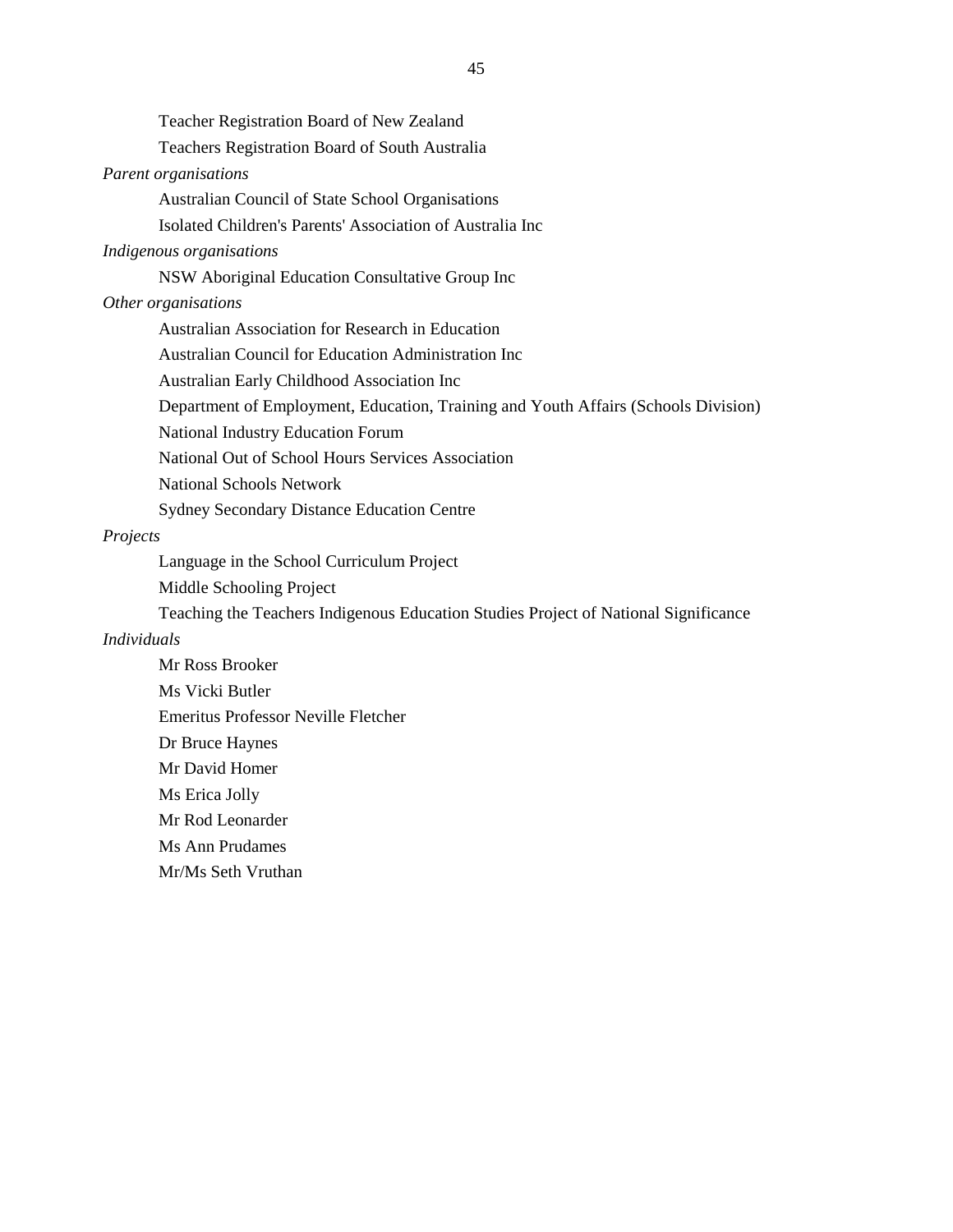# **Appendix 2**

# **Organisations and individuals consulted**

| Hobart: 2 April 1997                                  |
|-------------------------------------------------------|
| <b>Australian Education Union (Tasmanian Branch)</b>  |
| <b>Catholic Education Office</b>                      |
| University of Tasmania School of Education            |
| Tasmanian Aboriginal Education Inc.                   |
| Tasmanian Catholic Education Employees Association    |
| Melbourne: 8 - 9 April 1997                           |
| Association of Independent Schools of Victoria        |
| <b>Australian Council of TESOL Associations</b>       |
| <b>Australian Education Union (National Office)</b>   |
| <b>Australian Education Union (Victorian Branch)</b>  |
| <b>Australian Mathematical Sciences Council</b>       |
| <b>Catholic Education Office</b>                      |
| Deakin University Faculty of Education                |
| <b>Education Victoria</b>                             |
| <b>Independent Education Union (National Office)</b>  |
| <b>Independent Education Union (Victorian Branch)</b> |
| Melbourne University Faculty of Education             |
| Monash University Faculty of Education                |
| Standards Council of the Teaching Profession          |
| Victoria University Faculty of Education              |
| Perth: 15 - 16 April 1997                             |
| Aboriginal Education Branch, EDWA                     |

Association of Independent Schools of WA

Catholic Education Commission

Curtin University Faculty of Education

Education Department of WA

Indigenous Australian Higher Education Association

Murdoch University School of Education

University of Western Australia Faculty of Education

#### *Adelaide: 22 - 23 April 1997*

Association of Non-government Education Employees (SA) Inc

Association for Environmental Education

Australian Association for the Teaching of English

Australian Association for the Teaching of Mathematics Inc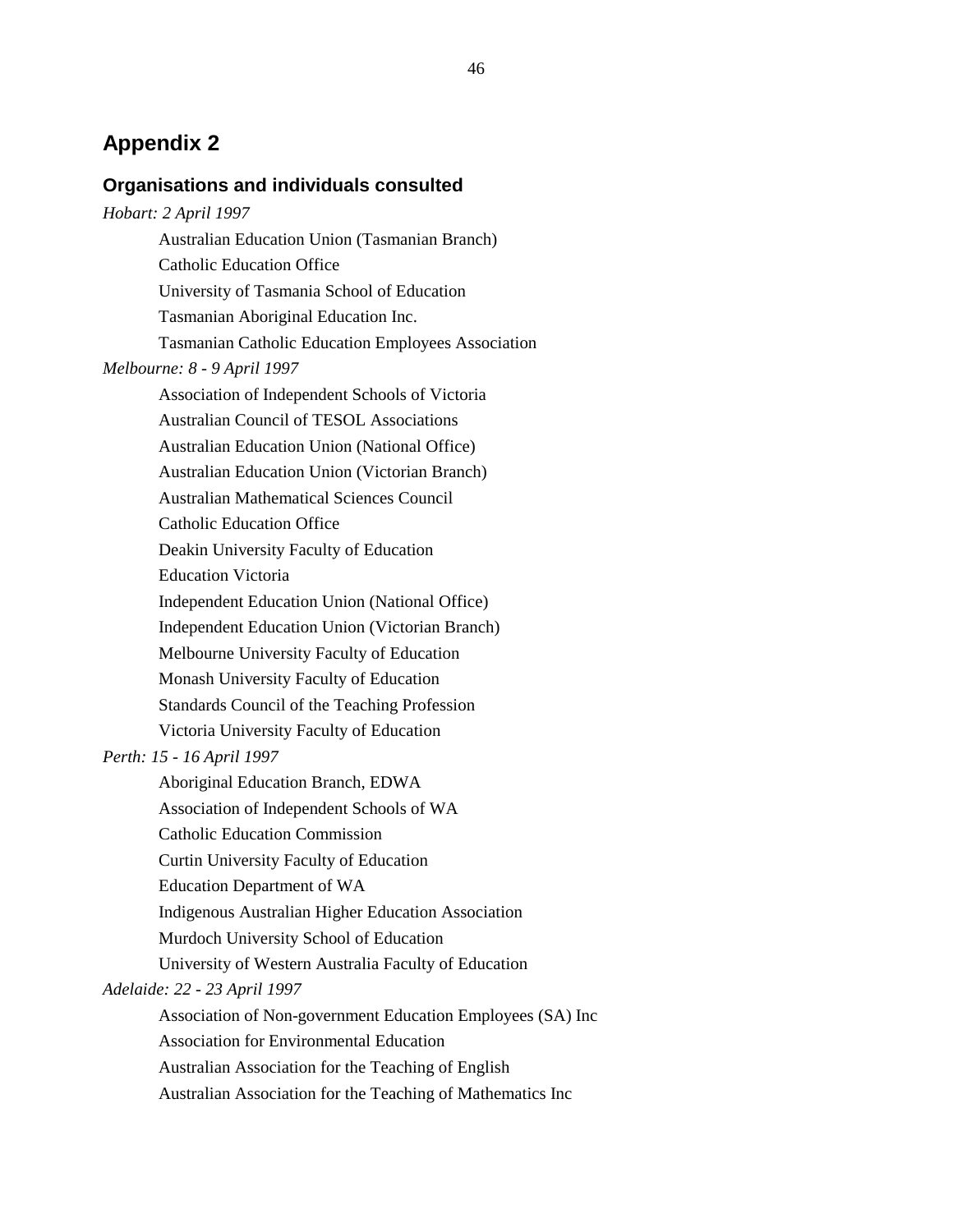Council of Education Associations of SA

Department of Education and Community Services

Flinders University of SA Faculty of Education

Middle Schooling Project

SA Independent Schools Board

Teachers Registration Board of SA

University of Adelaide Faculty of Education

University of SA Faculty of Education

#### *Canberra: 6 - 7 May*

ACT Department of Education and Training

Australian Academy of Science

Australian Catholic University (Signadou)

Australian Education Union (ACT Branch)

Australian Early Childhood Association

Australian Medical Council

Catholic Education Office

Emeritus Professor Neville Fletcher

O'Connell Centre (inservice teacher education)

#### *Sydney: 13 - 14 May 1997*

Anglican Education Commission, Sydney

Association of Teachers of English as a Second Language (NSW)

Australian Association for Research in Education

Australian Council for Education through Technology

Australian Joint Council of Professional Associations

Federation of P & C Associations of NSW

Joint Council of NSW Professional Associations

Macquarie University Institute of Early Childhood

Macquarie University School of Education

Mr Rod Leonarder, Freshwater High School

NSW Aboriginal Education Consultative Committee

NSW Department of School Education

NSW Teacher Education Council

Teaching the Teachers Indigenous Education Studies Project of National Significance

University of New England Faculty of Education

University of Newcastle Faculty of Education

University of Sydney Faculty of Education

University of Technology, Sydney School of Teacher Education

University of Western Sydney, Nepean Faculty of Education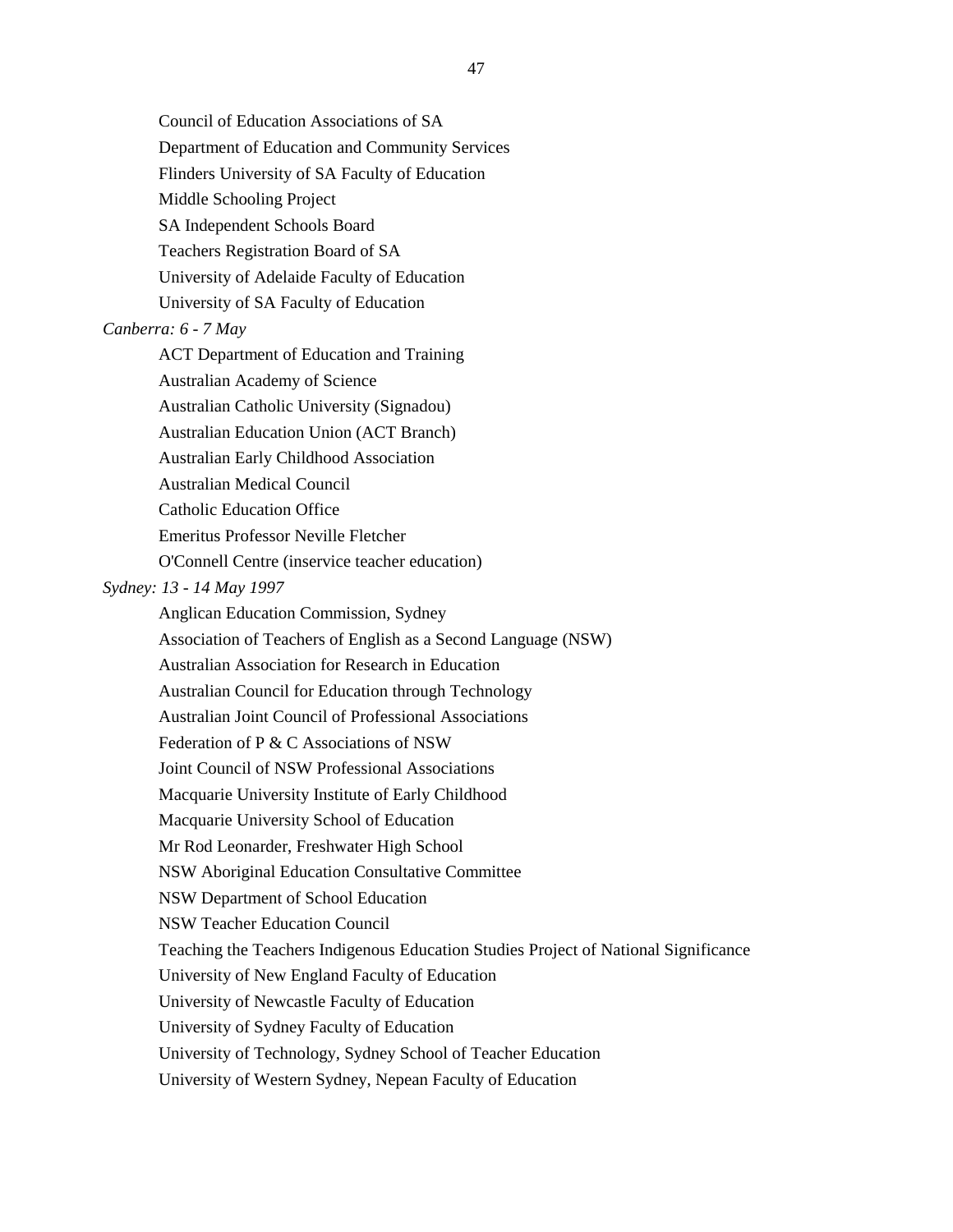## *Brisbane: 20 - 21 May 1997*

Australian Catholic University (McAuley) School of Education Central Queensland University Faculty of Education Education Queensland Griffith University Faculty of Education Queensland Association of Teachers in Independent Schools Queensland Board of Teacher Registration Queensland Guidance and Counselling Association Queensland Teachers Union Queensland University of Technology Faculty of Education Ms Kaye Martinez, James Cook University University of Queensland Graduate School of Education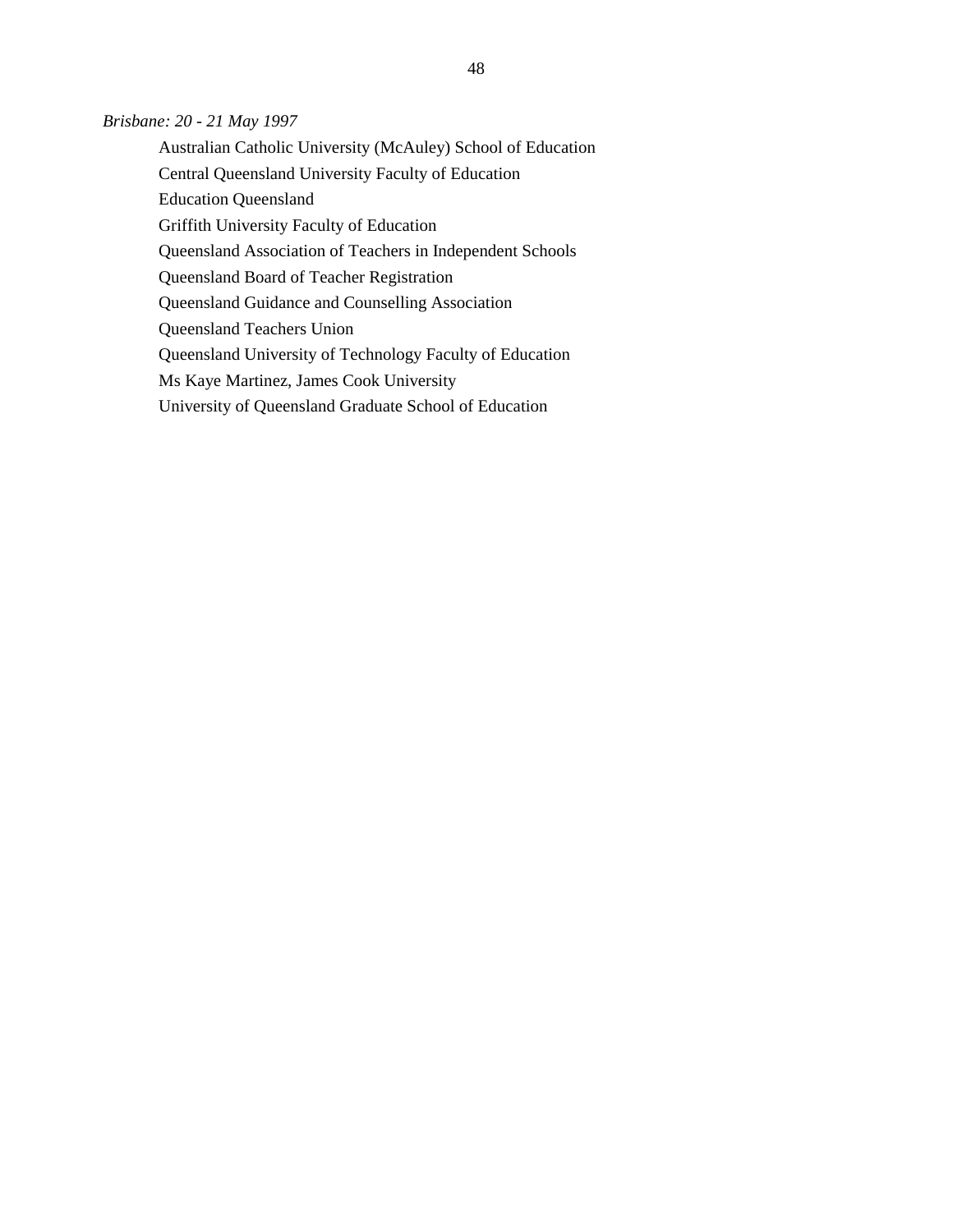# **Appendix 3**

# **Organisations which responded to the limited circulation exposure draft of the National Standards and Guidelines for Initial Teacher Education**

*Universities and teacher education organisations* 

Australian Catholic University Faculty of Education Australian Council of Deans of Education Australian Teacher Education Association Flinders University of South Australia Griffith University Faculty of Education New South Wales Teacher Education Council Northern Territory University Faculty of Education Queensland University of Technology Faculty of Education University of Adelaide Department of Education University of Canberra Faculty of Education University of Melbourne Faculty of Education University of Newcastle Faculty of Education University of New England Faculty of Education, Health and Professional Studies University of New South Wales College of Fine Arts University of New South Wales School of Education Studies University of Southern Queensland Faculty of Education University of Sydney Faculty of Education University of Tasmania School of Education University of Technology, Sydney Faculty of Education *School authorities*  Catholic Education Office, Hobart Department of Education, Community and Cultural Development, Tasmania Department of Education, Training and Employment, South Australia Education Department of WA

Education Queensland

Education Victoria

National Catholic Education Commission

National Council of Independent Schools' Associations

New South Wales Department of School Education

Northern Territory Department of Education

*Teacher organisations and professional standards organisations* 

Australian Education Union

Independent Education Union